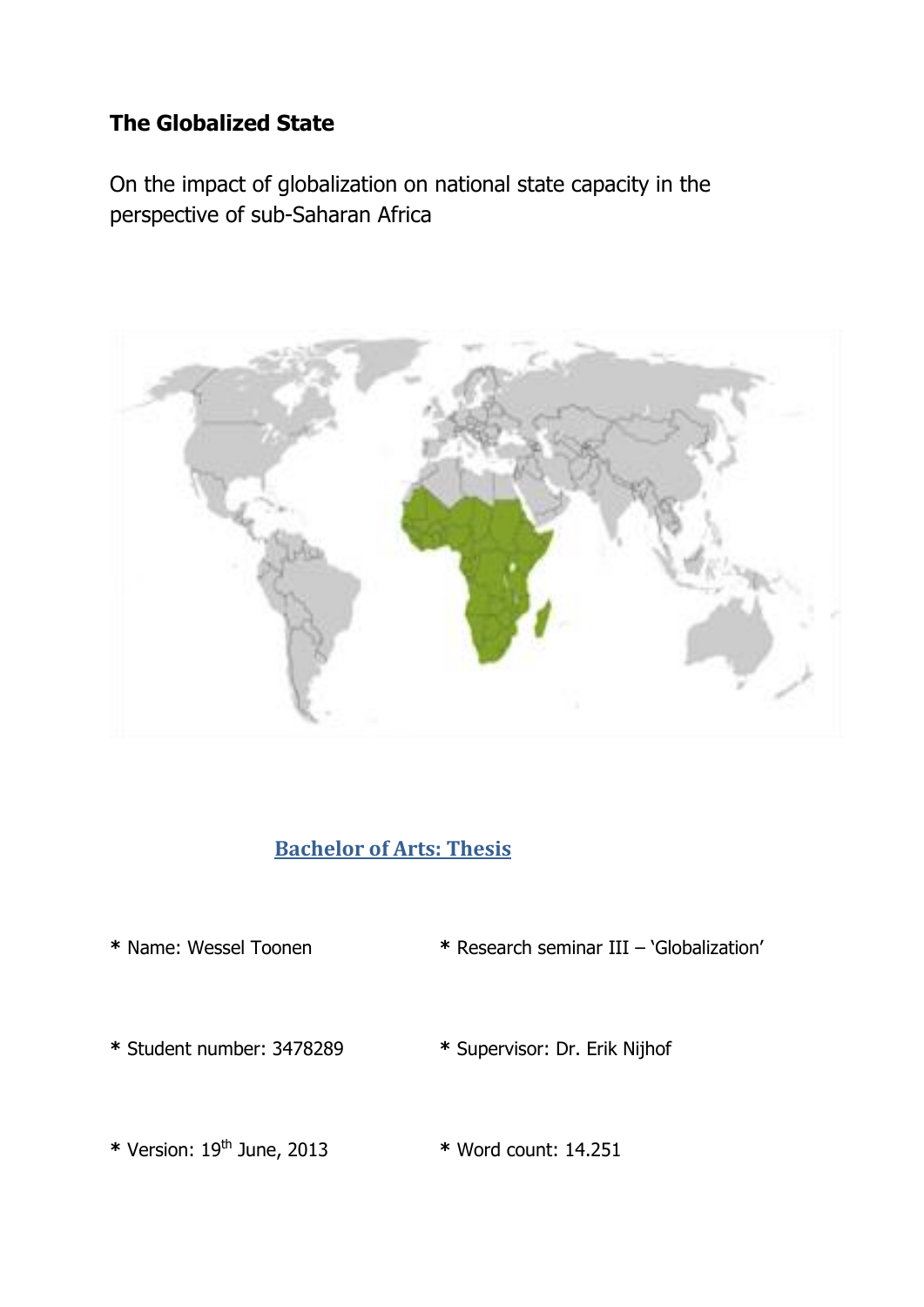# **Table of contents**

| 1.   |  |
|------|--|
| 2.   |  |
| 3.   |  |
| 3.1. |  |
| 3.2. |  |
| 4.   |  |
| 4.1. |  |
| 4.2. |  |
| 4.3. |  |
| 5.   |  |
| 5.1. |  |
| 5.2. |  |
| 5.3. |  |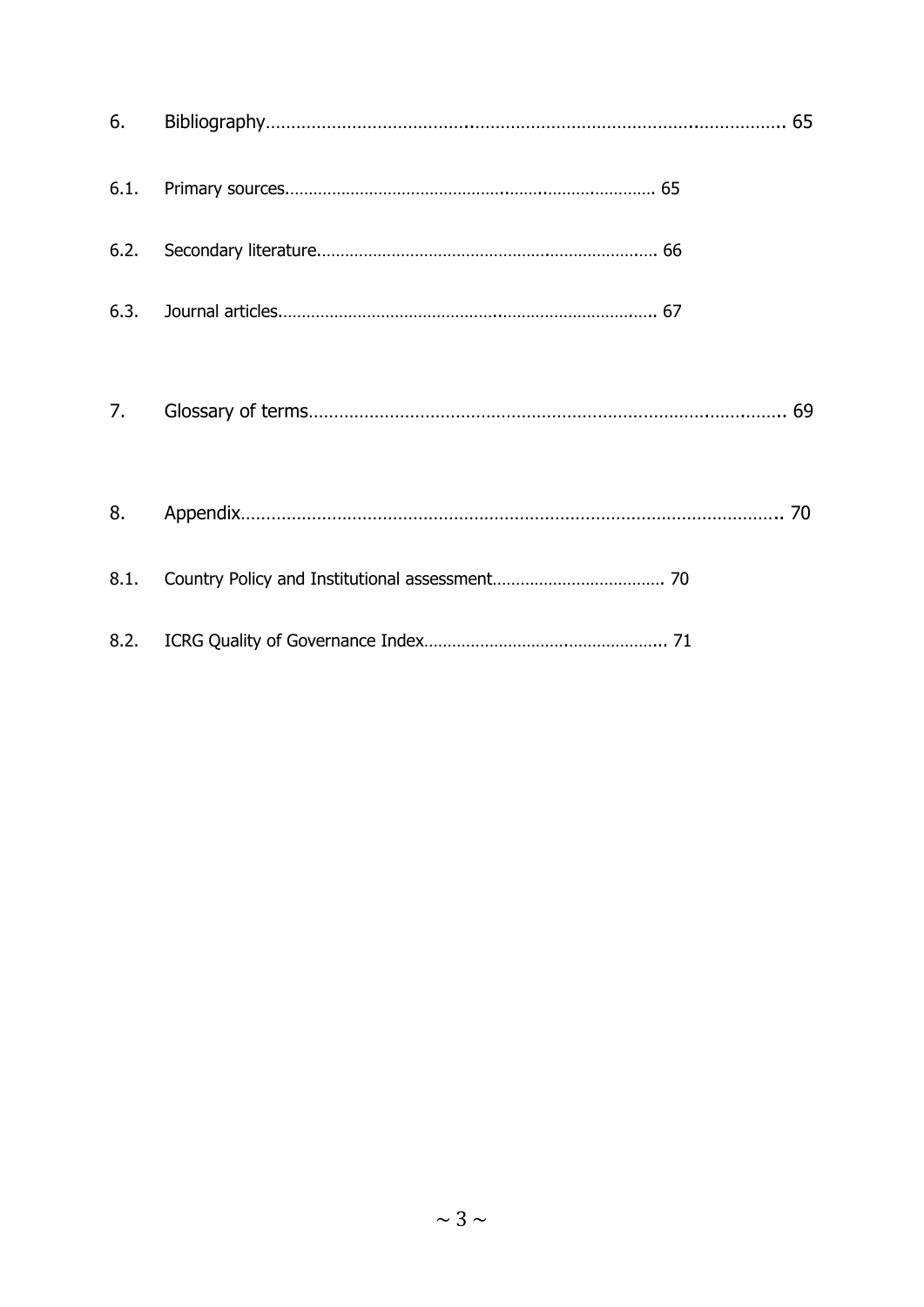## **1. Introduction**

**.** 

"World inequality dramatically increased with the British, or English, Industrial Revolution because only some parts of the world adopted the innovations that men such as Arkwright and Watt, and the many who followed, developed. The response of different nations to this wave of technologies, which determined whether they would languish in poverty or achieve sustained economic growth, was largely shaped by the different historical paths of their institutions.

By the middle of the eighteenth century, there were already notable differences in political and economic institutions around the world. But where did these differences come from?" 1

Only little time has passed by since Daron Acemoglu and James A. Robinson first published their renowned book *Why Nations Fail*, in which they offer a compelling analysis of global inequality and its origins. The lines presented above form the opening of the part called 'Small Differences That Matter', which explains how even minor institutional differences between various countries leave their mark on the latter's development. These can either shape their unique patterns of economic growth or initiate trajectories that lead to demise. Depending on how these minor differences collide with the critical junctures of history.

There is solid reason behind my decision to commence the introduction to my inquiry with this particular quote from *Why Nations Fail.* First, these lines denote the dramatically increased world inequality from the Industrial Revolution and onwards. This historical Great Divergence, and especially its exacerbation with the dawn of globalization, also marks a cornerstone of my inquiry.

Second, the observation that only some parts of the world adopted modern innovations, while other areas did not, constitutes the historical framework on which I am able to build my own observations. Third, this quote stresses the importance and diversity of political and economic institutions. I will also stress their primacy with regard to the case of sub-Saharan Africa.

Finally, Acemoglu and Robinson raise the question where these differences come from. The answer will, so is my belief, help me to identify the nature of states' various responses to globalization.

 $1$  D. Acemoglu and James A. Robinson, Why Nations Fail. The Origins of Power, Prosperity and Poverty (London 2013) p. 105.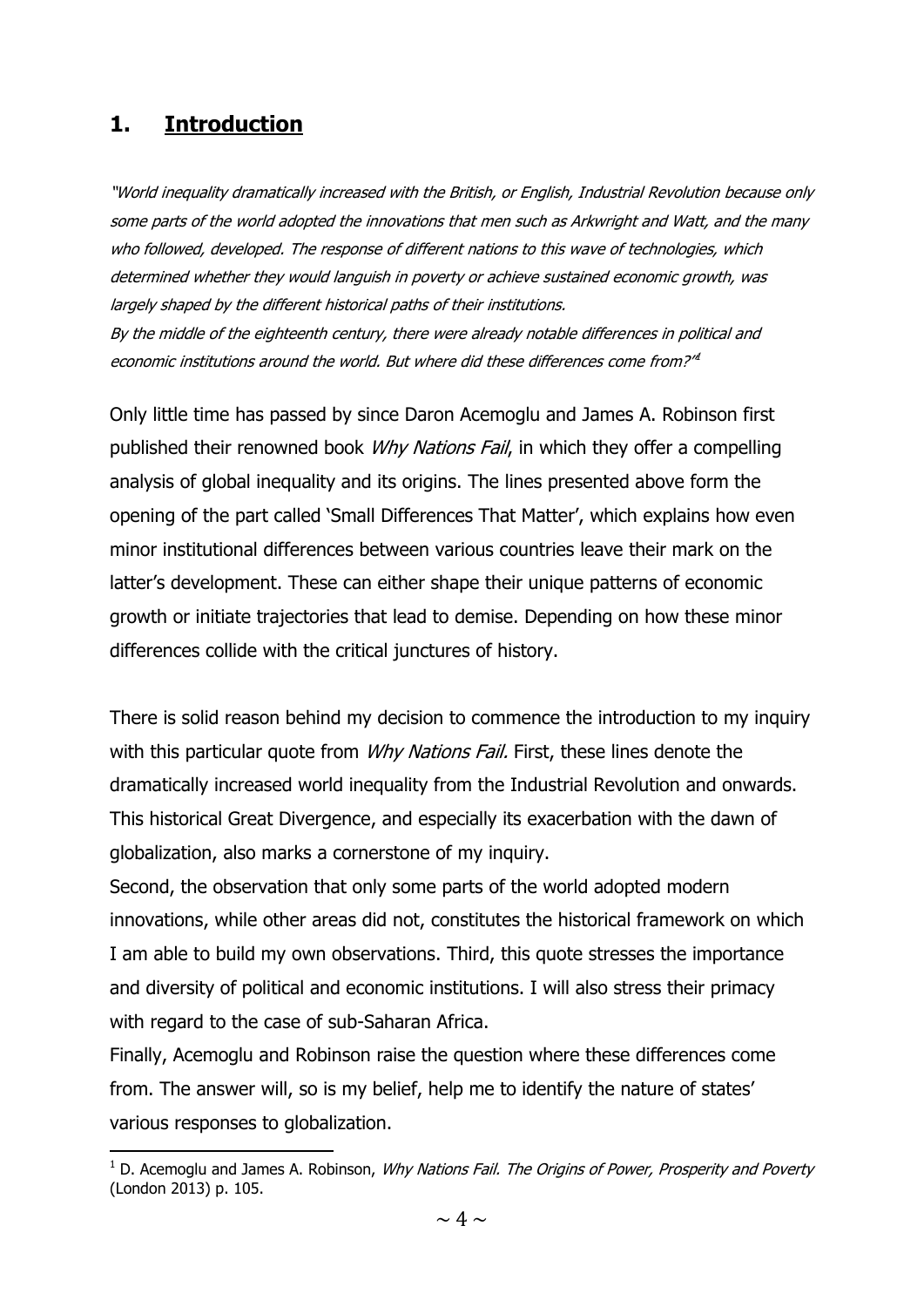This is my final thesis of the Bachelor of Arts, by which I now conclude my undergraduate study of History at Utrecht University. Herein, I will examine the impact of globalization on national state capacity. Focusing exclusively on the case of sub-Saharan Africa, I will provide a study of how globalization has the potential to both benefit and worsen conditions in different areas of the world. Thereby, I shall determine the benchmarks of strong and weak national states by focusing on the different factors that constitute state capacity.

Acemoglu and Robinson have emphatically stressed the primacy of political and economic institutions in this type of studies. I will also include cultural and geographical factors in the following analysis. Any robust empirical equation has to contain every single variable significant in determining its outcome. The addition of cultural and geographical factors therefore serves the integrity of my inquiry.

Notwithstanding these empirical ambitions, certain states which are of unquestionable significance to the world economy have effectively been left out of the scope of the thesis. Similarly, the European model of state formation has not received special attention through a chapter of its own. Neither has the historical success of the United States of America in becoming a powerful global economic force been granted any thorough or separate analysis.

Paradoxically, the countries commonly associated with the 'West' do constitute the main *exempla* of national state capacity elevated through globalization. Regardless, it has been chosen to limit the scope of this study to the case of sub-Saharan Africa. I will address these matters in detail in the 'Acknowledgements' on page number eight.

This inquiry begins with a conceptual definition of national state capacity. To this end, the latter notion will be captured in an analytical framework covering both its underlying theory and *de facto* models. This is required to serve the various practical ramifications which derive from the basic concept of state capacity.

The framed conceptual definition will then be contextualized in historical and theoretic models to provide a more extensive empirical foundation. These principally consist of the 'Predatory theory of the state' and the New Institutional Economics.

 $\sim$  5  $\sim$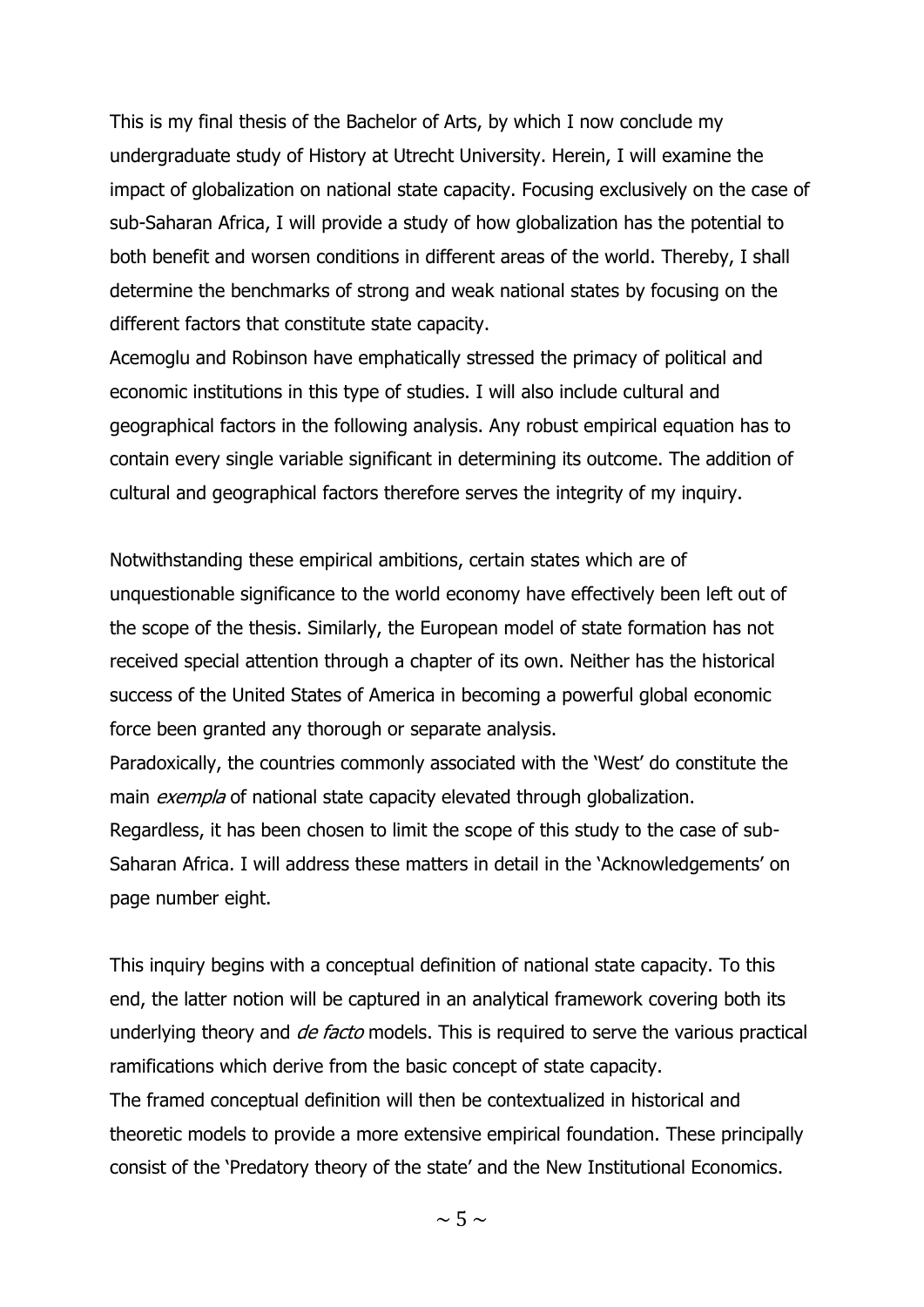The inquiry then proceeds with the analysis of sub-Saharan Africa. Including its errors in capacity building and the different factors – history, culture, institutions and geography – underpinning them. These findings will be related to statistical methods concerned with the variables in determining economic growth.

Specifically, we will compare two sub-Saharan African countries, both more and less well-to-do, for their ability to extract revenues from society. To this end, we will analyse the capacity of these individual states to independently raise revenue through taxation. In this way, we will indicate the relationship between the quality and nature – inclusive vs. non-inclusive – of political institutions with the capacities of the selected countries. This allows us to determine what types of states are prone to economic growth while others dwell in poverty.

Next, this inquiry analyses the impact of globalization – through the African Union and NEPAD ('New Partnership for Africa's Development') – on this institutional model of capacity building. Thereby, we conceive globalization in terms of supra-national organizations that seemingly attract powers which were formerly reserved for national states. These can be seen as a by-product of global integration, which facilitates interdependence and requires for global governance. We will identify how these affect the institutional framework of states in sub-Saharan Africa.

Last, the national state capacity of this region will be measured through a critical interplay of factors. The observant reader will find that the title of this Bachelor thesis – The Globalized State – is rather misleading. In terms of capacity, there is not a single globalized state. Rather, there is a whole spectrum of national states in which some are well-equipped for a favourable impact of globalization. Others however, only gradually develop the tools required to increase prosperity in the era of globalization. Especially countries located in sub-Saharan Africa suffer dramatically under the latter's consequences.

The question that needs to be answered is how these factors have grown and developed throughout the course of history. To what extent does their interplay become critical in dealing with globalization? The main findings of this inquiry attempt to answer this question from the perspective of sub-Saharan Africa. This will be summarized in a final conclusion.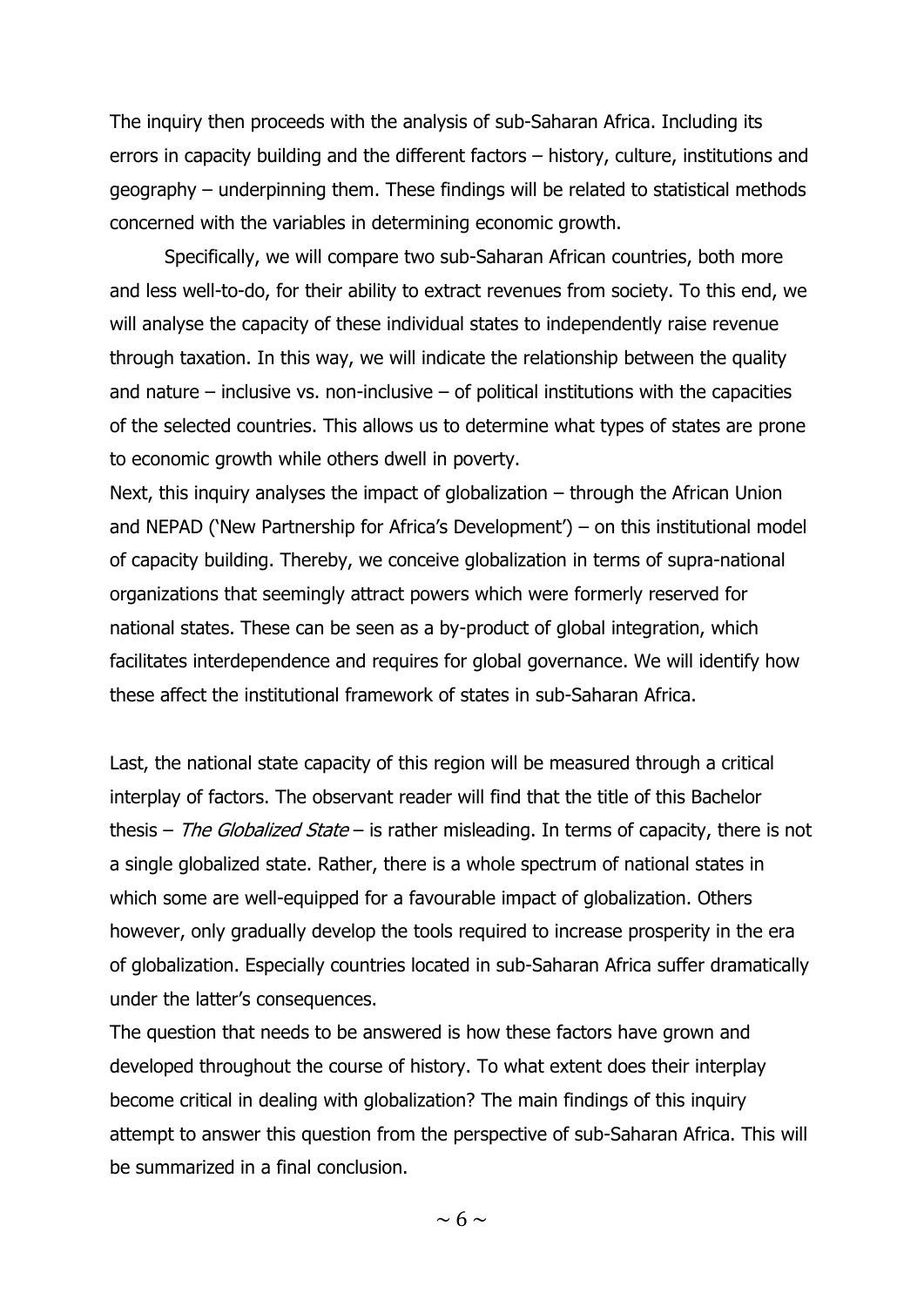This inquiry draws extensively on a range of secondary literary sources. Especially on articles published in journals which cover topics such as international politics, governance and economics. Furthermore, I have also made frequent use of primary source material to enforce my arguments. These concern various data from the World Bank Group and a policy research paper from the National Bureau of Economic Research. (NBER) I will also deploy particular accounts from the African Union. Every distinctive category of source material will be alphabetically ordered in the bibliography presented on page 65.

In addition, I have provided a glossary of terms frequently deployed throughout the various parts of my analysis. Clarifications of any unknown abbreviations encountered whilst reading may therefore be located on page 69. Finally, the variables deployed throughout this inquiry will be detailed in the appendix presented on page 70.

I hope my final thesis will contribute to a better understanding of the historical origins of the many problems facing sub-Saharan Africa in the era of globalization. It is important to comprehend how even poor countries can become rich, and which broader movements lie at the heart of these transitions. Understanding the forms of national state capacity and the factors which determine the shape and weight of their reaction to the globalizing world leads to an increased awareness of the latter's challenges. At the same time, these findings also provide the lessons required to maximize the benefits of globalization.

Finally, I hope the reader may also learn these lessons from my final thesis. May my analysis and conclusions also start to concern you whenever you are hearing or reading about global poverty and related issues. I further hope that you will simultaneously experience the same inspiration and illumination in contemplating these subjects as I did. Both during the earliest stages of my research, through every individual step of the writing process and lastly in the completion of my Bachelor thesis.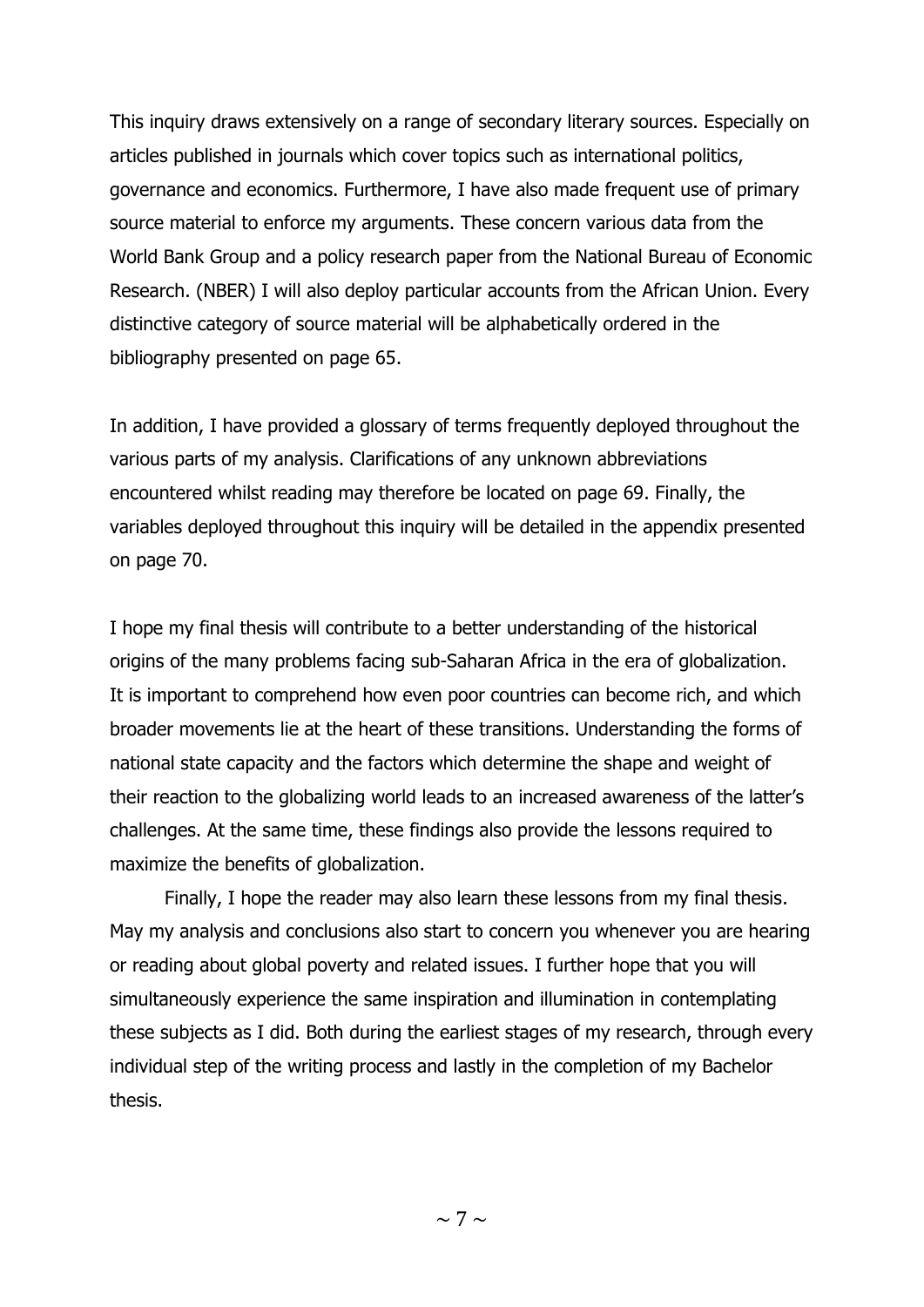## **2. Acknowledgements**

In accordance with my supervisor, I have decided to adopt the essential western or Eurocentric framework of state formation as an empirical fact. This will be deployed throughout the course of the entire thesis. However, it will not be framed into a single chapter. In this way, I am able to grant a substantial amount of attention more to subjects that concern sub-Saharan Africa.

Consequently, I will examine the non-western organization of the African Union in its own right. I am convinced that this will lead to a more independent and objective comparison with a western equivalent such as the European Union.

I further acknowledge that my inquiry effectively leaves significant global economies such as China and India out of the equation. The reason for this is not to downsize the importance of their capacity, but simply that they do not need to be included to reach conclusions about sub-Saharan Africa. In addition, my findings might just be sufficiently binding to also encompass implications concerning the state capacity of countries in different parts of the world.

Finally, there are a number of people to whom I would like to express my personal gratitude. First and fore mostly, I would like to thank both of my parents – Willem Toonen and Marga Toonen-Verdonschot – for their indefatigable support which they have always given to me unconditionally.

They encouraged me in my decision to start my study of History and they were at my side when I left home to start the next chapter of my life in Utrecht. Today, four years later, this chapter has nearly reached its end. At this point, I can be nothing but grateful that I have always had two people in my life who were there for me and never ceased to help me in developing my own capacities. Secondly, I would like to thank my supervisor – Dr. Erik Nijhof – for his numerous suggestions for adjustments on my initial research proposal. Dr. Nijhof's thoughts and ideas on this topic were of much help in demarcating my research object more sharply from what it had been before.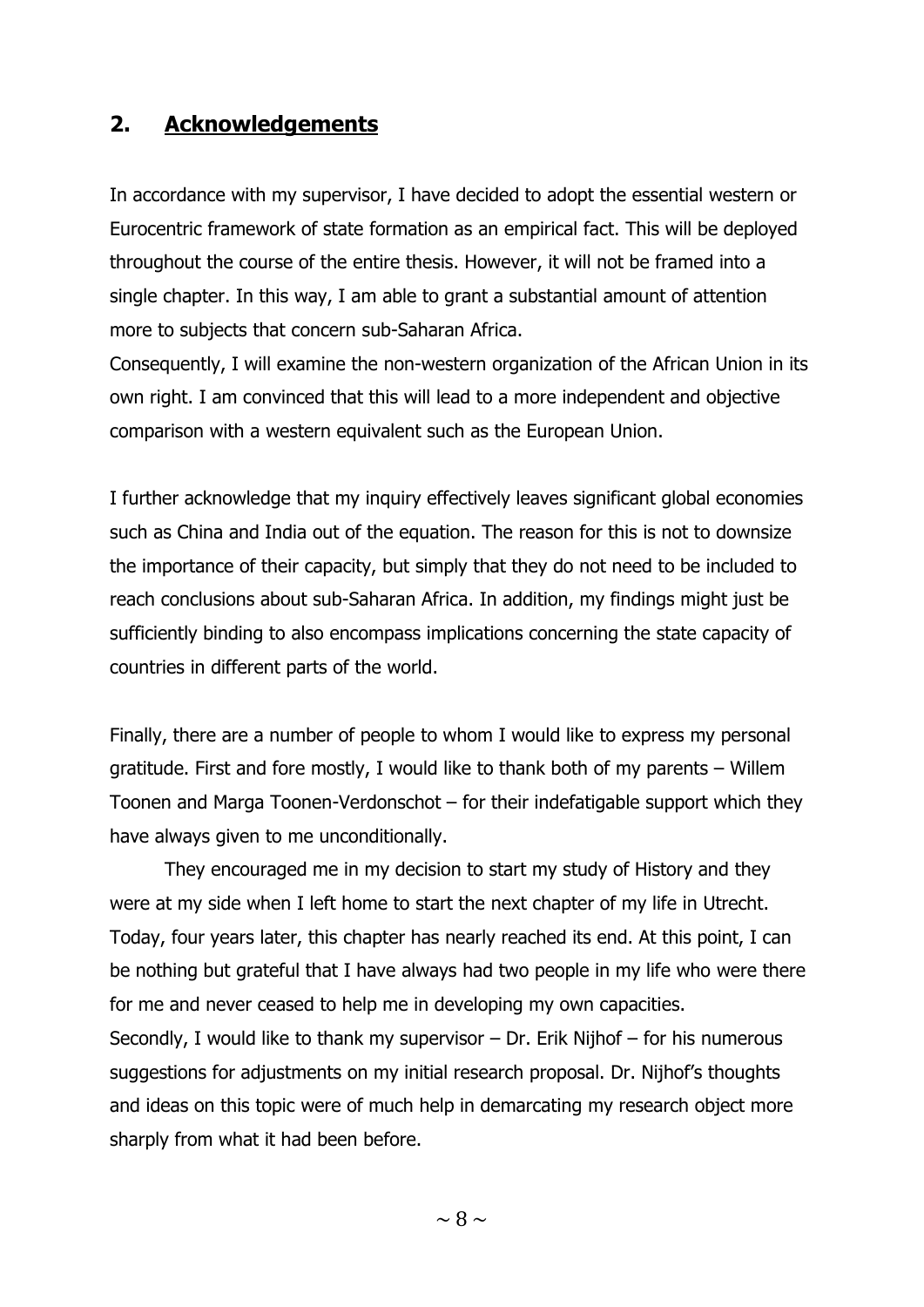Thirdly, my personal gratitude belongs to all the gifted fellow students and other talented colleagues I have been fortunate enough to work with – in various contexts and to different ends – during the past four years of my life. This has allowed me to gain notable skills in the field and I have learned much by spending time with you, for which I am thankful.

Finally, my special thanks are reserved for all the friends I made during my studies of Political Science and International Relations at Swansea University in Wales, from 2011 to 2012. This unforgettable life event helped me to further shape and develop my own personal and professional capacities in ways I could not have imagined. When I returned home from this exceptional time, I found myself thinking, acting and behaving more globally in a corresponding entrepreneurial attitude. In this way, what is now in the past will be of indispensable value to my future.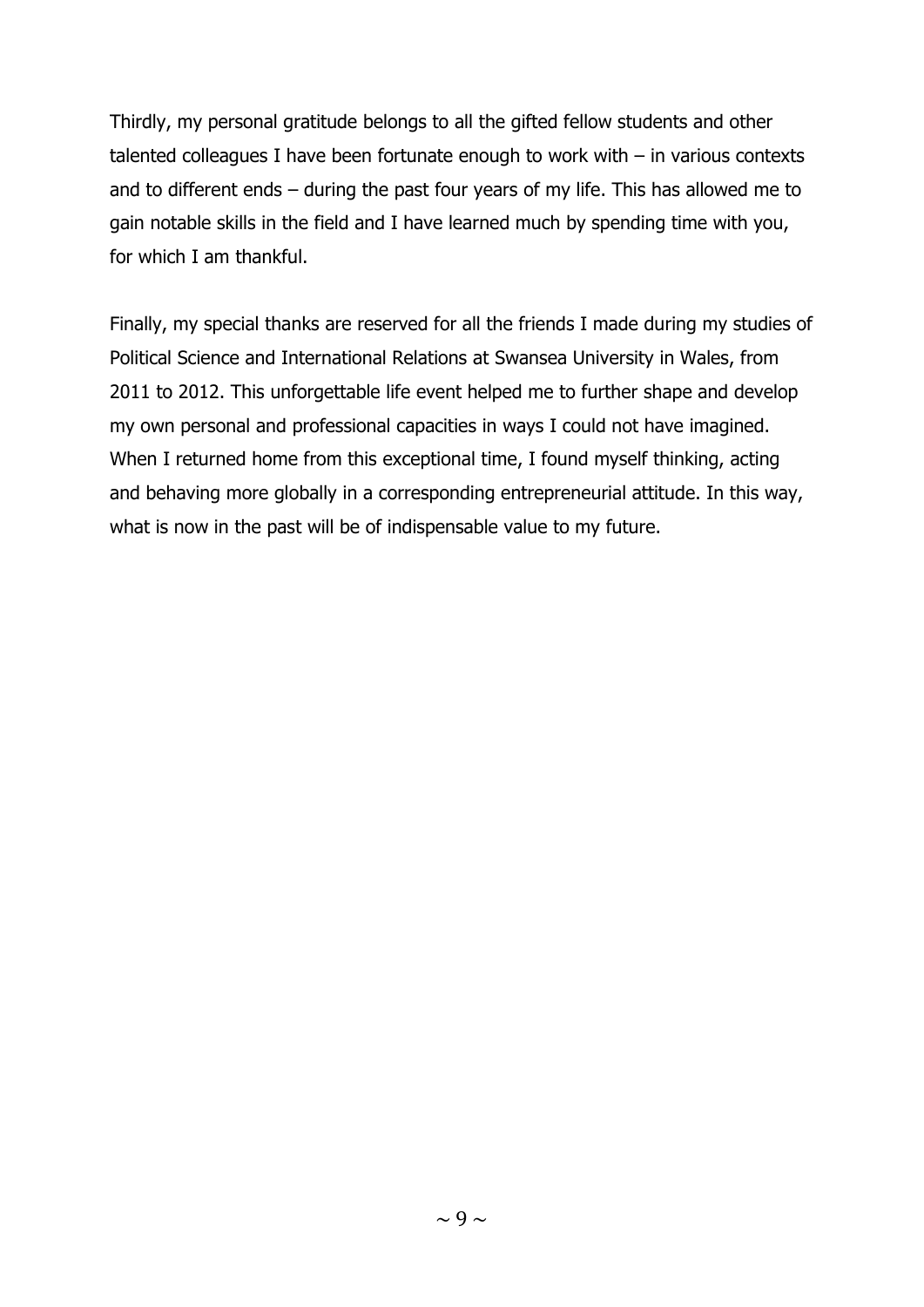# **3. Capturing state capacity: An analytical framework**

"In contrast, contemporary states in the era of globalisation are faced with the challenge of acquiring new types of capacity that enable them to engage with a growing plurality of actors and institutions at the global, sub-national and local levels."<sup>2</sup>

Francis Fukuyama defines state capacity as 'the ability of states to plan and execute policies and enforce laws cleanly and transparently.<sup>3</sup> Especially the latter part of his definition reflects Fukuyama's conception of national state capacity as an essential feature of democratic politics.

Though 'cleanly' in this context could also denote a lack of substantial opposition to bargain with before executing policies. It could mean that the state does not need to resort to violent means in order to enforce its laws. Both of these implications could also be practiced in centralized and authoritarian regimes. Thus, while Fukuyama's definition provides a core meaning of state capacity, it does also contain limitations in clarifying the nature of the particular state to which it is applied. Nevertheless, Fukuyama does signify indispensable rudimentary aspects of state capacity which are vital to a correct understanding of their *de facto* embodiments. These are especially important for the purpose of this inquiry, because they provide a conceptual handhold in examining state capacities per national case. The next sections will take a closer look at these matters and place them in a broader historical and theoretical perspective.

### 3.1. Models and approaches

The opening quote of this chapter points to a crucial discrepancy in transforming state capacities in the wake of globalization. On the one hand, the need for new state competencies, more flexible approaches and stronger institutions has been acknowledged. To the extent that these correspond with the changing role and

<sup>&</sup>lt;sup>2</sup> M. Robinson, 'Hybrid States: Globalisation and the Politics of State Capacity', Political Studies 56 (2008) p. 567.

Robinson, 'Hybrid States', p. 566.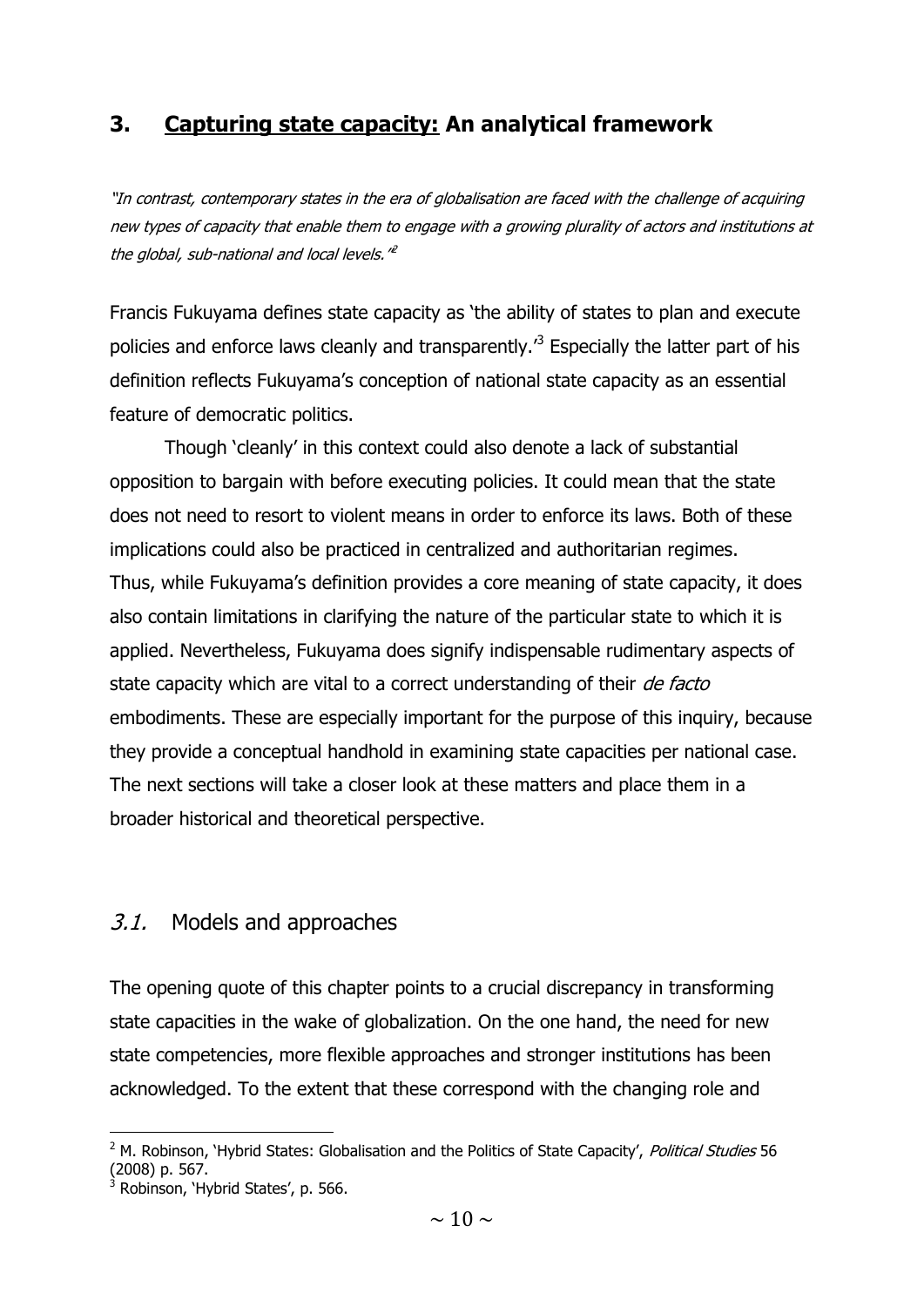functions of the state. On the other hand, reform prescriptions remain often confined to improvements in the attributes of state organisations operating in the domestic sphere.<sup>4</sup> This discrepancy has been endorsed by a historical division between states associated with the 'command-hierarchy' approach and the 'influence-network' model. The former, commonly associated with state forms that prevailed only recently in many welfare and developmental states, emphasises hierarchical relations and clear boundaries between different formal organisations.

The state is therefore separated from the wider society and policy formation operates as a state-led linear process.<sup>5</sup> In contrast, the 'influence-network' model is based on a very different approach. The emphasis lies on dense networks of relations that cross organisational boundaries and the interdependence of state and societal actors.

This model has profoundly deviating implications for capacity building than for states adhering to the conventional 'command-hierarchy' approach. Herein, complex interactions between networks of factors in state and society jointly emanate policies, whereafter the quality of outcomes serves as the principal determinant of accountability.<sup>6</sup> One may recognize that this model associates itself with a number of regulatory states, which have emerged in many advanced industrial economies since the  $1980s$ <sup>7</sup>

Theda Skocpol explains how these different state-society relations mark a paradigmatic transition within the conception of the state and its role within political science and sociology. In the 1950s and 1960s, society-centered ways of explaining politics and government activities viewed the state as merely 'the government': the arena within which normative social movements or economic interest groups contented or allied with each other, in order to shape the public policy making decisions. Moreover, Skocpol argues that those decisions were the allocations of benefits among demanding groups.<sup>8</sup>

<sup>4</sup> Robinson, 'Hybrid States', p. 567.

 $<sup>5</sup>$  Ibid, p. 568.</sup>

 $6$  Ibid, p. 568.

 $<sup>7</sup>$  Ibid, p. 568.</sup>

<sup>&</sup>lt;sup>8</sup> T. Skocpol, 'Bringing the State Back In: Strategies of Analysis in Current Research', in: P. Evans, D. Rueschemeyer and T. Skocpol (ed.), Bringing the State Back In (Cambridge 1985) pp. 3-38, p. 4.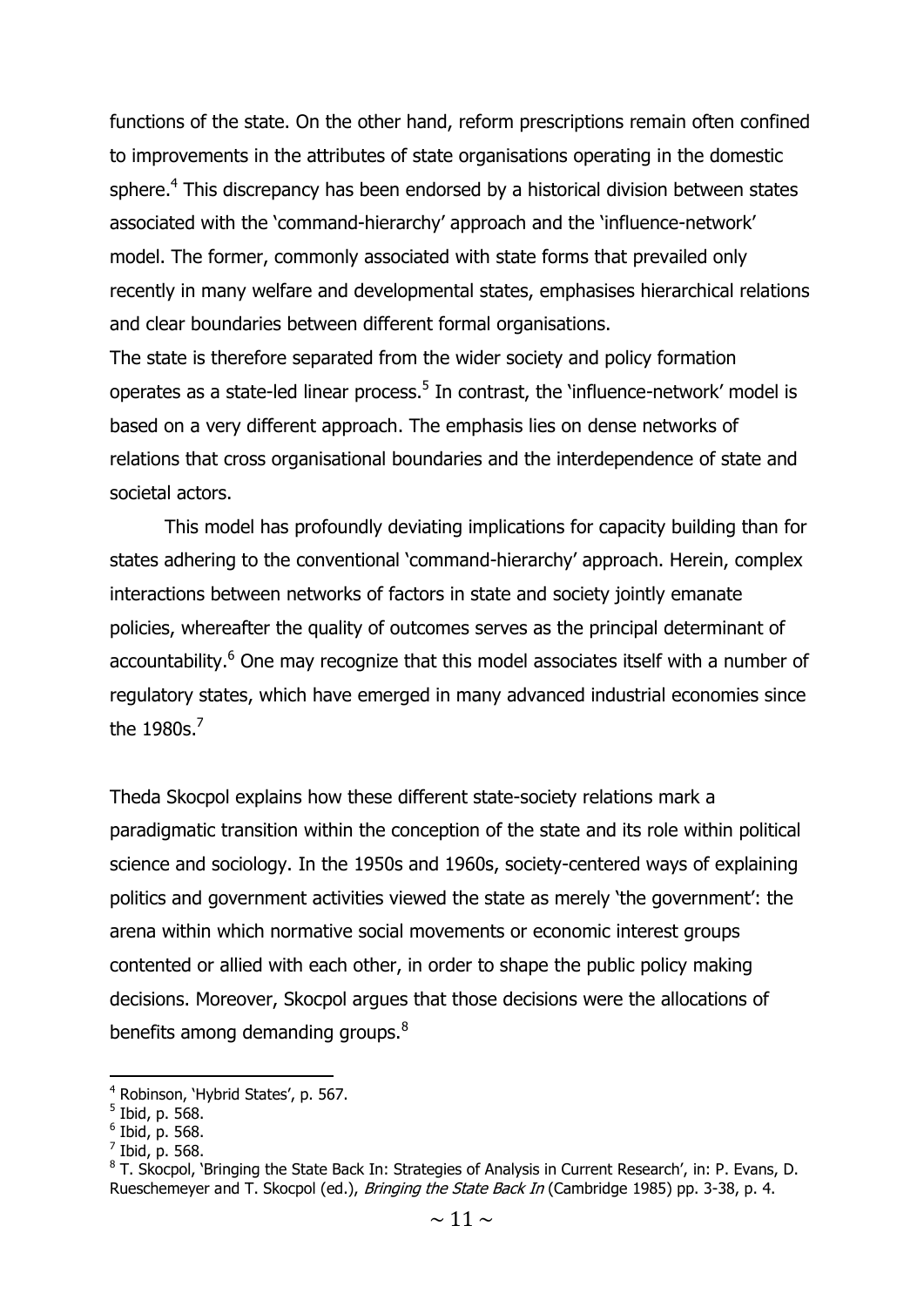In this sense, research centered on the societal 'inputs' to government and on the distributive effects of governmental 'outputs. $\beta$  As we shall see, the informal networks of influence that solidify this early theoretical approach can still be traced in sub-Saharan Africa. In many countries, government decisions mainly serve to allocate benefits to particular groups in society.

However, social scientists gradually became more willing to offer state-centered explanations as they identified its increasing primacy through a series of post-1945 developments. They drew on the widely known writings of German scholars such as Max Weber for their new understanding of the state. In this way, the state was conceived as more than just the government which performs the role of the described arena.<sup>10</sup>

Conversely, states became treated as organizations that control territories and thereby shape structures and actions. This renewed attention paved the way for the 'command-hierarchy' approach, which allows us to consider the various ways in which historically changing transnational contexts condition state structures and actions. These contexts affect national states through interstate competition, world economic trade patterns and many other features commonly associated with globalization. $11$ 

In his article, Mark Robinson stresses the exogenous influences on state capacity which have generated divergent responses from states. The one most relevant for our purpose is the impact of globalization on the national state.

Scholars are as divided in their definitions of globalization as are the analysts in their assessments of its impact on the latter. One school of thought considers globalization as a threat to national states, undermining their capacity to fulfil its social obligations through welfare measures and thereby rendering them inable to protect those adversely affected by global competition.<sup>12</sup>

The rise of transnational corporations provides ample space for critical analysts, claiming that these are able to subvert the authority and power vested in the

<sup>&</sup>lt;sup>9</sup> Skocpol, 'Bringing the State Back In', p. 4.

<sup>10</sup> Ibid, pp. 7-8.

 $11$  Ibid, p. 8.

<sup>&</sup>lt;sup>12</sup> Robinson, 'Hybrid States', pp. 569-570.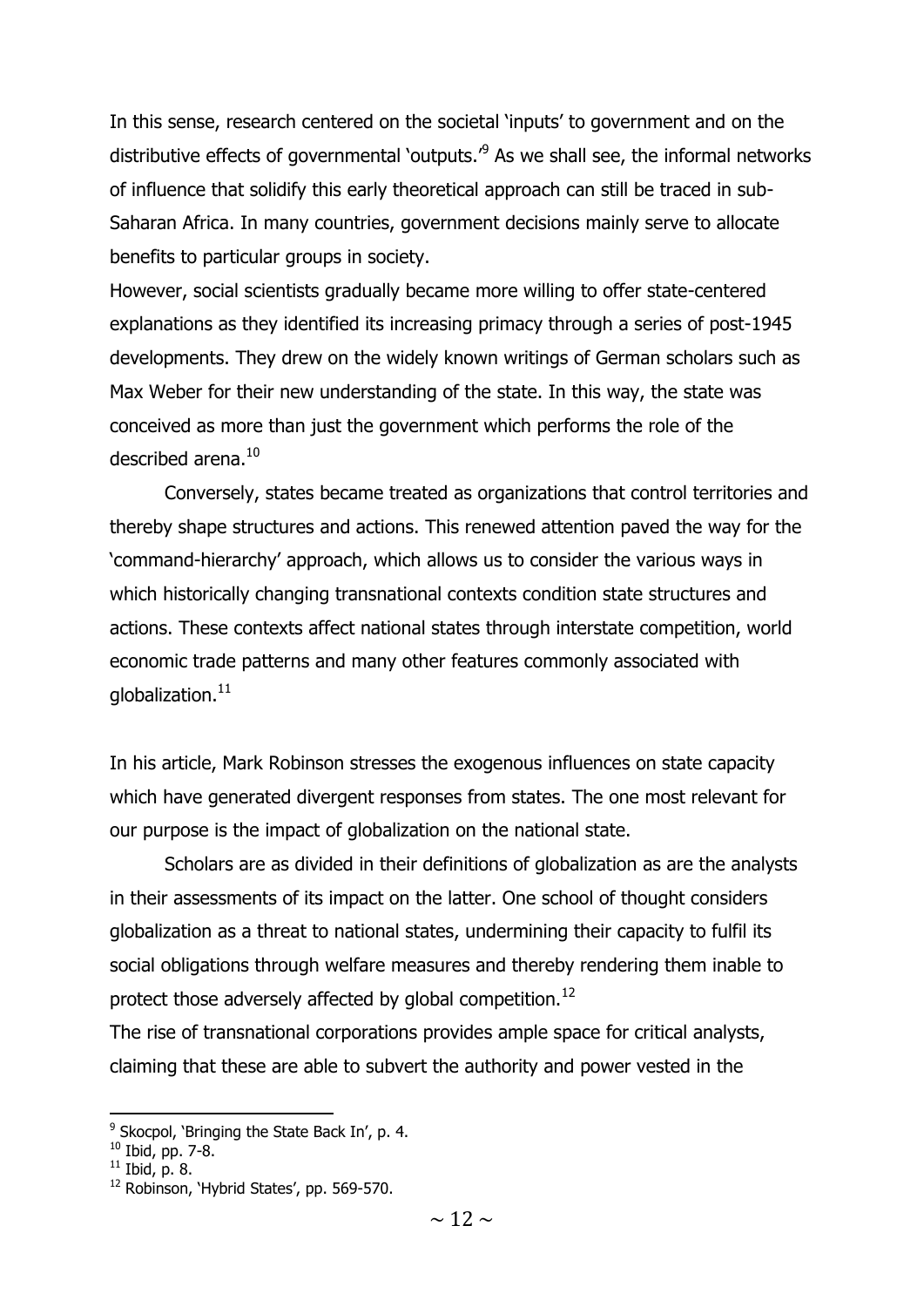national state.<sup>13</sup> At the other end of the spectrum, there are theorists such as Peter Newell. They argue that states can develop creative institutional responses, to meet the challenges posed in the face of increased global competition and exchange of goods and services. Moreover, far from denying the corrosive impact which globalization may have on state sovereignty and their extent of legitimate control over territorial boundaries, they do question the notion of a retreating state under the imperatives of globalization.

Linda Weiss, for instance, bases her doubts on this pessimism on three interrelated premises: that states have greater room for manoeuvre than is commonly accepted by critics, that certain forms of state action may be enabled rather than constrained by globalization and primarily, that the strength and character of domestic institutions constitutes a critical determinant of state responses. $14$ 

In line with the introductory quote on page number four, we conceive globalization as a collection of phenomena in which a flow of capital, labour and ideas has been facilitated by the expansion and penetration of new information and communication technologies.<sup>15</sup> Moreover, as Acemoglu and James rightfully denote, it is striking how only some parts of the world adopted these innovations. Particularly, various nations responded differentially to the global waves of technologies, which has been largely shaped by the historical paths of their institutions.<sup>16</sup>

Regarding the exogenous influence of these phenomena on state capacity, we define globalization in terms of its byproduct. Mark Robinson describes this as "[…] the creation of new regulatory institutions at the international and regional levels, which may complement or supersede the national state. $17$  Thus, the challenge facing contemporary states in the era of globalization is to acquire new types of capacity which enable them to engage with this growing plurality of actors and institutions at these levels. $^{18}$ 

<sup>&</sup>lt;sup>13</sup> Robinson, 'Hybrid States', p. 570.

<sup>14</sup> Ibid, p. 570.

 $15$  Ibid, p. 571.

 $16$  Acemoglu and Robinson, *Why Nations Fail*, p. 105.

<sup>&</sup>lt;sup>17</sup> Robinson, 'Hybrid States', p. 570.

 $18$  Ibid, p. 567.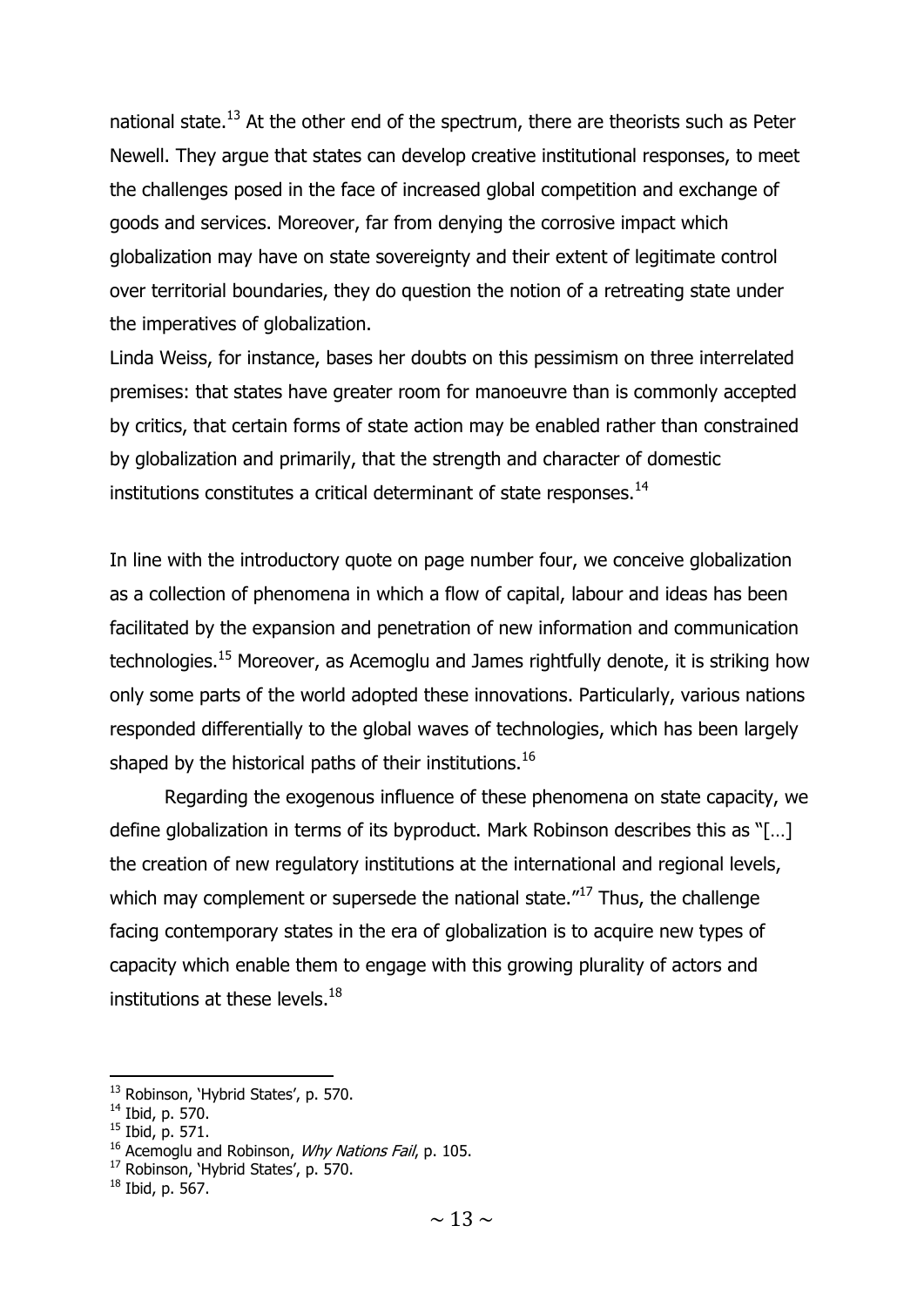However, the prevailing approaches to state capacity building are largely based on technocratic criteria and focus on conventional models of public administration.<sup>19</sup> They tend to emphasize only the three dimensions of capacity building as defined by Mamadou Dia. In particular, the upgrading of skills of individual bureaucrats (training and skill development), improvements in methods, procedures and systems (new budgeting arrangements, monitoring and reporting, results-based management) and institutional development. The latter refers to the reinforcement of capacity of an organisation in order to maximize the efficiency of human and financial resources.<sup>20</sup>

These strictly technocratic approaches neglect the influence of politics on reform implementation and development outcomes. Their limitations are therefore increasingly being recognized by policy makers and aid donors. However, their subsequent consensus on 'getting politics right' as an approach to ensure favourable reform outcomes is perhaps equally limited. The reason for this is that this approach remains largely confined within the parameters of reform prescriptions which continue to focus on centralised and hierarchical forms of state power.<sup>21</sup>

In fact, these reforms were premised on circumscribing the role and functions of the state and monitoring the behaviour of its officials, rather than the actual strengthening the capacity of the state so that it may operate effectively in different and challenging contexts. Furthermore, conventional approaches to state capacity building remain to a large extent bounded by the assumptions of the 'commandhierarchy' model. Policy makers thus continue to treat the state as a undifferentiated whole, $22$  even when its different attributes and capacities have already started transitioning to the 'influence-network' model.

Conventional approaches fail to tackle the structural transformations in the state – caused by a set of exogenous pressures for reform which will be elaborated in the next chapter – but instead provide only a standardised set of 'one size fits all' reform approaches irrespective of the organisational context, form and nature of the particular state.

<sup>&</sup>lt;sup>19</sup> Robinson, 'Hybrid States', p. 566.

 $20$  Ibid, p. 567.

 $21$  Ibid, p. 567.

 $22$  Ibid, p. 575.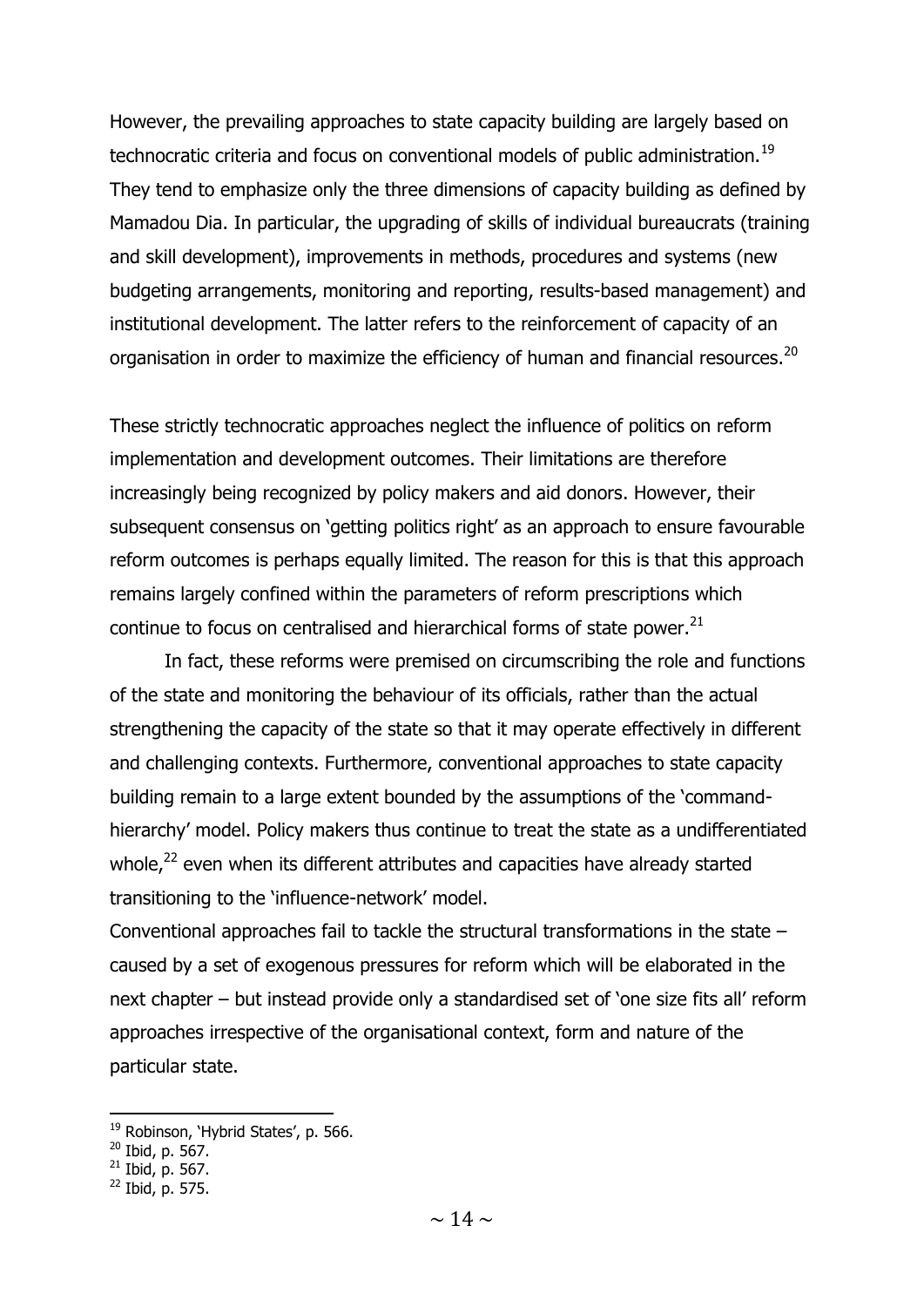Lastly, the treatment of political factors within these approaches tends to be confined to how they shape the implementation of state reform agendas. The primacy of these factors requires them to serve as fundamental imperatives governing policy choices and responses to exogenous influences.<sup>23</sup>

Various scholars and theorists have addressed these conceptual and empirical limitations by defining national state capacity in broader terms. They have advanced several notions of state capacity to extend the concept beyond conventional technocratic attributes to the ability of public officials to engage in new and different ways with external actors. Thereby, these notions promote approaches to capacity building which comply with the broader contextual changes that affect both the nature and functions of the state.<sup>24</sup>

To conclude this section, I shall outline the respective notions of state capacity which are most fundamental to my inquiry. Different types of capacity can particularly be associated with the divergent state forms to which they apply. Moreover, one type of capacity's relative significance over another reflects both the level of the country's socio-economic development and the degree of integration within the global economy.<sup>25</sup> These indications provide the equipment needed to estimate the impact of globalization on sub-Saharan Africa.

Relational capacity is the notion advanced by Kanishka Jayasuriya. Relational capacity denotes the ability of the state to engage in multiple sites of governance. It is rooted in the facilitation of strategic capacity of different agencies, rather than in specific institutional arrangements of the state with non-state actors. Relational capacity departs from the 'command-hierarchy' model and addresses issues of multilevel governance, in which authority is dispersed across multiple jurisdictions at international, national and sub-national levels, such as in the European Union.<sup>26</sup>

Transformative capacity denotes the ability of domestic policy elites to pursue

**<sup>.</sup>** <sup>23</sup> Robinson, 'Hybrid States', p. 575.

<sup>24</sup> Ibid, p. 575.

<sup>&</sup>lt;sup>25</sup> Ibid, p. 578.

<sup>26</sup> Ibid, pp. 575-576.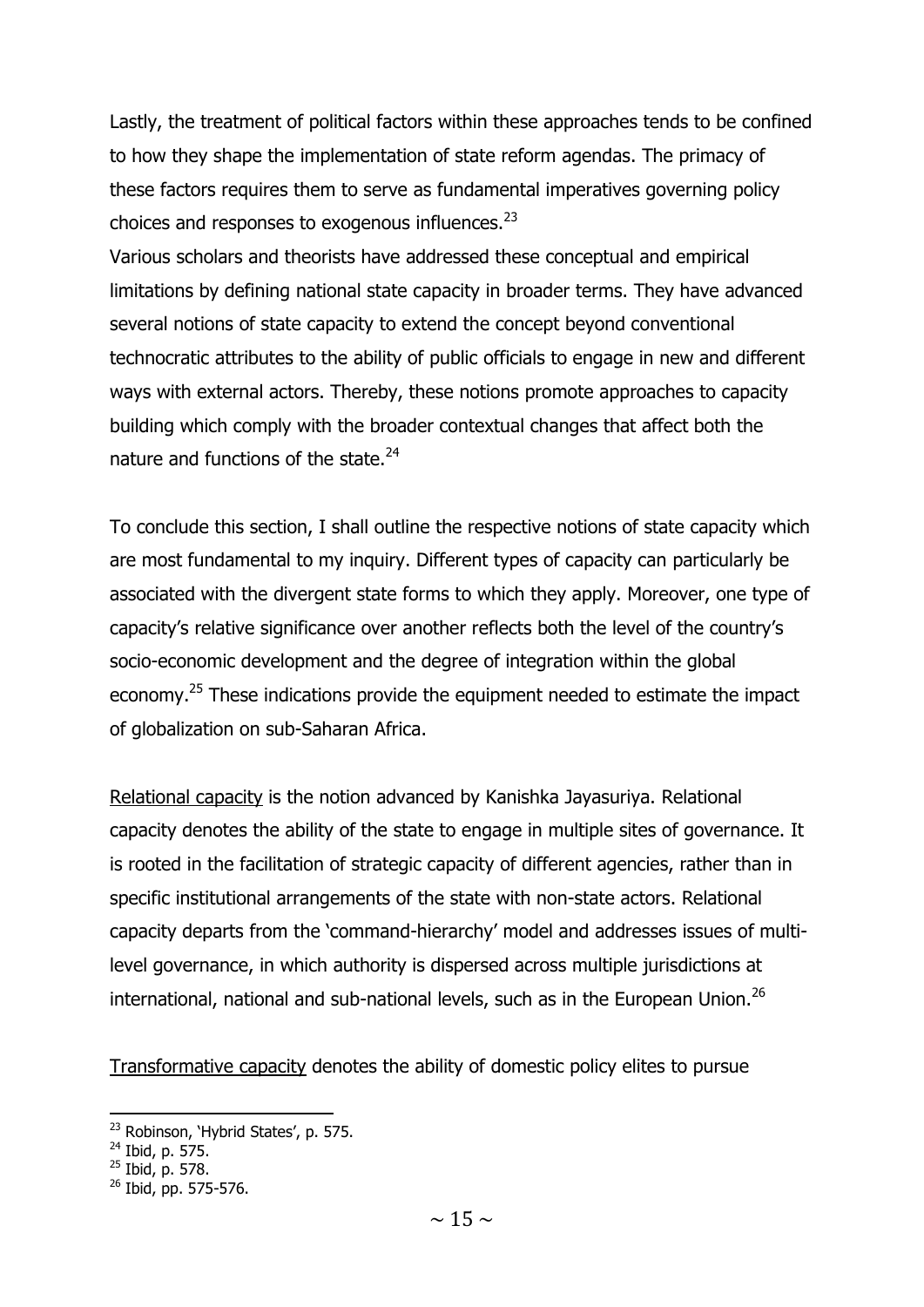domestic policies and economic adjustment strategies, and therefor cooperating with organised economic interest groups with a view to upgrading and transforming the industrial economy. This type of capacity centres on the ability of public officials to form productive relationships with the private sector without abandoning autonomy in decision making processes and the overall policy direction. Distinct sets of organisational or individual attributes are not considered within this approach.<sup>27</sup>

Infrastructural capacity refers to the capacity of the state to penetrate society to extract resources. Furthermore, it considers the ability of the state to elicit cooperation from organised interest groups, in the pursuit of collective goals. $^{28}$  This capacity is of particular relevance, since raising revenue is the most basic task of the state. Indeed, in order to protect its citizens, provide justice or administer a bureaucratic apparatus, any state would first need to generate income by extracting resources.<sup>29</sup> The next section discusses these matters more in depth.

Distributive capacity has been integral to the ability of European welfare states to develop and manage complex social security systems, which they largely did through centralised bureaucratic mechanisms. Distributive capacity derives from infrastructural capacity, focusing on on the ability of states to distribute the gains of economic development to the wider populace. A distribution which proceeds through social welfare measures and transfers funded by general tax revenues.<sup>30</sup>

In practice, there is substantial overlap between these different capacity forms. The degree of distributive capacity is contingent upon the level of infrastructural capacity. We shall see how this relationship is reflected in the case of sub-Saharan Africa. Similar, low transformative capacity may also impede a state's ability to promote its relational capacity. In this sense, the nature and extent of the cooperation with organized economic interest groups may thus define the state's ability to foster economic development in the face of globalization.

<sup>&</sup>lt;sup>27</sup> Robinson, 'Hybrid States', p. 577.

 $^{28}$  Ibid, p. 577.

<sup>&</sup>lt;sup>29</sup> D. Bräutigam, 'Building Leviathan: Revenue, State Capacity and Governance', *Institute of* Development Studies Bulletin 33 (2002) p. 1.

<sup>&</sup>lt;sup>30</sup> Robinson, 'Hybrid States', p. 577.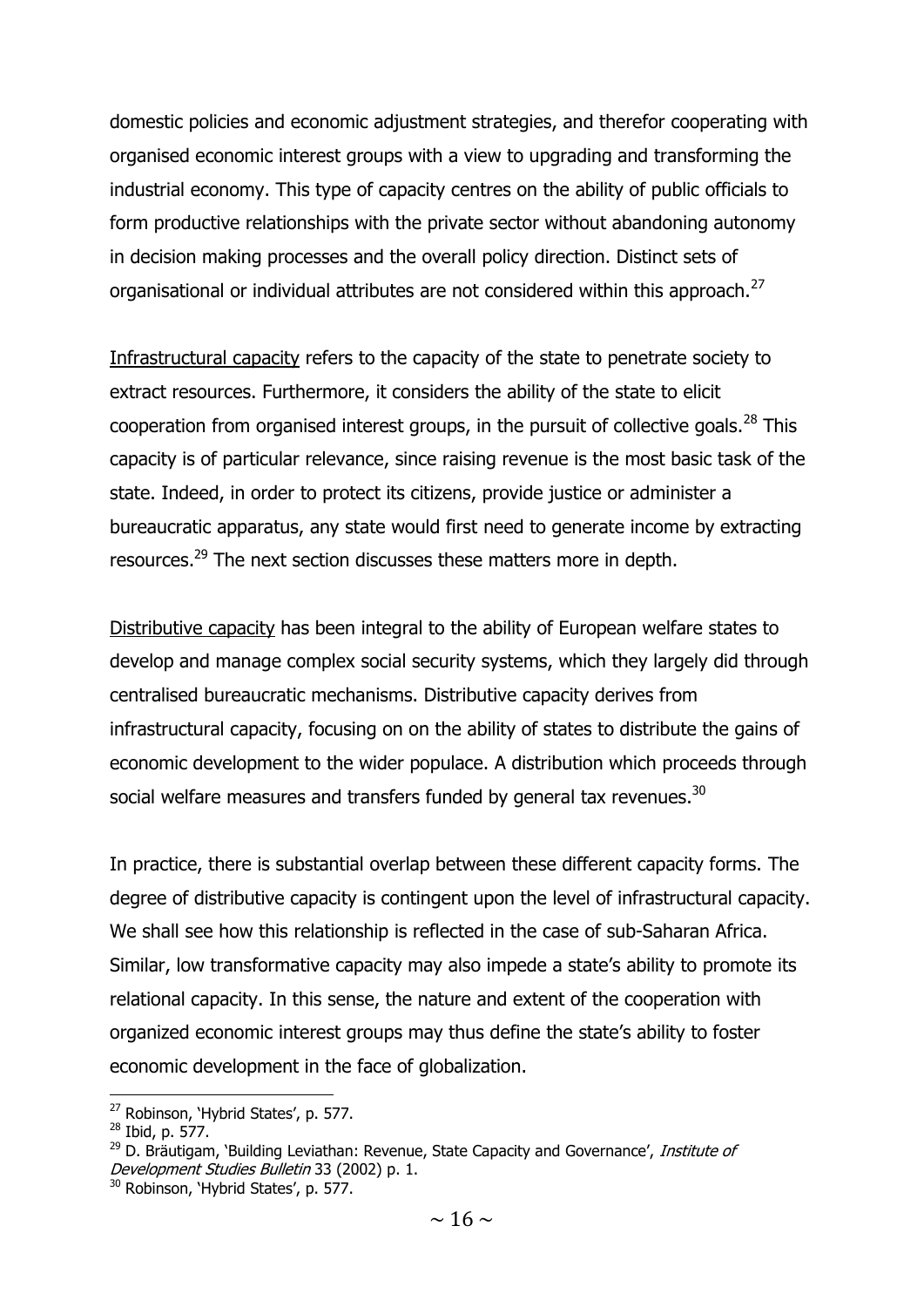#### 3.2. History and theory

It seems a highly arguable reasoning that in Europe, inter-state war served as the primary cause of growth of the modern nation-state. Thomas Hobbes propagated this analysis in his *Leviathan*, stating that "[...] it is annexed to the sovereignty the right of making war and peace with other nations […] that is to say, of judging when it is for the public good, and how great forces are to be assembled, armed, and paid for that end, and to levy money upon the subjects to defray the expenses thereof. $^{731}$ 

Thus, the sovereign needed to raise revenues, which in European history led both to more efficient bureaucracies and greater representation of the populace within governance. European interpretations of history therefore stress the link between war and taxation: the latter has been the tie binding rulers to the ruled. In this way, taxation supported broader representation, accountability and ultimately enhanced state capacity.

The historical connection between taxation and representation has therefore become a fundamental tenet of political development. That is, to say, for everyone raised within the Anglo-American tradition.<sup>32</sup>

This historical model for political development is underpinned by the Peace of Westphalia in 1648. This effectively altered the balance of power in Europe and it is often seen as the progenitor of modern nation-state sovereignty. The Westphalian system marked the transition from feudal principalities to sovereign states.<sup>33</sup>

Consequently, the very nature of European politics changed after 1648. Westphalia nullified any chance for a united Europe under an emperor and the Roman Catholic Church would never again enjoy a monopoly on political and spiritual power. The Westphalian notion of national sovereignty, characterized by autonomy and interstate competition, became the primary governing principle among European states.<sup>34</sup>

 $31$  Bräutigam, 'Building Leviathan', p. 2.

 $32$  Ibid, pp. 1-2.

<sup>&</sup>lt;sup>33</sup> J. Farr, 'Point: The Westphalia Legacy and the Modern Nation-State', *International Social Science* Review 80 (2005) p. 156.

<sup>&</sup>lt;sup>34</sup> Farr, 'Point: The Westphalia Legacy and the Modern Nation-State', p. 156.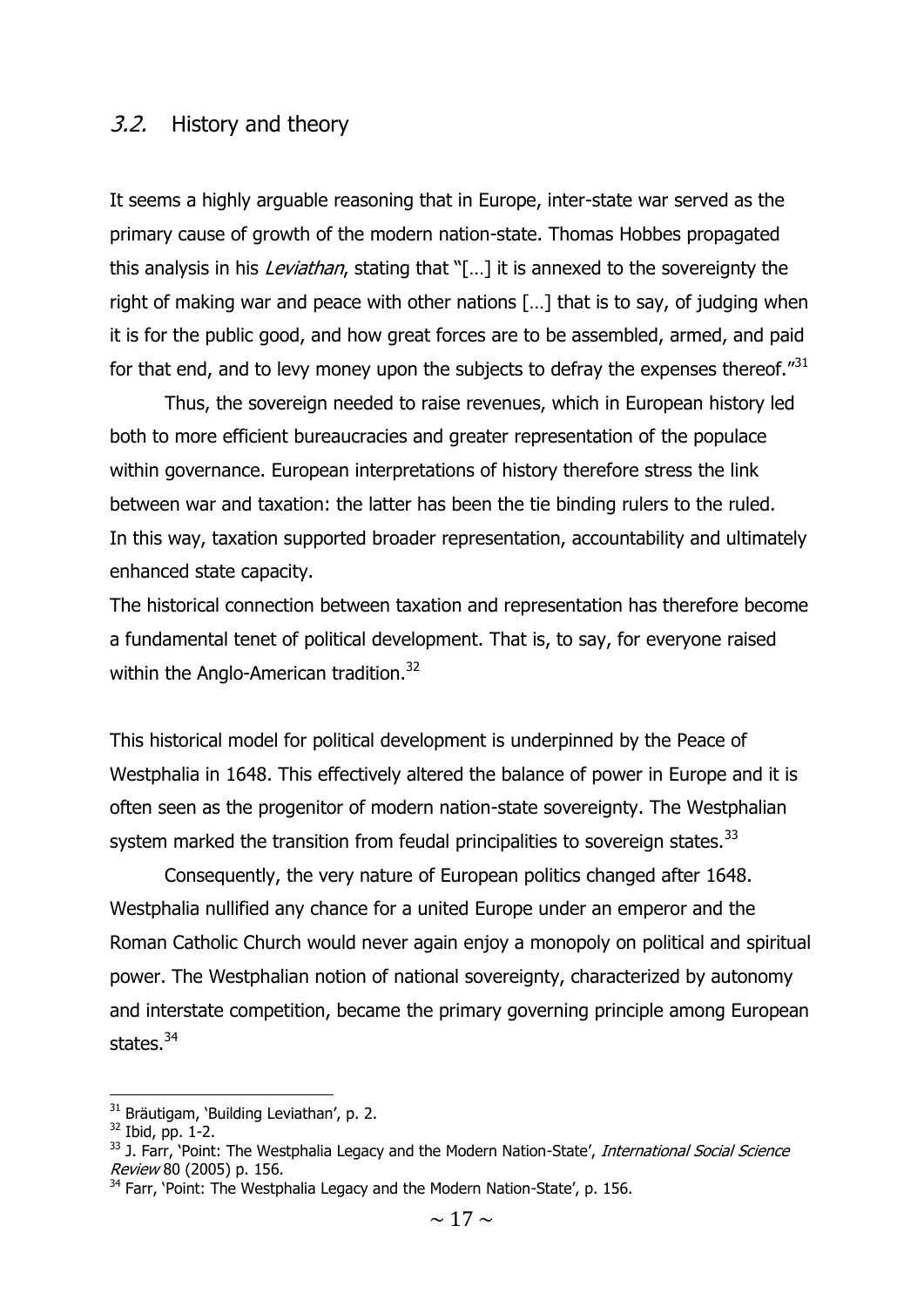Moreover, "religion and ideology were to be considered within the domestic jurisdiction of each territorial state and to be eliminated as aspects of international relations."<sup>35</sup> This solidified national state sovereignty and effectively laid the foundation for the modern competitive state system. Crucially, with the political and religious authority of the Habsburgs essentially destroyed and the Papacy weakened, monarchs and aristocrats identified the need for mutual cooperation. New states raised revenue through their aristocracies to finance imperial conquests. Aristocrats supported the state to ensure their economic well-being while the state increased its power in the competitive international system.<sup>36</sup>

However, further analysis shows that the *Leviathan* writings are mainly applicable to the European continent. Here, intense military competition created the environment which stimulated nation-building. This caused a rising demand for revenue which exacerbated under the global competition of imperialism.<sup>37</sup>

Meanwhile, at the other side of the globe, the Chinese employing magistrates were efficiently collecting annual land taxes from China's 90 million acres. These magistrates became employed with a decentralised but vast and coherent bureaucracy, after they had been selected through highly competitive national exams dating back to the Sui Dynasty.  $(581-618$  AD $)^{38}$ 

From this point of view, given China's long history of bureaucratic tax administration, the literature shows that efficient taxation existed already before the rise of the European nation-state. As a consequence, the stimulus of war between nation-states proves a variable that is neither required nor sufficient enough for the development of bureaucratic capacity.<sup>39</sup> In European history, the relevance of this variable has presumably been elevated through the momentum of specific historical contingencies that culminated in the Peace of Westphalia in 1648.

Deborah Bräutigam provides further and more detailed remarks of this Eurocentric interpretation of the history of state building. Firstly, the so-called link between the

 $35$  Farr, 'Point: The Westphalia Legacy and the Modern Nation-State', pp. 156-157.

<sup>36</sup> Ibid, p. 157.

<sup>&</sup>lt;sup>37</sup> Bräutigam, 'Building Leviathan', p. 3.

<sup>38</sup> Ibid, p. 3.

 $39$  Ibid, p. 3.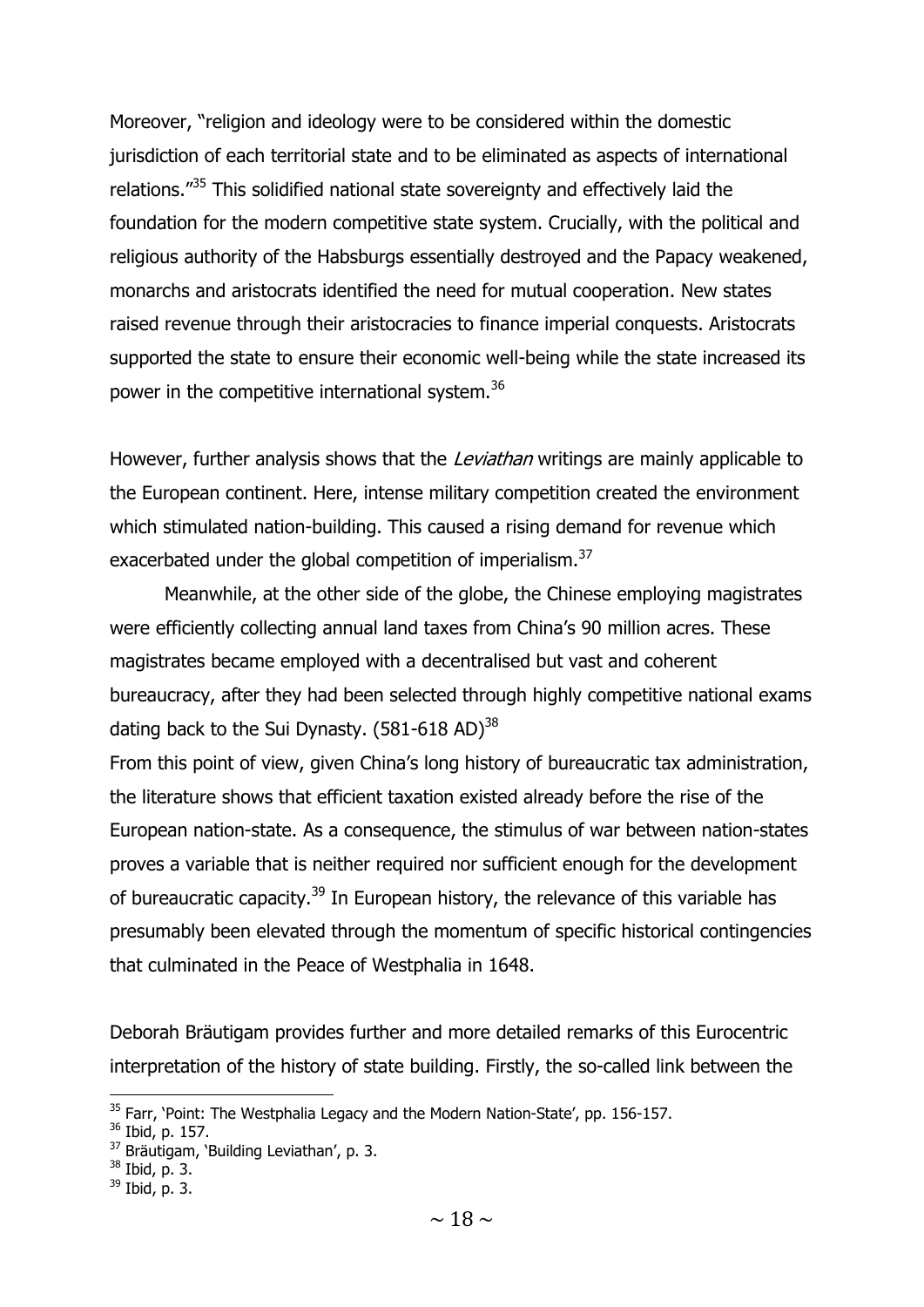rulers and the ruled operated only between economic elites and the sovereign. Thereby, she refutes the idea of ordinary citizens and peasants demanding a greater say in the disposition of their money. Crucially, if these economic elites happen to be largely outside the fiscal net, which is the case in many developing countries, then taxation becomes less likely to stimulate effective demands for power sharing from authoritarian rulers.<sup>40</sup>

Secondly, the need for revenues also stimulated institutional changes which provided a more secure and efficient foundation for taxation. This is important because institutional modifications may in fact be just as critical for development as the potential link between taxation and representation. $41$ 

Another important empirical model in assessing state capacity development is the socalled 'Predatory theory of the state.' This theory is heavily inspired by European interpretations of history, $42$  relying on particular conjectural prerequisites which do not conveniently apply to more distant parts of the world. Conversely, the predatory theory of the state does provide us with useful assumptions regarding state building which strongly contribute to the analysis within the next chapters.

The predatory theory is useful as a tool in the assessment of state building activities, when these are conceived as an on-going process marked by internal and external rivalries to the state.<sup>43</sup> Focusing primarily on the effects of external rivalries, historically conceptualized as interstate wars, predatory theory reaches a general expectation of state building.

It asserts that the level of competitiveness of any state with external rivals is contingent upon its efficiency in extracting revenues from its societies.<sup>44</sup> The efficiency level of extraction relies on the state's ability to bargain with its own internal rivals for revenue, which has to be exchanged for protection from external rivals.

 $40$  Bräutigam, 'Building Leviathan', pp. 2-3.

 $41$  Ibid, p. 3.

 $42$  C. G. Thies, 'The Political Economy of State Building in Sub-Saharan Africa', The Journal of Politics 69 (2007) p. 716.

<sup>&</sup>lt;sup>43</sup> Thies, The Political Economy of State Building in Sub-Saharan Africa', p. 716.

<sup>44</sup> Ibid, p. 716.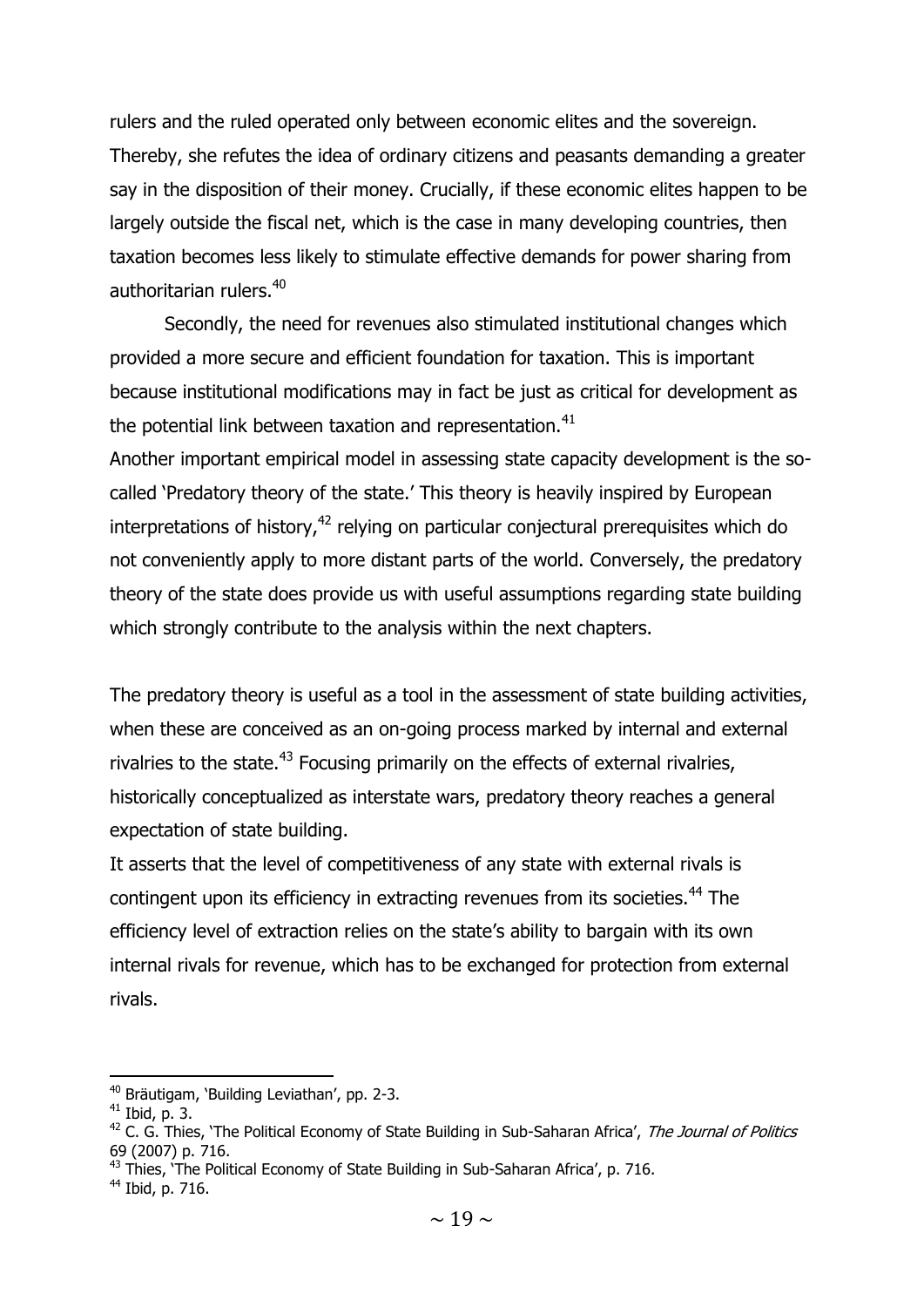Therefore, from the predatory perspective, the critical determinants of state building processes are constituted by 'bargaining', 'extraction', 'protection' and 'war making.'<sup>45</sup> As has been noted before, the raising of revenue constitutes the most basic task of the state. The sustainably generating of income through the extraction of resources, normally through taxation, is thus the primary concern of the state which has to be accomplished before it can set itself to pursuit further developmental targets.<sup>46</sup>

This is relevant for state building processes, since tax collection is the outcome of the joint interplay of policy making, the administration of law, the top-down monitoring of economic activity for compliance and the judicial means to enforce these. In this way, the measurement of the state's infrastructural capacity (see: 3.1. 'Models and approaches', p. 16) becomes a reliable tool for measuring state building progress as a whole.<sup>47</sup> Predatory theories provide a relatively simple but straightforward approach to determine how the European model of the state developed. Most scholars' attention has been drawn to external threats and competition to the state manifested in war. Nevertheless, the initial predatory theoretic account also considers internal competitors as significant factors within the equation.<sup>48</sup>

Tilly offers a version of predatory theory in which he stresses the interplay of both domestic and international politics. He argues that rulers engage in four main activities during state building processes. These then jointly constitute the cycle of state building which, according to predatory theory,  $49$  rulers must attend if they wish to remain in power:

1. Eliminating or neutralizing rivals located outside of the territory they are attempting to control (the national state)  $\rightarrow$  the process of war making.

2. Eliminating or pacifying rivals to their rule from within their territorial base  $\rightarrow$  the process of state making.

<sup>1</sup> <sup>45</sup> Thies, 'The Political Economy of State Building in Sub-Saharan Africa', p. 716.

<sup>46</sup> Bräutigam, 'Building Leviathan', p. 2.

 $47$  Thies, The Political Economy of State Building in Sub-Saharan Africa', p. 717.

<sup>48</sup> Ibid, p. 717.

 $49$  C. Tilly, 'War Making and State Making as Organized Crime', in: P. Evans, D. Rueschemeyer and T. Skocpol (ed.), *Bringing the State Back In* (Cambridge 1985) pp. 169-191, p. 181.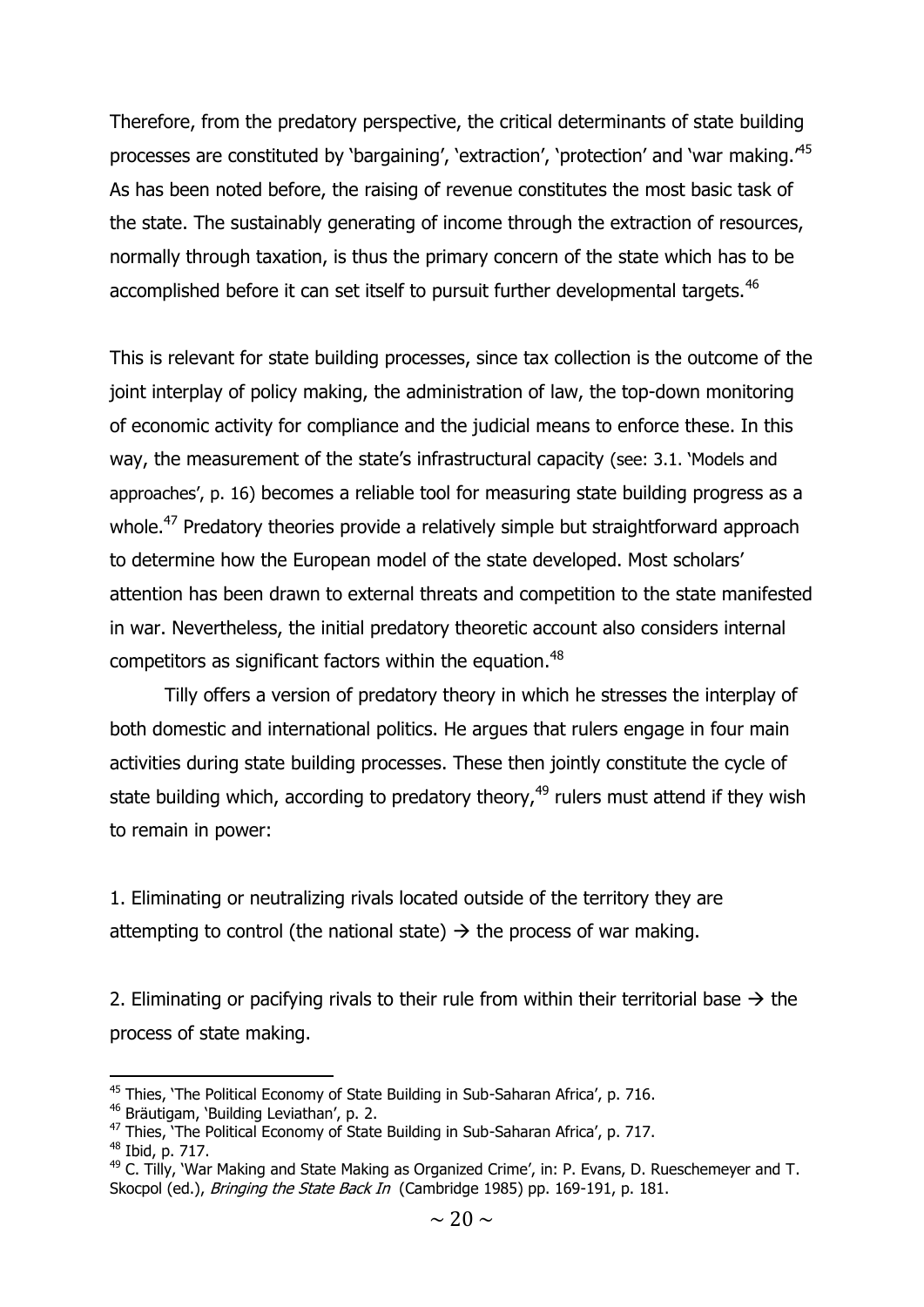3. Protection of those parties within their territorial base which are in favour of their continued rule.

4. Extraction of resources from the population and territory they are attempting to control in order to accomplish the first three activities.<sup>50</sup>

The rulers of early modern Europe testified to these activities, as they were faced with threats from external and internal competitors. Consequently, they were compelled to extract resources from those sections in their societies which supported their continued rule. In this way, the rules became able to wage war against external rivals and pacify or neutralize those internal rivals which opposed their rule and sought to remove them from power.<sup>51</sup>

Logically, the process of bargaining between the state with groups that constitute alternate rulers made the burden of tax fell unevenly across society. Differential levels of internal and external violence across Europe led to a variation of the overall amount of revenue captured by the state across Europe.<sup>52</sup> The next chapter examines the degree to which this simple model of predatory state building contributes to a better understanding of sub-Saharan Africa.

Particularly for those countries belonging to the current developing world, it is important to note already at this stage that any application of predatory theory must be grounded in a region-specific context.<sup>53</sup> There is obviously a profound risk of oversimplification when all divergent factors determining the institutional infrastructure of any given country are not carefully taken into account.

The last theoretical perspective on our conception of national state capacity is the New Institutional Economics (NIE). Rather than a mere theory, however, NIE can be more broadly defined as an overarching paradigm where economics is expanded to social sciences such as law, politics and sociology.

 $50$  Tilly, 'War Making and State Making as Organized Crime', p. 181.

<sup>&</sup>lt;sup>51</sup> Thies, 'The Political Economy of State Building in Sub-Saharan Africa', p. 717.

<sup>52</sup> Ibid, p. 717.

<sup>53</sup> Ibid, pp. 717-718.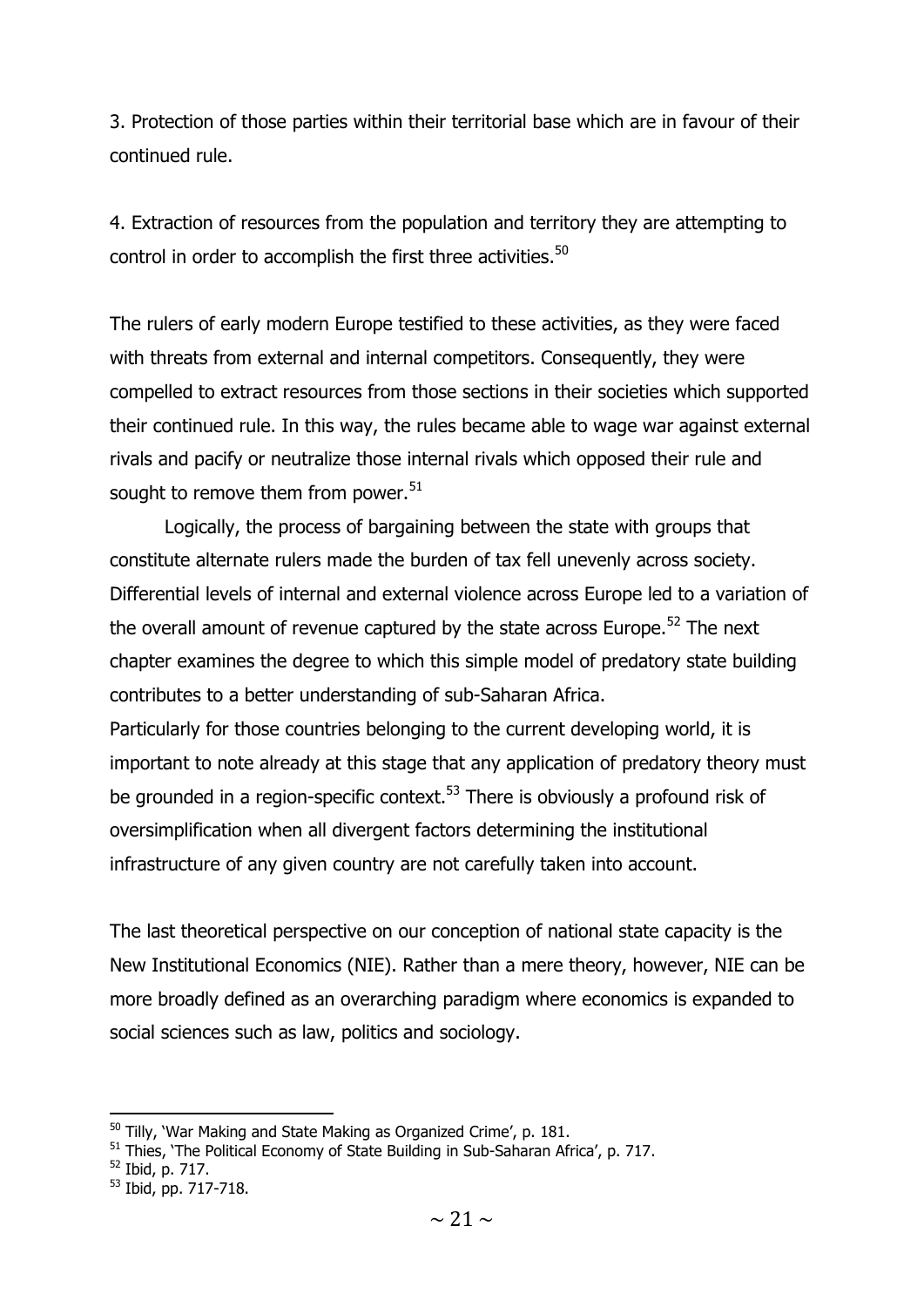NIE discards itself from some unrealistic assumptions of neoclassical economists – perfect information, full rationality, zero transactions costs – while retaining the assumption of self-seeking individuals attempting to maximize an objective function subject to institutional constraints.<sup>54</sup>

NIE places its primary focus, as the name already implies, on the primacy of institutions, in order to gain more understanding of the theoretical relationship between these and economic development. In particular, the NIE has been advanced to refine the neoclassical economic focus on markets and the equilibrating process as the main vehicle for resource allocation. This latter approach has ultimately led to a failure in providing a satisfactory explanation for the wide range of institutional conditions present in developing countries.<sup>55</sup>

In contrast, the NIE provides a finer theoretical focus to be deployed in analysing the structure of transactions and their governing institutions.<sup>56</sup> The literature on this subject holds several interrelated definitions of 'institutions'. North's definition of institutions appears, considering its broadness, the most useful for the purpose of this inquiry. He defines institutions as the "humanly devised constraints that shape human interaction" or "the established pattern of cooperation/interaction in the society which relate to certain aspects of social life."<sup>57</sup>

A further working definition of institutions is provided by Williamson, who conceives it as "transactions cost minimising arrangements which can evolve or change with changes in the nature and sources of transactions cost."<sup>58</sup> They are a set of formal and informal rules of conduct that facilitate the coordination of relationships between individuals and groups.

Williamson argues that the NIE operates on both the macro and micro level. On the macro level, we examine a set of fundamental political, legal and social ground rules. These establish the basis for production, exchange and distribution – the so-called

<sup>&</sup>lt;sup>54</sup> G. Herath, 'Analysis of the potential and problems of New Institutional Economics for Third World development', International Journal of Social Economics 32 (2005) p. 879.

<sup>&</sup>lt;sup>55</sup> Herath, `Analysis of the potential and problems', p. 877.

<sup>56</sup> Ibid, p. 877.

<sup>57</sup> Ibid, p. 878.

<sup>58</sup> Ibid, p. 878.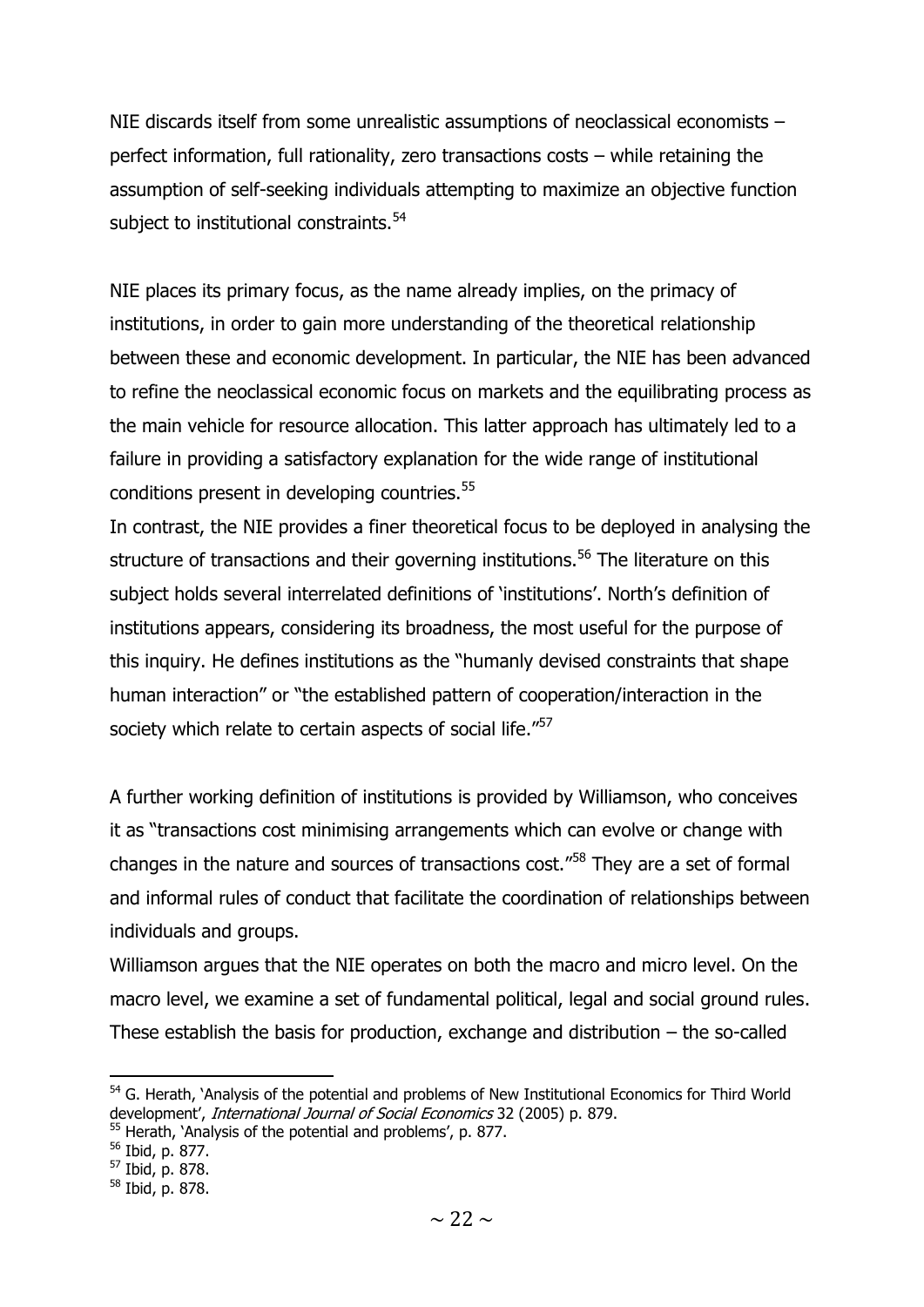'rules of the game.' On the micro level – to which we refer as the 'institutional arrangement' – NIE analyses the institutions of governance. In this sense, an institutional arrangement is basically just an arrangement between particular economic agents that governs the ways in which members are able to cooperate and/or compete with one another.<sup>59</sup> As we shall see, both levels lie at the heart of state capacity errors within Sub-Saharan Africa. They therefore constitute an integral part of the following analysis.

In conclusion, the 'rules of the game' definition treats both markets and formal organizations such as labour unions as institutions. Paradoxically, markets embody rules and regulations, formal and informal, that govern their operations while labour unions provide sets of rules governing the relationship both among their members and non-members.<sup>60</sup> These are important differences in terms of economic efficiency and distributional features which determine the character of a particular institution, and set the stage ready for the NIE perspective.

In particular, institutions can be both formal and informal. This means that members of the formal sector subject to constraints posed by a particular set of institutional rules confront a different set of transformation and transactions costs than which are facing members of the informal sector.

The NIE starting point is that it are these differences in the transformation and transactions costs, associated with formal and informal institutions, which give rise to their importance for the development process. The NIE thus directs attention towards the critical relationship between the process of economic development and the 'rules of the game' which constrain human activity in it.<sup>61</sup>

The next chapter examines how our framed conception of 'national state capacity', contextualized within this historical and theoretic framework, applies to the capacity errors of sub-Saharan Africa. Thereafter, we shall see how these in turn are affected by globalization.

<sup>&</sup>lt;sup>59</sup> Herath, `Analysis of the potential and problems', p. 878.

<sup>&</sup>lt;sup>60</sup> Ibid, p. 879.

 $61$  Ibid, p. 879.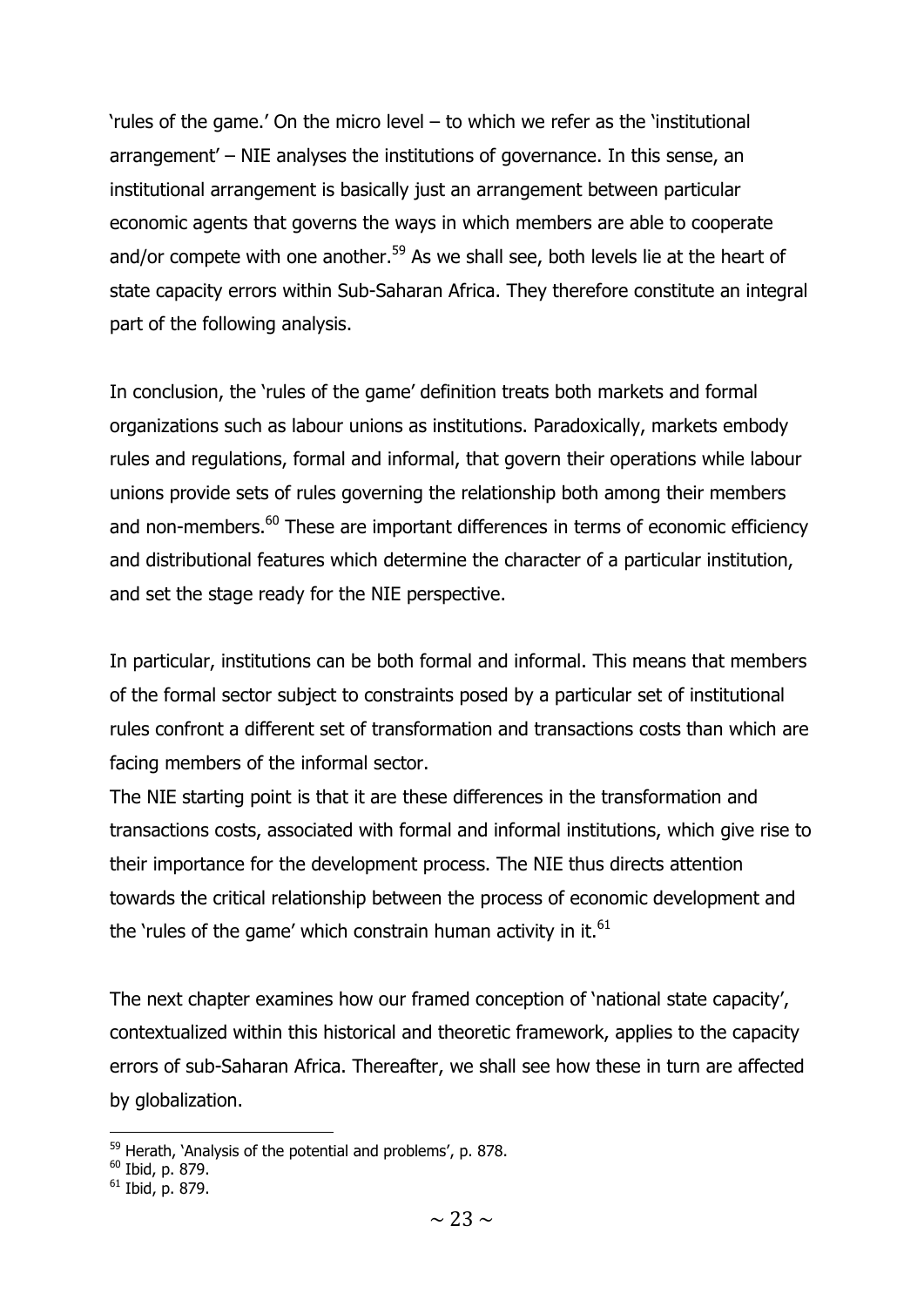# **4. Sub-Saharan Africa: A non-Western Paradigm**

"Was it historically–or geographically or culturally or ethnically–predetermined that Western Europe, the United States, and Japan would become so much richer than sub-Saharan Africa, Latin America, and China over the last two hundred years or so?"<sup>62</sup>

This chapter examines the global area known as sub-Saharan Africa. First, it will be analysed for its national state capacities. To this end, the different factors in capacity building processes – history, institutions, culture and geography – will be included and measured for their relevancy in the development of these processes. This inquiry will be performed within the parameters of the theoretical framework sketched in chapter 3. Though, this framework captures the paradigm of state building in the West – characterised by conjectural historical phenomena which are predominantly applicable to European states.

The following analysis shows that sub-Saharan Africa departs from these on many points. It therefore constitutes a paradigm wherein issues, questions, errors and facets in state capacity building processes express essential non-Western features. The title part 'non-Western Paradigm' seems therefore justified.

Next, sub-Saharan Africa will be examined in the perspective of its collective political and economic organization – the African Union – to see how it relates to the latter. This will provide us with lessons of how its state capacity is affected by its integration into the global economy. We will draw particular attention to the role of NEPAD in securing the African place within the global political economy.

In this way, we will become able to further estimate the impact of globalization on national state capacity. In particular, this allows us to determine the interplay of factors which enforce or reduce state capacity in dealing with global governance issues. Let us first identify the capacity errors which anchor the development problems of sub-Saharan Africa.

 $62$  Acemoglu and Robinson, *Why Nations Fail*, p. 428.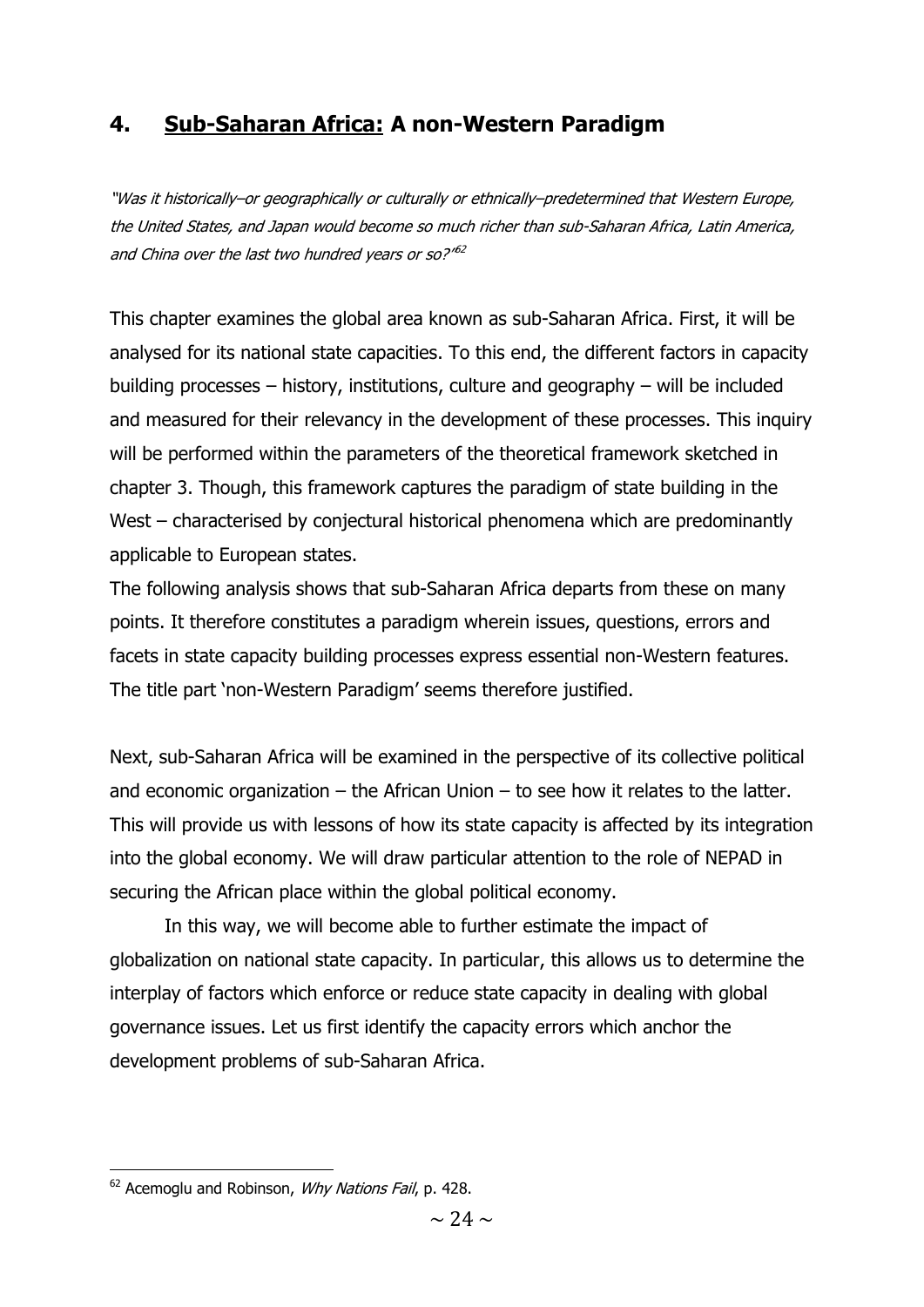### 4.1. African capacity errors

"Seventy percent of these people [living in trapped countries] are in Africa, and most Africans are living in countries that have been in one or another of the traps. Africa is therefore the core of the problem."<sup>63</sup>

Paul Collier provides a vivid description of development traps. These impede economic growth in developing countries, maintain limitations on capacity building processes and continuously constrain the prospects of gradually climbing out of poverty. They are the conflict trap, the natural resources trap, the trap of being landlocked with bad neighbours and the trap of bad governance in a small country.<sup>64</sup>

Indeed, the African continent constitutes the core of the problem. Though, Africa and the Third World are not entirely synonymous, considering South Africa is not among the poorest of countries.<sup>65</sup> The statistics however, show the harsh but evident facts regarding this continent. In 2006, there were around 980 million people living in 'trapped' countries, a number which is likely to have reached or exceeded one billion already.

Seventy percent of these people live in African countries, which have been caught in at least one trap. When the British prime-minister Tony Blair launched his commission on development in 2005, this effectively turned into a commission for Africa.<sup>66</sup> This strongly denotes the geographic concentration of developmental problems in the sub-Saharan part of Africa.

These countries indeed cope with interminable capacity errors. Their infrastructural capacity is almost entirely absent, and this has many reasons. State-building is seen in terms of the ability of a government to raise revenue by extracting money from its society. In predatory theory, this process then triggers a series of developments which ultimately strengthen the state as a whole.

 $63$  P. Collier, The Bottom Billion. Why the Poorest Countries Are Failing and What Can Be Done About It (Oxford 2007) p. 7.

 $64$  Collier, The Bottom Billion, p. 5.

<sup>65</sup> Ibid, p. 7.

 $66$  Ibid, pp. 6-7.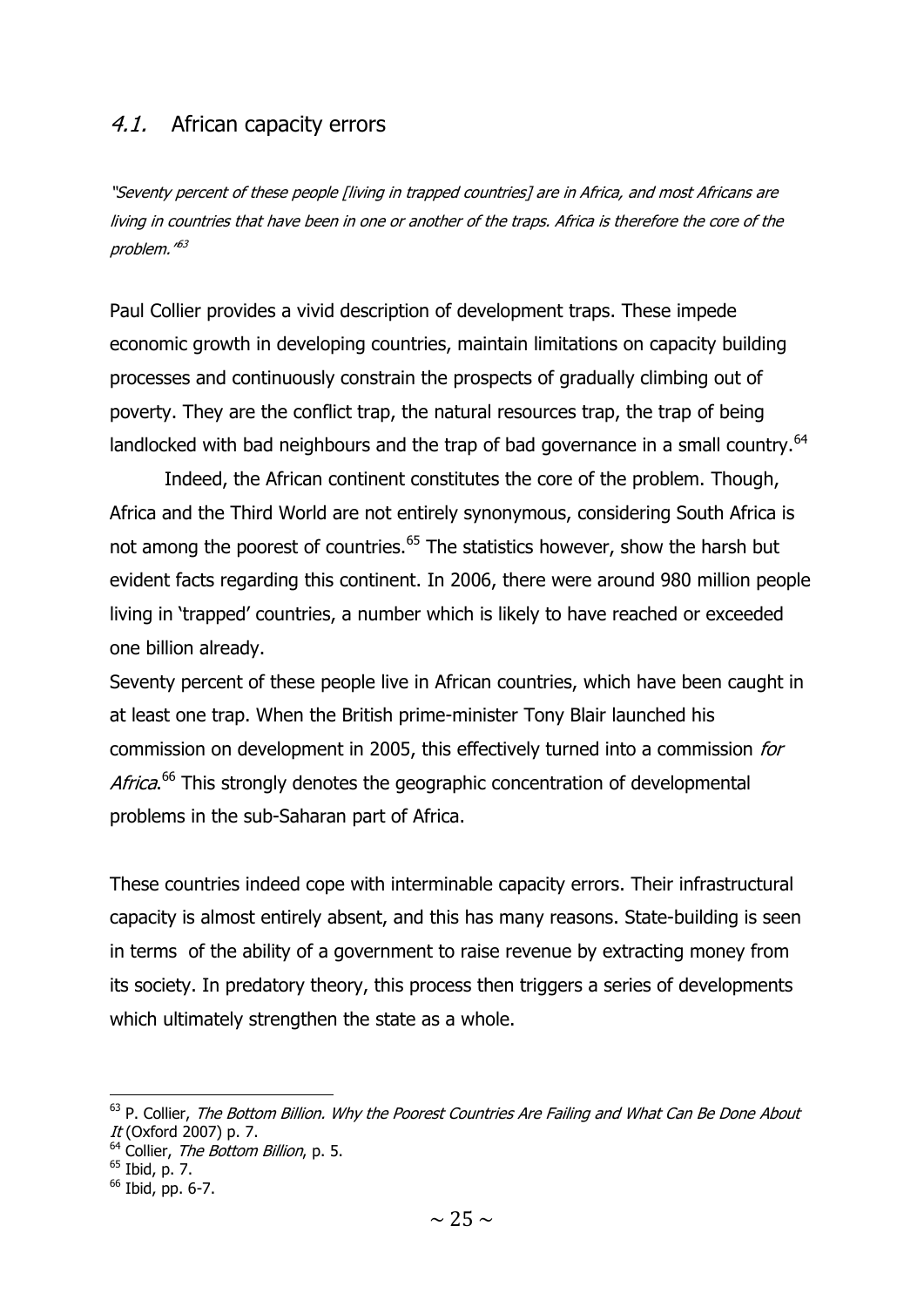But what if foreign aid is a – or sometimes  $the$  – major source of revenue in a particular society?<sup>67</sup> The infrastructural capacity error of these many low-income countries has a long historical trajectory. Naturally, the colonial era has left its dramatic mark on sub-Saharan Africa. This period embodies the origins of many issues which are not particularly helpful in building strong, secure and economically flourishing states.

The problem underlying infrastructural capacity in sub-Saharan Africa, however, could also be signified through the predatory theory. The European cycle of statebuilding as illustrated by Tilly requires an threatening environment in which the state is continuously challenged by internal and external competitors. The critical determinants within this model are the interstate wars, which represent the external threats, and the ability of the state to neutralize or eliminate their internal rivals. $^{68}$ 

Both of these predatory prerequisites pose a problem in their application to sub-Saharan Africa. They may thus point to an explanation for the latter's failure to develop infrastructural capacities. Firstly, many Africanists have concluded that most developing states do not face a threatening external environment.<sup>69</sup> According to predatory theory, the absence of interstate warfare within the continent thus leads to the inability of the state to effectively penetrate society to extract revenue.<sup>70</sup> This inability to generate income through extracting resources undermines the most basic task of the state. Thus, the latter is deprived from any basis on which a bureaucratic apparatus could have been administered. Meaning that the state also becomes unable to provide for justice and to protect its citizens.<sup>71</sup> Obviously, matters are more complicated than this predatory representation of reality. Predominantly, the Chinese example demonstrates the absence of an apparent interrelationship between historical interstate warfare and the gradual development of bureaucratic tax administration.<sup>72</sup>

 $67$  Bräutigam, 'Building Leviathan', p. 1.

<sup>&</sup>lt;sup>68</sup> Thies, 'The Political Economy of State Building in Sub-Saharan Africa', p. 717.

 $69$  Ibid, p. 718.

<sup>70</sup> Ibid, p. 718.

<sup>&</sup>lt;sup>71</sup> Bräutigam, 'Building Leviathan', p. 1.

 $72$  Ibid, p. 3.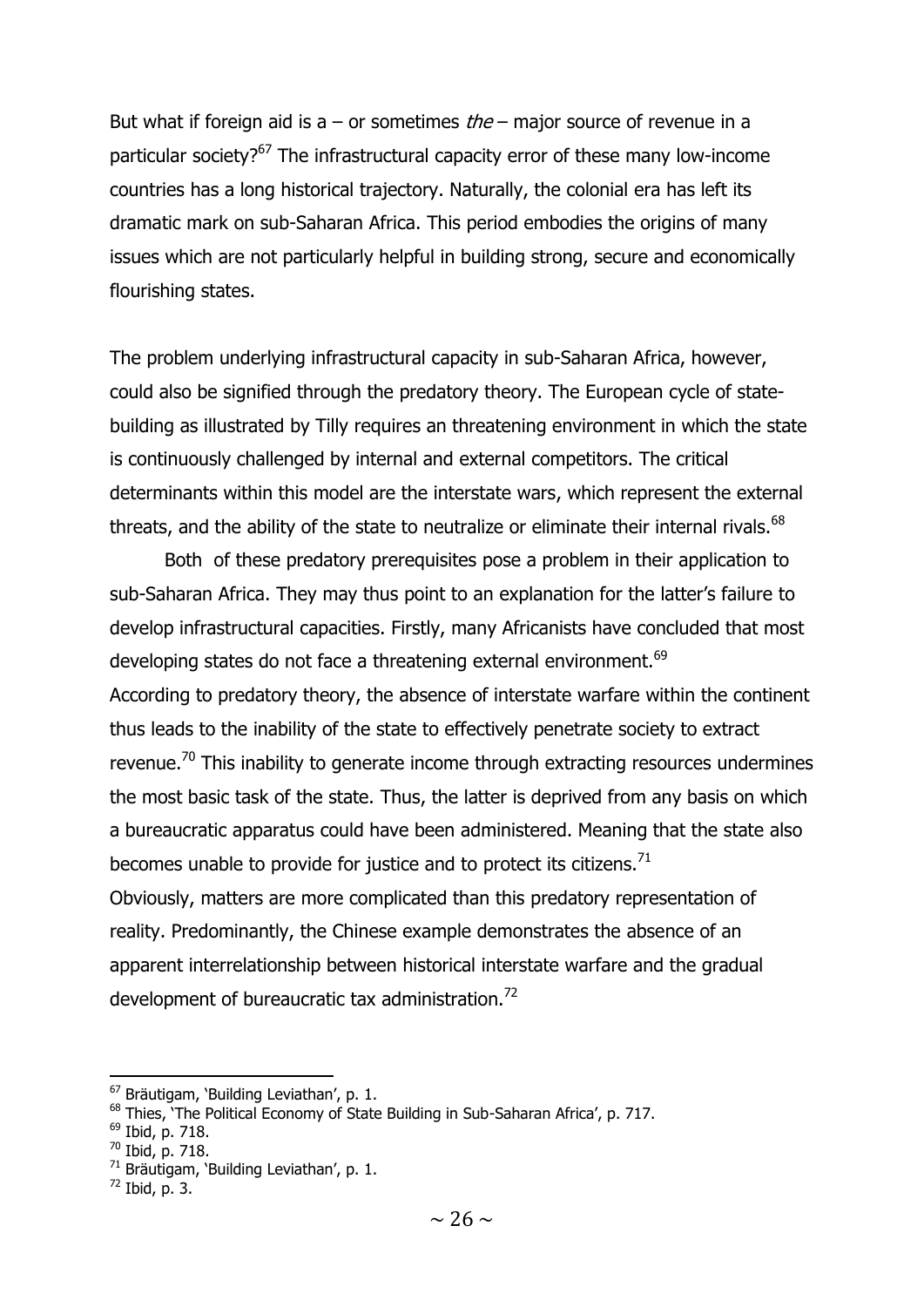Furthermore, even if the magnitude of this variable can be downgraded to a contingent factor applicable only within the European model of state-building, then what are its theoretical implications for similar conflicts which do erupt in sub-Saharan Africa? Buzan and Weaver already point out that war and interstate rivalry have been on the rise in many sub regions of Africa, notably in the horn and central Africa.<sup>73</sup> Though the absence of interstate wars does provide some helpful insights, the extent of its relevancy as a factor in determining the origins of African capacity errors remains relatively ambiguous.

The second predatory prerequisite of the model seems to bear far more empirical significance. Administrations in sub-Saharan Africa are effectively impeded to pacify or neutralize internal rivals that seek to remove them from power. Crucially, the bargaining of these administrations with groups that constitute alternate rulers, thereby unevenly dividing the tax burden,  $74$  leads to a fragile, unfair and essentially hazardous equilibrium of their societies. Therefore, rather than the appeasement of internal rivals predicted by predatory theory, the stability of the sub-Saharan African state seems continuously prone to threats from inside.

The keyword is 'ethnicity.' Rather than a cultural phenomenon representing a primordial identity, the African ethnicity is primarily a political construction.<sup>75</sup> Ethnic groups have proven exceedingly practicable instruments for mobilizing interests to secure state-controlled resources. Political representation in these countries tends to be crafted around cautiously formed ethnic coalitions. By virtue of this construction, the state is often able to define ethnicity as it pleases to secure its own power, thereby setting the stage for competition between ethnic groups.<sup>76</sup> Crucially, these African rulers often incorporate ethnic groups into their patronage networks through ethno-regional elites or ethnic intermediaries.<sup>77</sup> Infrastructural capacity in these countries is therefore contingent upon their rulers' ability to accommodate rival ethnic groups so that they support their continued administration.

 $\overline{a}$ 

 $75$  Ibid, p. 719.

 $^{73}$  Thies, 'The Political Economy of State Building in Sub-Saharan Africa', p. 718.

<sup>74</sup> Ibid, p. 717.

<sup>76</sup> Ibid, p. 719.

<sup>77</sup> Ibid, p. 719.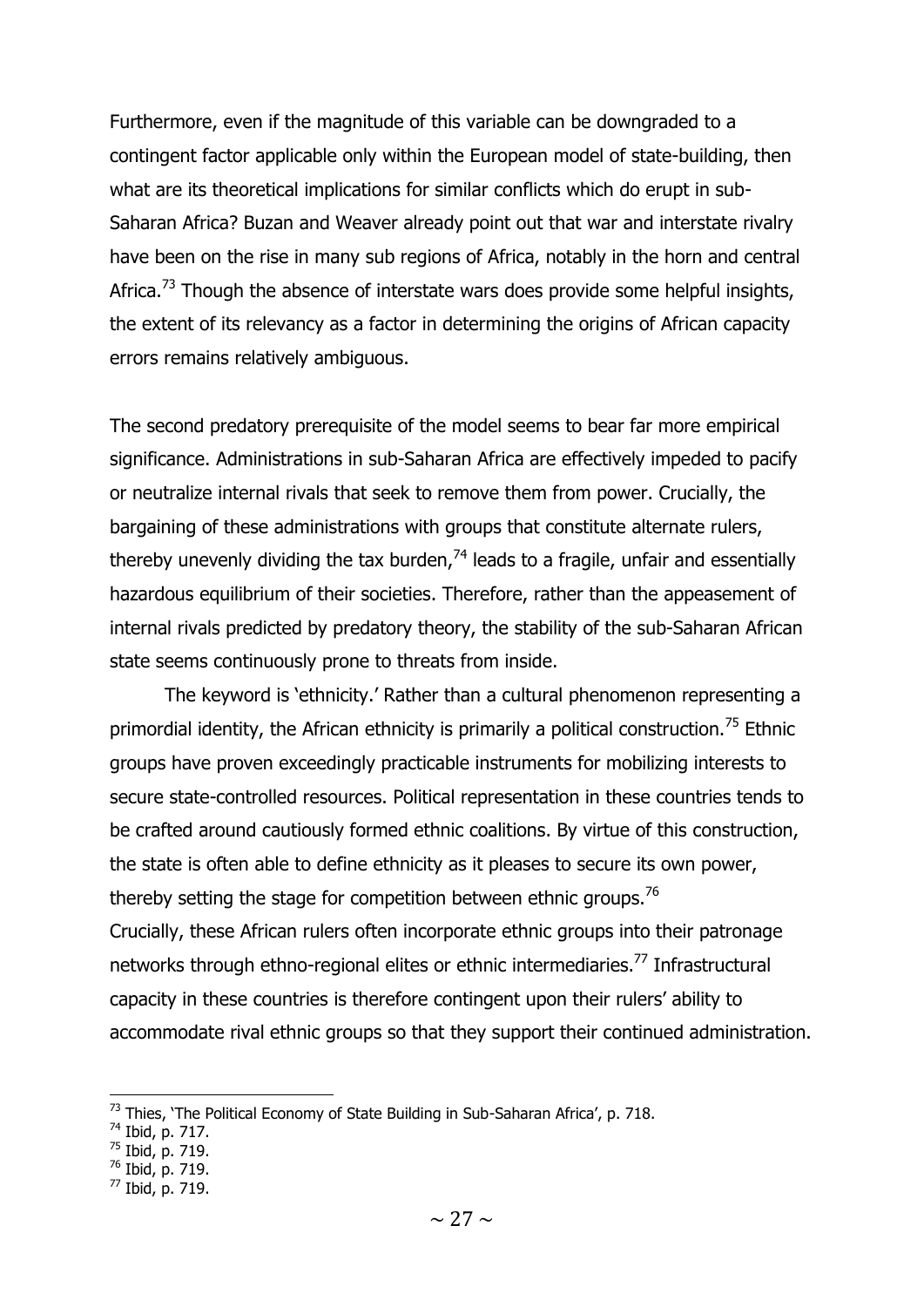Now would this not be so different from predatory theory, had it not been for the fact that rival ethnic groups with a secure resource base and constituency are likely to attempt to capture the state. These groups would rather claim their own legitimacy to attain power and seize any opportunity to do so, rather than bargaining with the sitting rulers for the purpose of maintaining the latter's administrations.<sup>78</sup>

Indeed, political opposition in those countries did not focus on particular policies, but involved challenges to the government itself or the existence of the state.<sup>79</sup> Rather than the threat of internal conflict resolvable through bargaining, these states are therefore confronted by (the threat of) violent civil wars. Where domestic security threats may provide a stimulus for the extraction of resources, civil conflicts result in further fragmentation and considerable hostility among different segments of the population.<sup>80</sup>

Statistically, however, the evidence of a relationship between ethnic diversity and proneness to civil war is far from overwhelming. Numerous peaceful societies consist out of more than one ethnic group. However, Paul Collier does stress the increased risk of countries experiencing "ethnic dominance" $81$  – meaning that one ethnic group is large enough to form the majority of the population while other groups are simultaneously still significant in numbers. In countries such as Burundi and Rwanda, this ethnic dominance constituted the framework wherein massive and bloody conflicts occurred.<sup>82</sup>

Effectively, many of these states have proven unable to accommodate their populations' increased demands for political participation. They also could not realize a more equal distribution of the national income among the different groups in society. The *de facto* result of this has often been the domination of the state by a single ethnic group, which seeks merely to control its rivals. $83$ 

Therefore, we now recognize that states in sub-Saharan Africa failed to pacify or neutralize their internal rivals in the manner required to productively extract

 $78$  Thies, 'The Political Economy of State Building in Sub-Saharan Africa', p. 719.

<sup>79</sup> Ibid, p. 719.

<sup>80</sup> Ibid, p. 719.

 $81$  Collier, The Bottom Billion, p. 25.

<sup>82</sup> Ibid, p. 25.

<sup>&</sup>lt;sup>83</sup> Thies, 'The Political Economy of State Building in Sub-Saharan Africa', p. 719.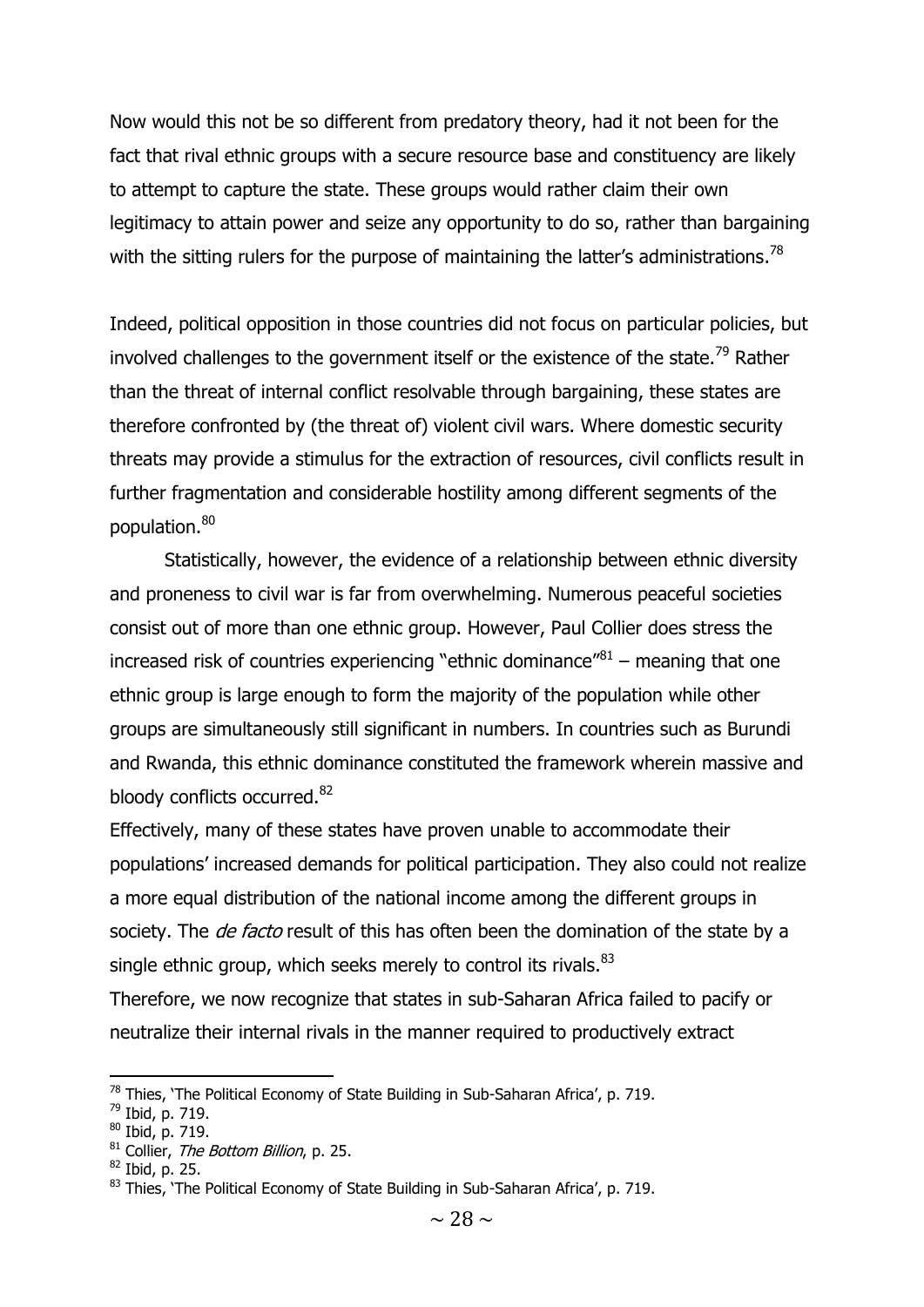resources from society. Instead, they have accommodated only dominant ethnic groups – those with a secure resource base and constituency – into their patronage networks. In this way, they have bypassed the increased political participation, representation in governance issues and more fair distributions of national income, which were part of the general expectation of predatory theory. Conversely, in order to consolidate their power in the face of civil conflict, rulers resorted to neopatrimonial policies. These had the *de facto* result of enhancing rulers' personal power through corruption, nepotism and clientelism.<sup>84</sup>

These matters have devastated those states infrastructural capacities. Penetration of society for the purpose of resource extraction has been little, $85$  and only severely limited state making has therefore occurred. Analytically, these states have adopted only some of Tilly's state-building activities,<sup>86</sup> and only to the extent to which the likelihood of a *coup d'état* by other ethnic groups can be avoided. Moreover, the ethnic dominance, low incomes, slow growth and primary commodity dependence which characterize these countries make them prone to civil wars.<sup>87</sup> When these do erupt, then increased extraction will even be more difficult to attain.<sup>88</sup>

Consequently, the critically damaged infrastructural capacity has also undermined their distributive capacity. (see: 3.1. 'Models and approaches', p. 16) In contrast with a solid capacity of this type, economic development in these low-income countries is minimal at most, social welfare measures are absent and tax revenues are incidental. Sub-Saharan African administrations are therefore unable or unwilling to distribute any gains to the wider populace. 89

The means required to strengthen distributive capacities – political participation, representation, conventional bargaining – have not been implemented. In particular, these lack the required basis that should have been delivered by the strong infrastructural capacity which, as we have seen, remains to be developed.

<sup>84</sup> Thies, 'The Political Economy of State Building in Sub-Saharan Africa', p. 719.

<sup>85</sup> Ibid, p. 718.

<sup>86</sup> Ibid, p. 717.

<sup>&</sup>lt;sup>87</sup> Collier, *The Bottom Billion*, pp. 22, 25.

<sup>88</sup> Thies, 'The Political Economy of State Building in Sub-Saharan Africa', p. 719.

<sup>89</sup> Robinson, 'Hybrid States', p. 577.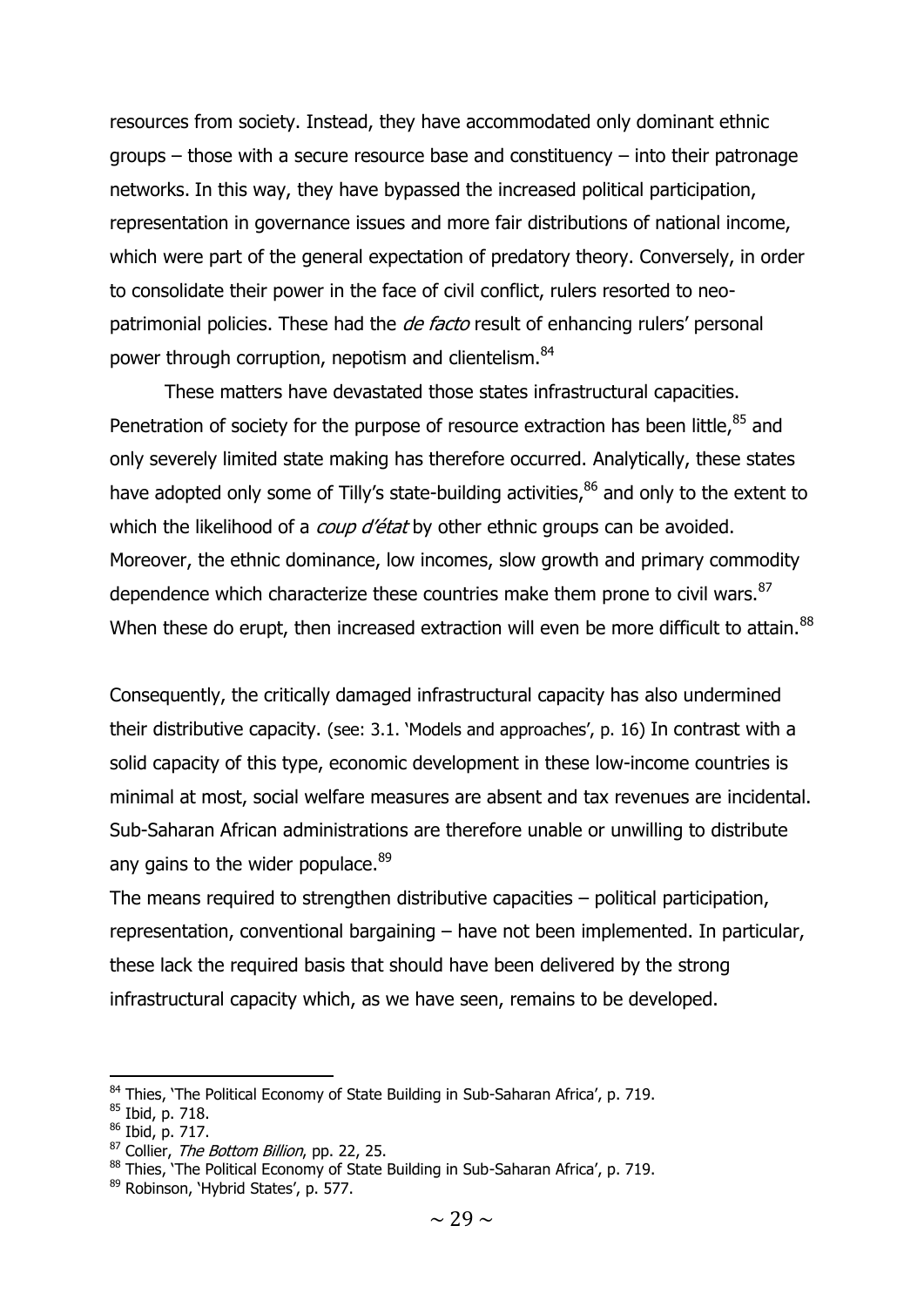These shortcomings have played a major role in causing errors within the most basic capacities of the sub-Saharan African state. Let us now focus on the different factors and institutions which further disrupt transformative and relational capacity (see: 3.1. 'Models and approaches', p. 15) within this region. In this way, we will provide a more detailed clarification on the origins of these distortions.

# 4.2. Factors and institutions

The interaction of ethno-cultural divisions combined with a weak administrative capacity had led to a personalist form of rule in much of sub-Saharan Africa. Herein, the state serves as a 'fountain of privilege', but only for the ruler and his supporters, who engage in what can be referred to as 'warlord politics.<sup>'90</sup> Indeed, intergroup ethnic conflicts tend to lead to a vicious circle which eschews politics in an all-ornothing race for control over the state and its resources.<sup>91</sup> Which underlying factors can be distinguished in the origins of these, so aptly labelled 'quasi-states'? $92$ 

One might assume cultural factors to play a significant part within the equation. In particular, sub-Saharan Africa is located not only geographically but also culturally at great distance from the Western world. At an even larger distance however, stands this assumption from the empirical truth. The culture hypothesis – which relates prosperity to culture – is irrelevant in explaining world inequality. Cultural approaches may provide insights into social norms, which sometimes support institutional differences and might be difficult to alter in the face of increasing global interconnectedness.<sup>93</sup>

However, the aspects of culture which are often emphasized – religion, national ethics, African values  $-94$  do not play a significant part in explaining weak state capacity in sub-Saharan Africa, or how they seem to be missing out on the benefits

 $\overline{\phantom{a}}$  $90$  Thies, 'The Political Economy of State Building in Sub-Saharan Africa', pp. 719-720.

<sup>91</sup> Ibid, p. 719.

<sup>92</sup> Ibid, p. 720.

 $93$  Acemoglu and Robinson, *Why Nations Fail*, pp. 56-57.

 $94$  Ibid, p. 57.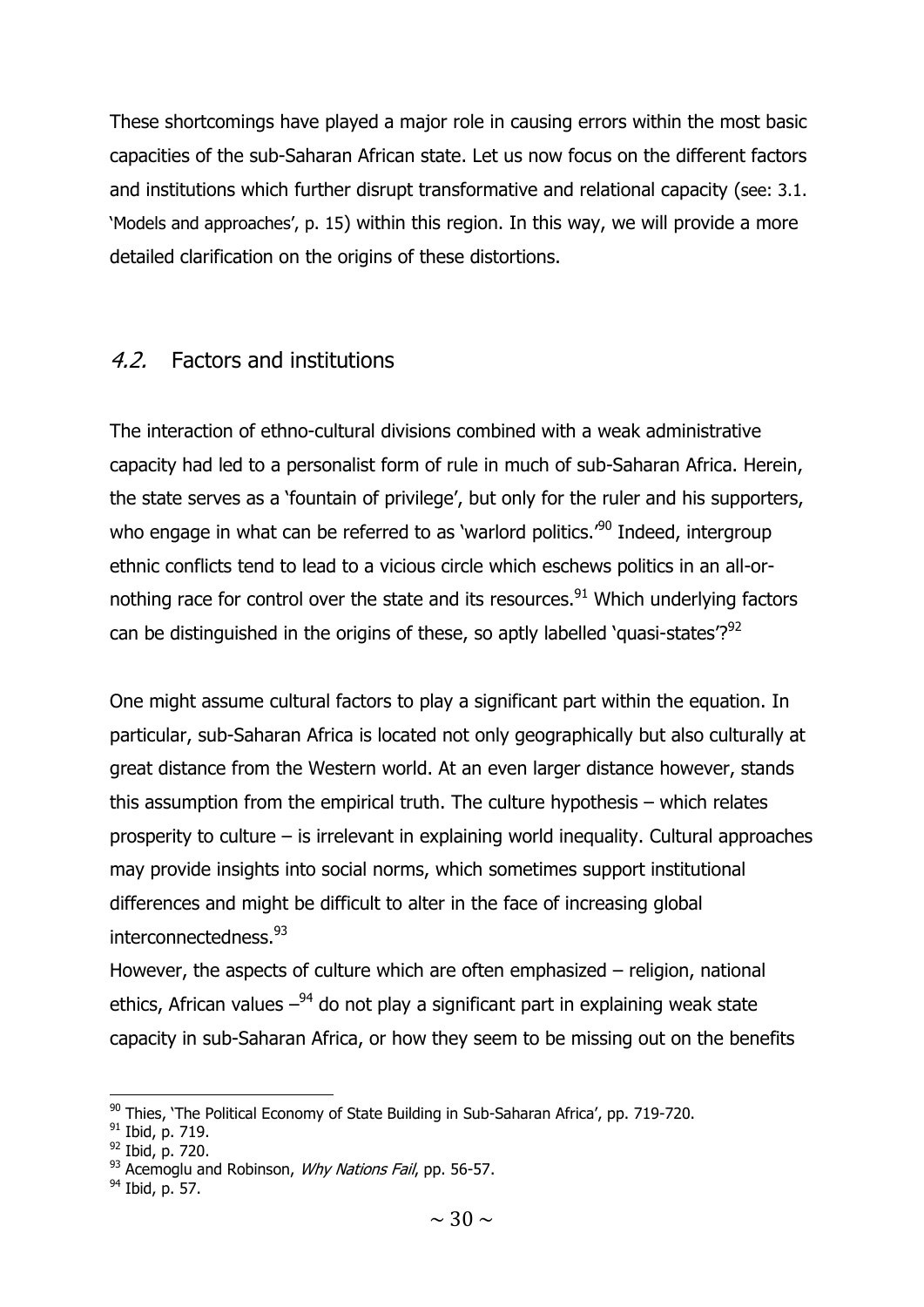of globalization. As a matter of fact, though African societies did not 'officially' develop technologies as the wheel, writing or the plow, they were aware of them much earlier than the Europeans.<sup>95</sup> These technologies were not adopted because their historical trajectory led them to alternative incentives – which is illustrated by the history of the Kingdom of Congo.

The Congolese learned about the wheel and the plow by virtue of their intense contact with the Portuguese, who even encouraged their adoption through agricultural missions. However, they were more eager to adopt an entirely different Western invention: the gun. The Congolese deployed guns in response to market incentives by the capturing and exporting of slaves.  $96$ 

Thus, the Congolese did not adopt these technologies because they lacked the incentives to do so. They were confronted with the risk of all their output being expropriated and taxed by their all-powerful king. Moreover, the Congolese were continuously threatened by the prospect of being captured and sold as slaves.<sup>97</sup> This example therefore illustrates how European colonial influences effectively impeded African economic development and replaced it with the predatory distrust that would continue to trouble sub-Saharan Africa after independence.<sup>98</sup>

How about the geography factor then? The geography hypothesis claims that the great divide between rich and poor countries worldwide has been created by geographical differences. It is argued that poor countries, such as those in Africa, suffer from tropical climates whereas rich nations tend to be in temperate latitudes.<sup>99</sup>

The French political philosopher Montesquieu noted this geographic concentration of prosperity and poverty. Consequently, he branded people living in tropical climates as lazy and lacking inquisitiveness. Supposedly, they did not work hard for these reasons and were not innovative, hence their poverty.

 $97$  Ibid, pp. 59-60.

 $\overline{\phantom{a}}$ 

 $95$  Acemoglu and Robinson, *Why Nations Fail*, p. 58.

 $96$  Ibid, pp. 58-59.

<sup>98</sup> Ibid, p. 60.

<sup>&</sup>lt;sup>99</sup> Ibid, pp. 48-49.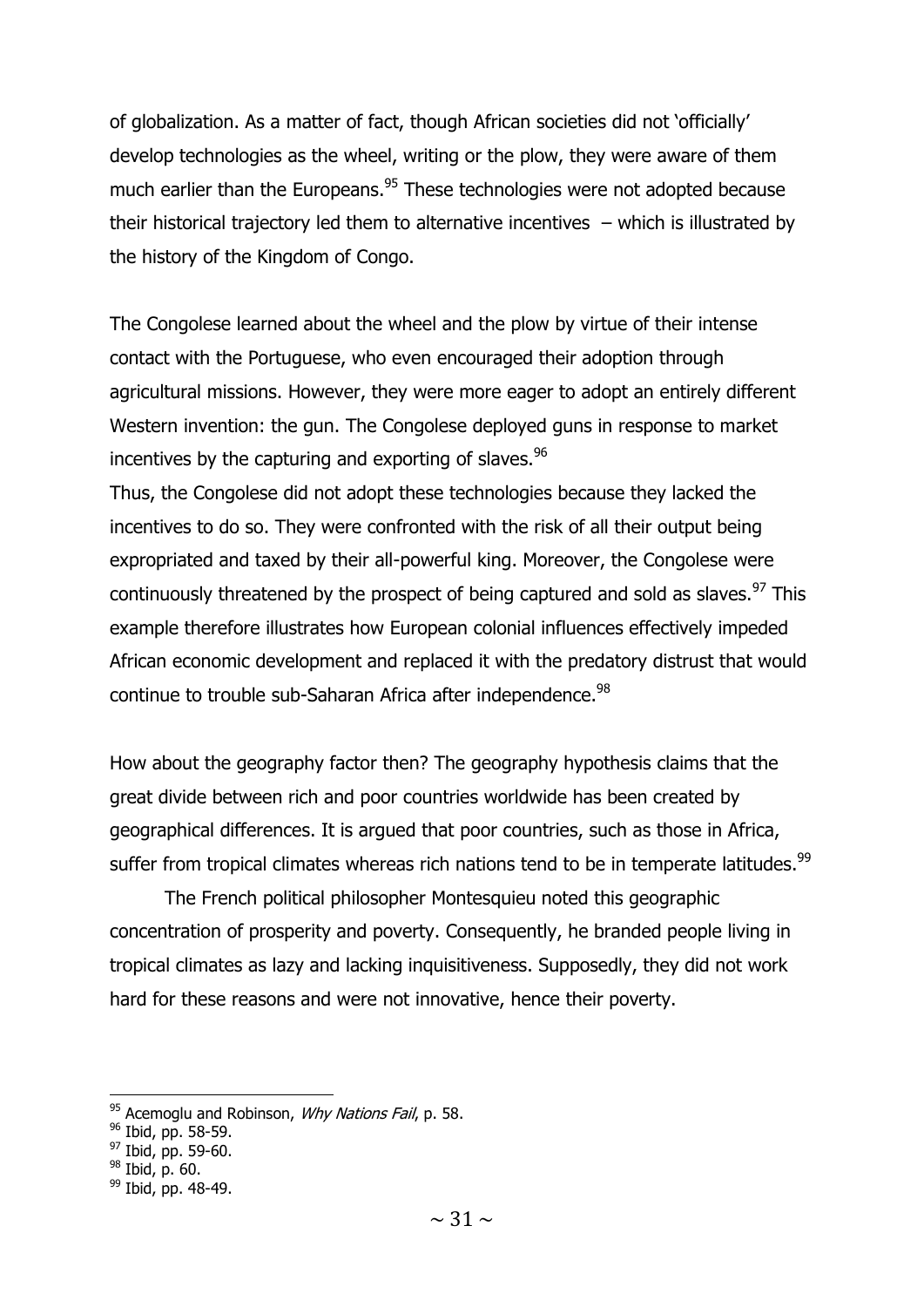To go even further, Montesquieu suggested a linkage between these characteristics and dictatorships, which were associated with economic failure.<sup>100</sup> The modern geography hypothesis, forcefully advocated by the economist Jeffrey Sachs, stresses not the direct influence of climate on work and thought processes. Instead, this version looks at the effects of individual climate characteristics. Tropical diseases (malaria e.g.) are known to have highly adverse consequences for health which make them hazardous for labor productivity. Furthermore, tropical soils tend to be less suitable for agricultural purposes.<sup>101</sup> Following this line of thought, one might reason that temperate climates have a comparative geographical advantage over tropic or semi tropic areas.<sup>102</sup>

However, historical experience shows that this assumption also stands quite distant from the truth. By the time of the discovery of the Americas by Columbus, the tropic areas in the south were home to the Aztec and Inca civilizations. Both of these were politically centralized empires, able to build roads and provide for famine relief.<sup>103</sup> They stood in sharp contrast with the temperate north, which by then was habited by Stone Age civilizations who lacked key technologies required to rapidly process and distribute large amounts of information.

The Aztec and Inca peoples, on the other hand, were already deploying these on a steady basis to create a solid administrative capacity.<sup>104</sup> The more recent economic success of a country as Botswana further dismisses the illusion of an explanatory relationship between climate or related geographical factors with prosperity or economic failure.<sup>105</sup>

The Saharan desert presents a geographic barrier to the movement of goods and ideas from the north to sub-Saharan Africa. Though history shows that this obstruction has not been insurmountable. Long-distance traders have played a key role in the economies of the West African Sahel for many centuries.

1

<sup>103</sup> Ibid, pp. 49-50.

 $100$  Acemoglu and Robinson, *Why Nations Fail*, p. 49.

 $101$  Ibid, p. 49.

 $102$  Ibid, p. 49.

<sup>104</sup> Ibid, p. 50.

<sup>105</sup> Ibid, p. 49.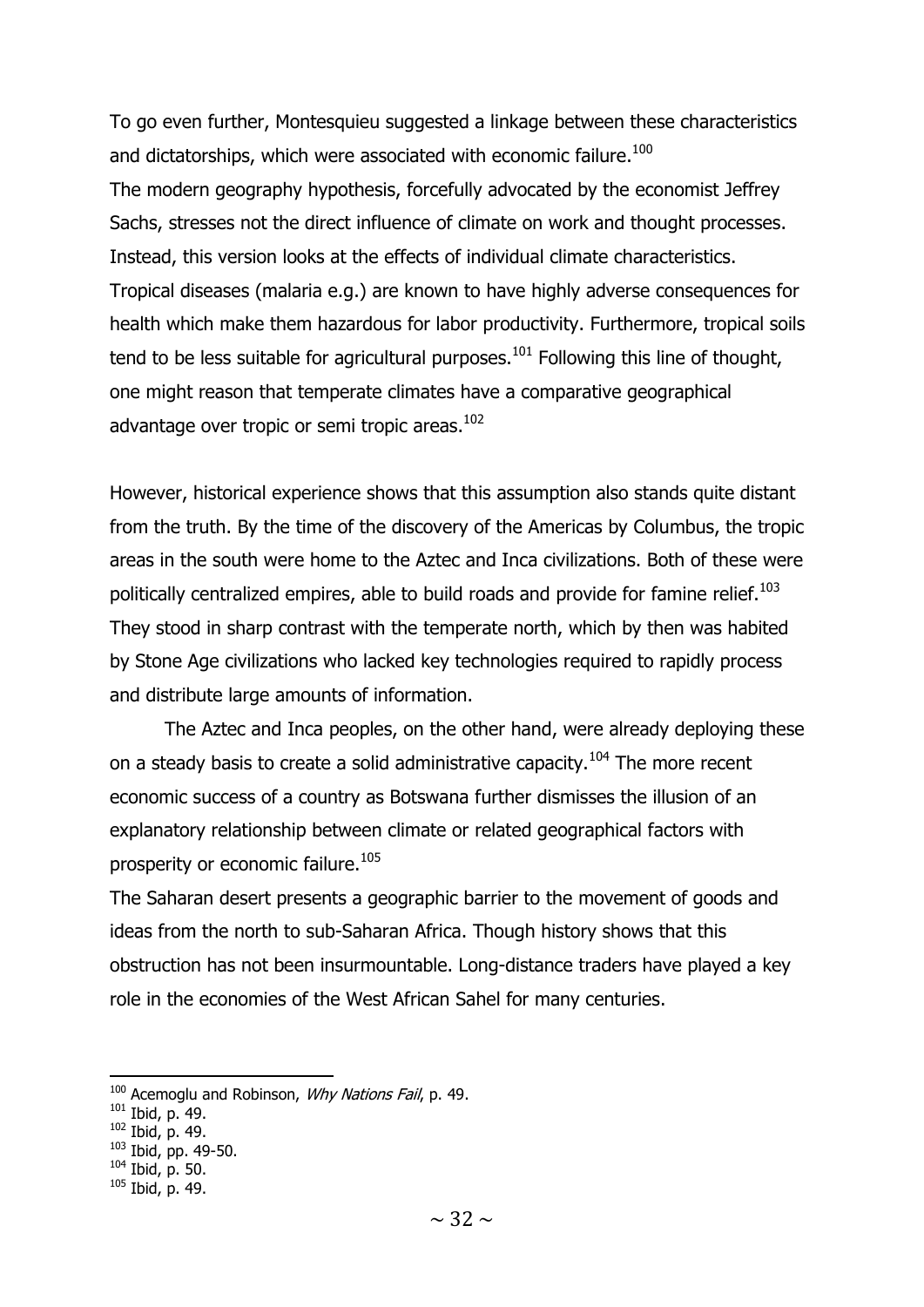North African merchants sold trans-Saharan imports and exported slaves via caravan routes.<sup>106</sup> However, their trade voyages remained continental and focused exclusively on slaves and luxury goods. The Europeans were able to sail around the coast of Africa and eliminated gaps in knowledge at a time when cleavages between rich and poor were tiny compared to their size today.<sup>107</sup> Why has sub-Saharan Africa not been able to ignite similar endeavours?

This is because of their divergent historical trajectories and institutional development. States in sub-Saharan Africa lacked legitimacy from their first day of independence. They were not the outcome of an indigenously shaping process from within societies and nor did their leaders participate in any sort of this construction. The ruling class basically inherited the state from its former colonizers.

As such, the state became their instrument to appropriate resources and dominate competing groups in society.<sup>108</sup> These states were the territorial remnants of colonialism which were never build on a social contract with its peoples, or resulted out of the need to reduce transaction costs. The departure of the colonial powers left the African peoples in a state of *anomy*, where after they turned their loyalties to familiar institutions (kinship networks) rather than the newly formed state.<sup>109</sup>

This revisionism was then enforced by developments in the international environment. In 1963, the Organization of African Unity (OAU) consolidated all inherited colonial boundaries by declaring them legitimate.<sup>110</sup> The new rulers collectively feared that the artificial boundaries drawn by the colonial powers, who did not take any account of the spread of ethnic groups across the continent, would all collapse if even one of them was contested.

This OAU norm secured rulers' positions and removed their fear for their survival by guaranteeing them the territorial integrity of their state borders. Since then, interstate wars have been relatively few and boundaries have not significantly

<sup>&</sup>lt;sup>106</sup> S. Baier, 'Trans-Saharan Trade and the Sahel Damergu, 1870-1930', Journal of African History 18 (1977) p. 37.

 $^{107}$  Acemoglu and Robinson, *Why Nations Fail*, pp. 53-54.

<sup>&</sup>lt;sup>108</sup> Thies, 'The Political Economy of State Building in Sub-Saharan Africa', p. 719.

<sup>109</sup> Ibid, p. 718.

<sup>110</sup> Ibid, p. 718.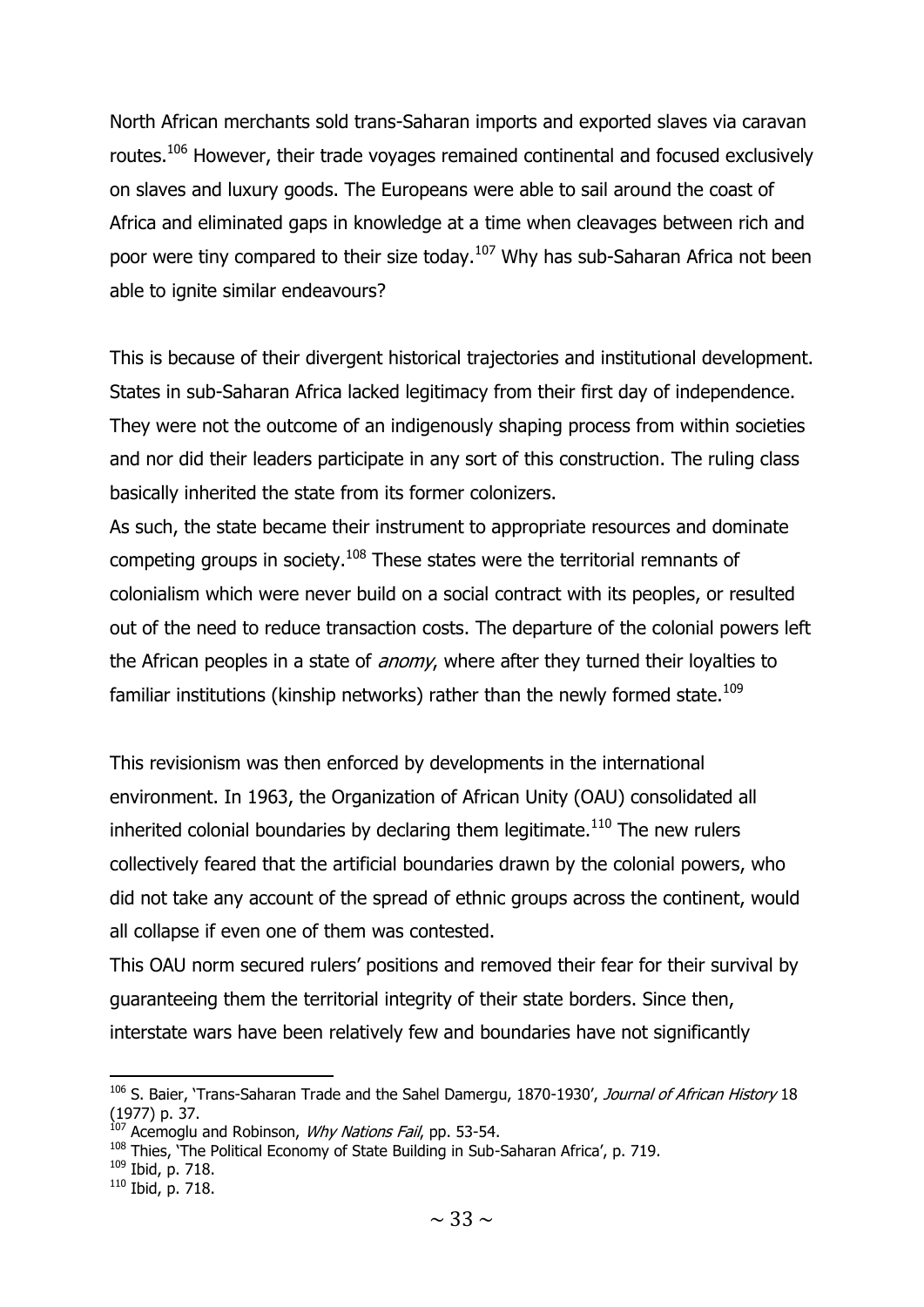changed.<sup>111</sup>

The historian recognizes similarities between this OAU arrangement and the Concert of Europe. Both were aimed at securing peace and stability in an international environment which had been shocked by events that dramatically contested its historical status-quo. Consequently, the OAU norm has done so by impeding the rise of nationalism,<sup>112</sup> and the Concert lasted until the outbreak of the First World War nearly a whole century later.

The main difference is that the colonial powers left sub-Saharan Africa without any institutional basis for economic development. Napoleon, however, destroyed medieval institutions such as feudal land relations, abolished guilds and imposed equality before the rule of law. In this way, he paved the way for inclusive institutions in much of Europe – and the economic growth that these would spur.<sup>113</sup> However, insofar that Napoleon had any real influence on institutional development in Europe, it appears to remain restricted to the continent.

Napoleon never conquered Great Britain, where the Glorious Revolution of 1688 had already relocated the power to determine economic institutions to Parliament. This event further opened the political system to a broad cross section of society, whereby it created the world's first set of inclusive political institutions.<sup>114</sup> Thus, even the Napoleonic heritage appears to contain a high degree of historical contingency in this respect.

Tropical diseases are the source of much suffering and high rates of infant mortality in Africa. However, the gravity of the impact of malaria is rather a consequence of poverty than vice versa. Acemoglu and Robinson argue that governments have largely been unable or unwilling to perform the public health measures required to tackle these diseases.<sup>115</sup>

 $\overline{\phantom{a}}$ 

 $111$  Thies, 'The Political Economy of State Building in Sub-Saharan Africa', p. 718.

<sup>112</sup> Ibid, p. 718.

 $113$  Acemoglu and Robinson, *Why Nations Fail*, p. 291.

<sup>114</sup> Ibid, p. 102.

 $115$  Ibid, p. 53.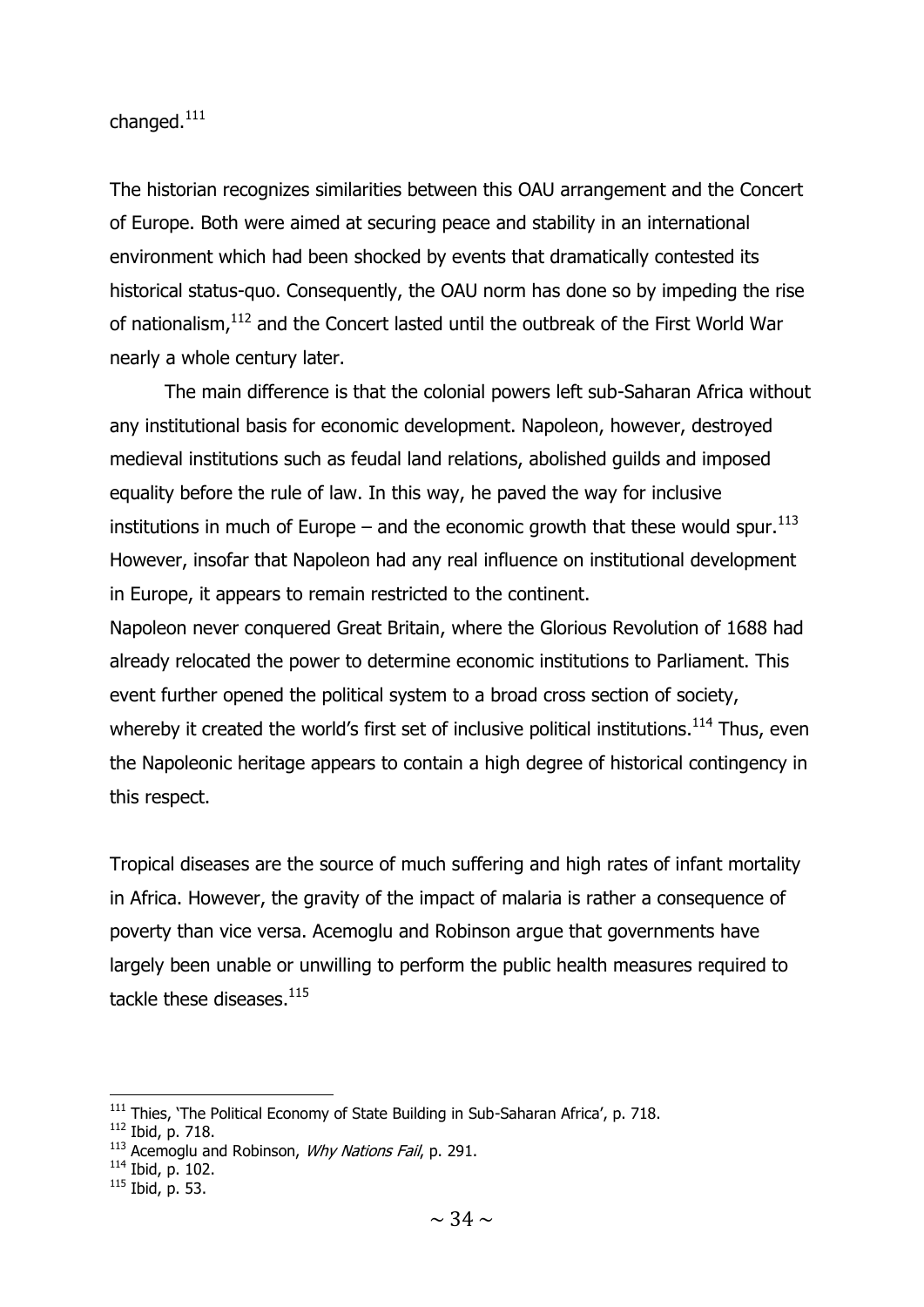But how could they have? Given that they were increasingly preoccupied with bargaining or repressing (potential) internal rivals, rather than investing in projects designed to spur long term economic growth and thereby benefiting the whole society.<sup>116</sup> What money should they have invested?

States confronted with a high degree of ethnic fragmentation in their societies can be expected to take up a smaller amount of national income than ethnically homogenous states. This is because the latter requires no such bargaining and taxes are levied on all segments of society. The former states' rulers however, rather favour the groups which are relatively satisfied with their continued administration.<sup>117</sup>

Effectively, the groups favoured by the tax system in the first days of independence are still favoured by it today. This has led to a standstill which leaves ethnically heterogeneous states in sub-Saharan Africa without tools to strengthen their transformative capacity. $118$  (see: 3.1. 'Models and approaches', pp. 15-16) The type of productive relationships with organised economic interest groups and state abilities which this particular capacity denotes,<sup>119</sup> cannot be achieved without accompanying institutional developments. We find that 'institutions' is another keyword in defining African capacity errors. Many aspects which indicate a particular country's economic well-being – such as the extent to which people trust each other and are willing to engage in cooperation – are mostly an outcome of institutions.<sup>120</sup>

Upon independence, many of the new OAU states created development agencies in an attempt to exert their political control in the rural areas. This was, of course, largely meant for the purpose of taxation. $121$  However, the success of these proved only incidental and was contingent upon various forms of local social institutions to which people in the rural areas resorted. Moreover, those who left the rural areas and ventured out to the rapidly growing cities met only little cultural-institutional

<sup>116</sup> Thies, 'The Political Economy of State Building in Sub-Saharan Africa', p. 718.

<sup>117</sup> Ibid, p. 721.

<sup>118</sup> Ibid, p. 719.

<sup>119</sup> Robinson, 'Hybrid States', p. 577.

 $120$  Acemoglu and Robinson, Why Nations Fail, p. 57.

 $121$  Thies, The Political Economy of State Building in Sub-Saharan Africa', p. 718.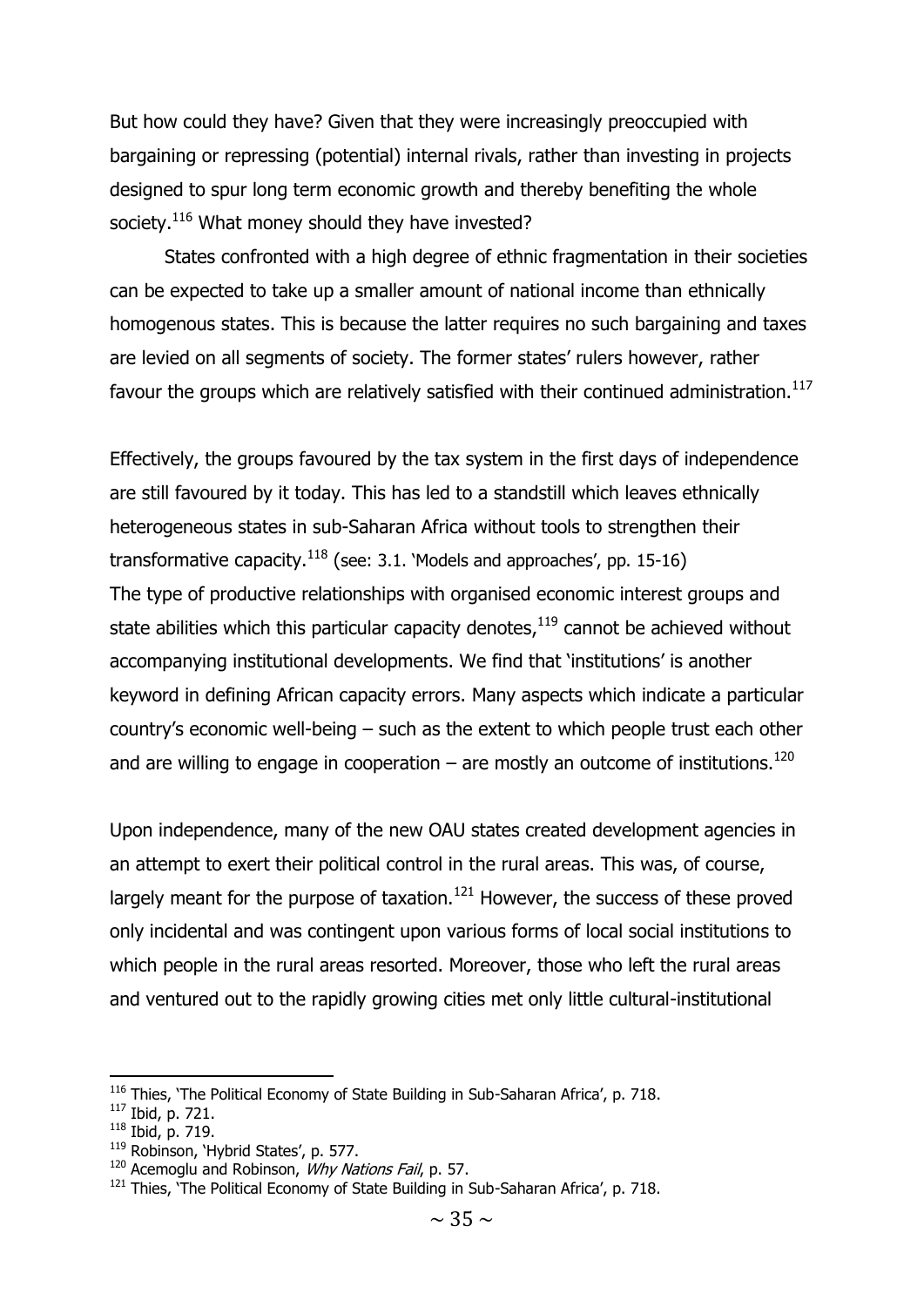support.<sup>122</sup> These urban dwellers – who historically should have been on the forefront of economic growth – instead became fodder for predation. The African state could then have been described as "the representative of the group that holds power in the capital  $\lceil$  city]. $''^{123}$ 

Most rulers were unable to meet the needs of their growing urban populations, which all too often resulted in political instability along ethnic lines. The control over the capital city was simply the most cost-effective exercise of power available to rulers.<sup>124</sup> As we have indicated, these ethnically divided societies are marked by patronage politics which is indeed a more cost-effective strategy for winning elections than the provision of public services. However, the use of resources to supply private patronage rather than public services,  $^{125}$  effectively leaves out prospects for economic growth.

Rulers, not surprisingly, seek to maintain this limited institutional infrastructure because it at least benefits them and their recipients. Furthermore, when any given institutional landscape is found to be functioning, at least reasonably and for some, it then gets locked in. In particular, even minor changes to the setting could already inflict quite disruptive consequences for the system as a whole, given the dependence between the various parts of the institutional landscape. This 'hysteresis' or 'path dependence'<sup>126</sup> is especially crucial in sub-Saharan African societies where high sensitivity to ethnic divisions catapult their proneness to the eruption of civil conflicts. It is could be reasoned that the status-quo provides at least for some stability and that therefore, it is imperative to be maintained.

However, Paul Collier points out that the political characteristics associated with autocracy are detrimental in ethnically diverse societies.<sup>127</sup> He argues that the significance of support for an autocratic ruler by his own ethnic group is inversely proportional to the extent of ethnic diversity in his society.

**.** 

 $125$  Collier, The Bottom Billion, p. 45.

<sup>&</sup>lt;sup>122</sup> Thies, 'The Political Economy of State Building in Sub-Saharan Africa', pp. 718-719.

<sup>123</sup> Ibid, p. 719.

<sup>124</sup> Ibid, p. 719.

<sup>&</sup>lt;sup>126</sup> D. Rodrik, 'Feasible Globalizations', National Bureau of Economic Research (NBER) Working Paper No. 9129 (September 2002), [http://www.nber.org/papers/w9129.pdf?new\\_window=1,](http://www.nber.org/papers/w9129.pdf?new_window=1) pp. 7-8. <sup>127</sup> Collier, *The Bottom Billion*, p. 49.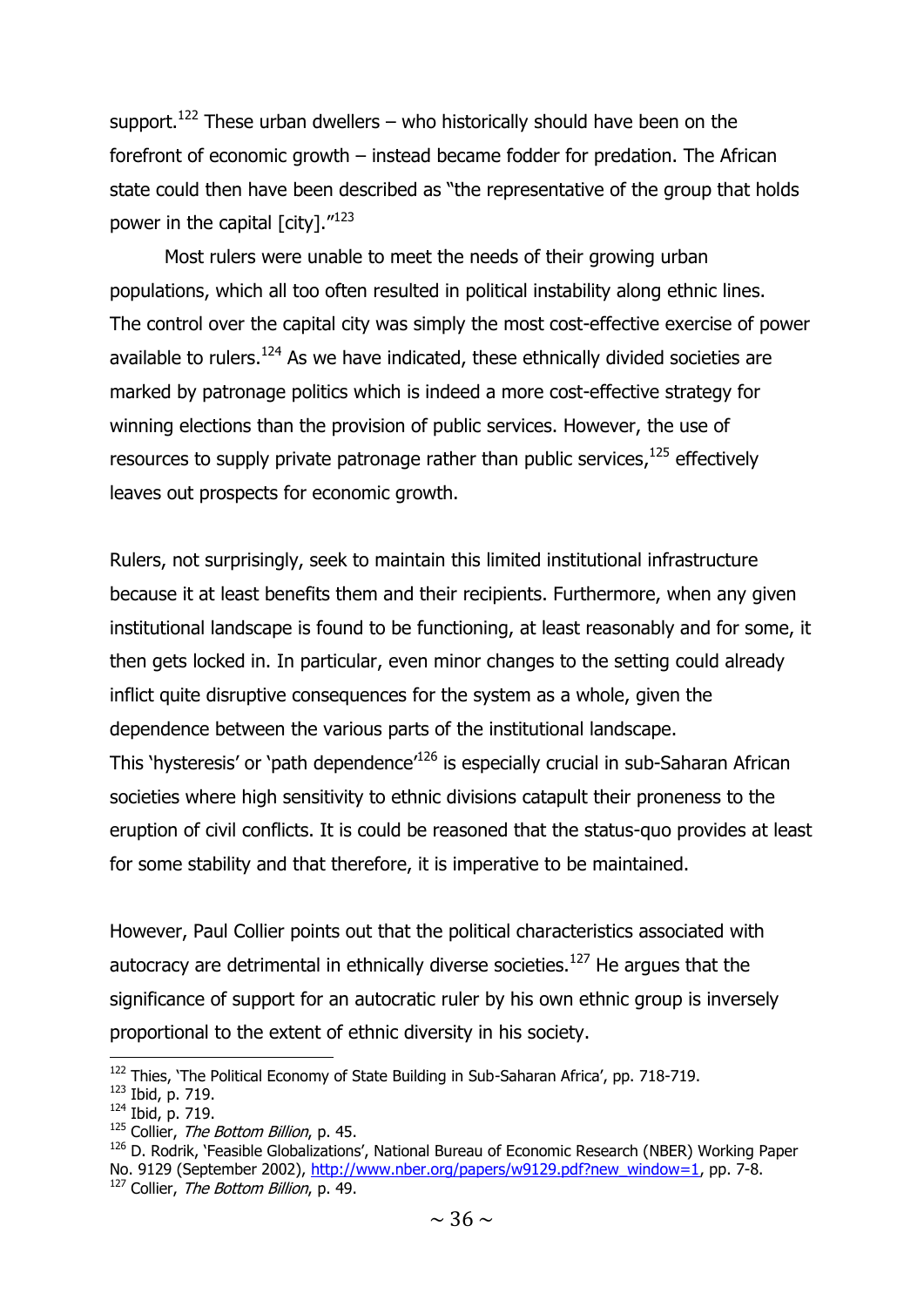In particular, the rulers' own group is likely to be smaller in societies which express high ethnic plurality. This affects the autocrat's incentives, meaning that he is more willing to sacrifice economic growth in order to redistribute income to his own group, which is correlated with the narrowness of his own base of social support.<sup>128</sup> Resource-rich and ethnically diverse societies require a democracy which does not primarily denote electoral competition, but stands for political constraints to power.

The benefits of the latter over the former for economic growth is demonstrated by the comparison of Botswana with Nigeria. Botswana, a country rich in diamonds, has been a democracy ever since its independence. Its efforts to accommodate all groups of society have been comparatively well, especially from the perspective of sub-Saharan Africa.

However, never has a single of its elections actually changed the composition of the government. Nevertheless, due to democratic 'checks and balances', the sitting government has always preserved adherence to due process. In this way, the Botswana government policy on public investment projects requires them to meet a minimum rate of return, which has been enforced through the accumulating of a significant amount of surplus funds in foreign assets.<sup>129</sup>

This stands in sharp contrast with Nigeria. Africa's most oil-rich country had been ruled by military dictators for over a decade prior to 1979. The country then turned to democratic elections, but the elected president Shehu Shagari faced no constraints in this patronage-driven electoral competition.

Among the new government's first acts was to recall a massive public investment project for a dam of which the price had multiplied by five since the military government.<sup>130</sup> Though the Nigerian elections in 2003 were also fierce, checks and balances were virtually missing, so that president Obasanjo effectively had to introduce and adequately implement them first, $131$  before the country would have a chance for economic growth.

**<sup>.</sup>** <sup>128</sup> Collier, The Bottom Billion, pp. 49-50.

<sup>129</sup> Ibid, p. 50.

<sup>130</sup> Ibid, p. 48.

 $131$  Ibid, pp. 48-49.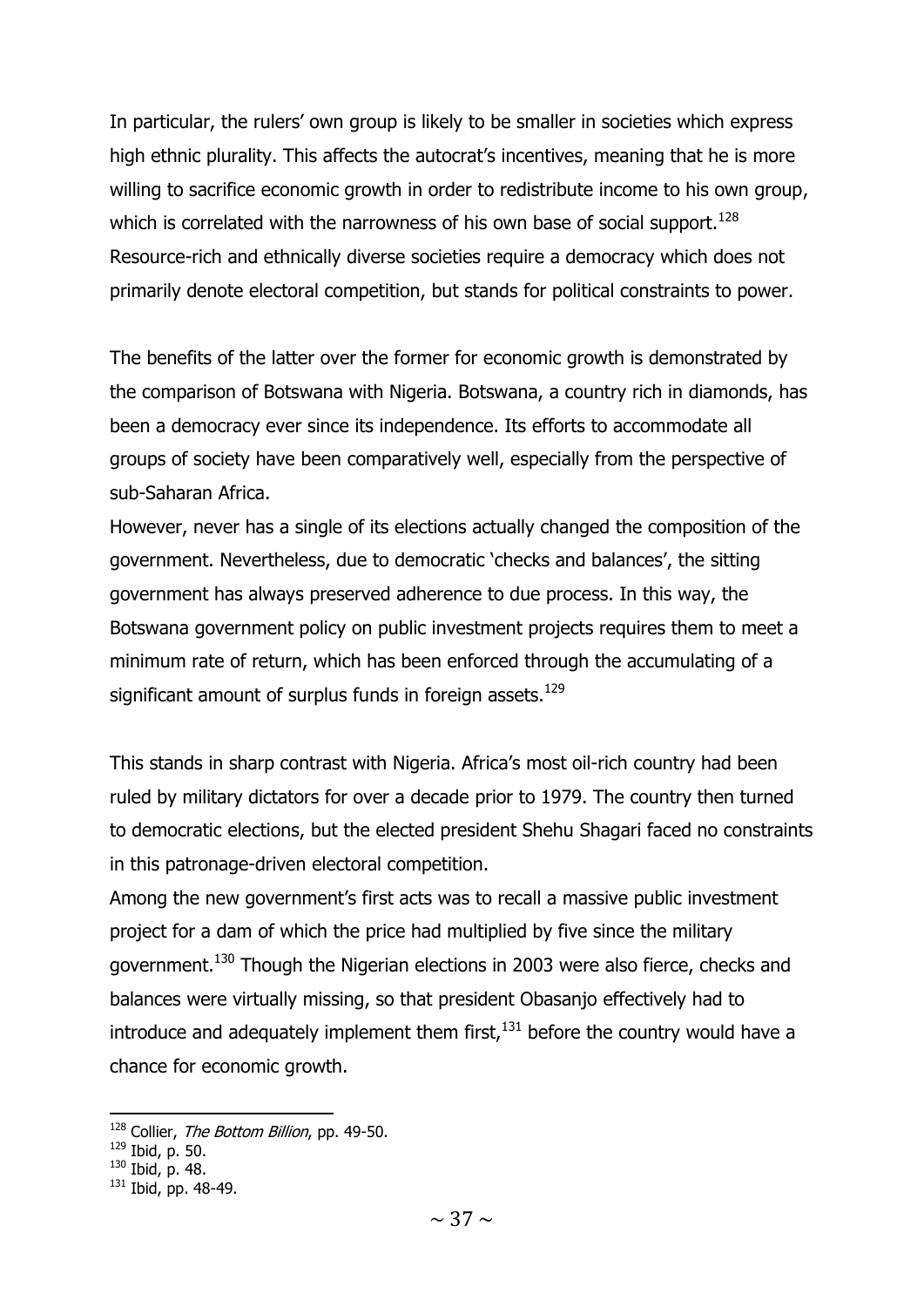Consequently, Nigeria's inability to induce economic development against Botswana's success of becoming a middle-income country is due not to a lack of resources or a lack of democratic politics. Their different growth outcomes are based on their different implementation degrees of checks and balances. We see that the economic growth of resource-rich and relatively democratic countries still remains determined by the nature and quality of their political institutions.

Hence, we introduce 'political institutions' into the analysis, which can be either extractive or inclusive. Rulers in many sub-Saharan African states deploy extractive political institutions to maintain their administrations. These concentrate power in the hands of a narrow elite and place few democratic constraints on the execution of it.

Predatory elites then deploy their institutionalized political power basis to extract resources from their societies through extractive economic institutions.<sup>132</sup> Political institutions of this kind enable elites to choose economic institutions without democratic constraints or opposing parties.

Extractive economic institution then enrich these elites, which economic wealth then enables them to consolidate their political power. From this point, they will also become able to structure future political institutions. Thus, there is a synergistic relationship between extractive economic institutions and political institutions.<sup>133</sup> Moreover, these two tend to be mutually reinforcing and in this way, reach a considerable level of persistence.<sup>134</sup> In this way, extractive political institutions put an on-going stance on the country's economy. Infrastructural capacity building effectively gets confined by the limitations underlying the extractive and predatory character of the state. This then paralyzes distributive capacity by restricting national income, through resource extraction, to the elite and thereby denying the wider populace the financial means for development.

<sup>&</sup>lt;sup>132</sup> Acemoglu and Robinson, Why Nations Fail, p. 81.

<sup>133</sup> Ibid, p. 82.

<sup>134</sup> Ibid, pp. 81-82.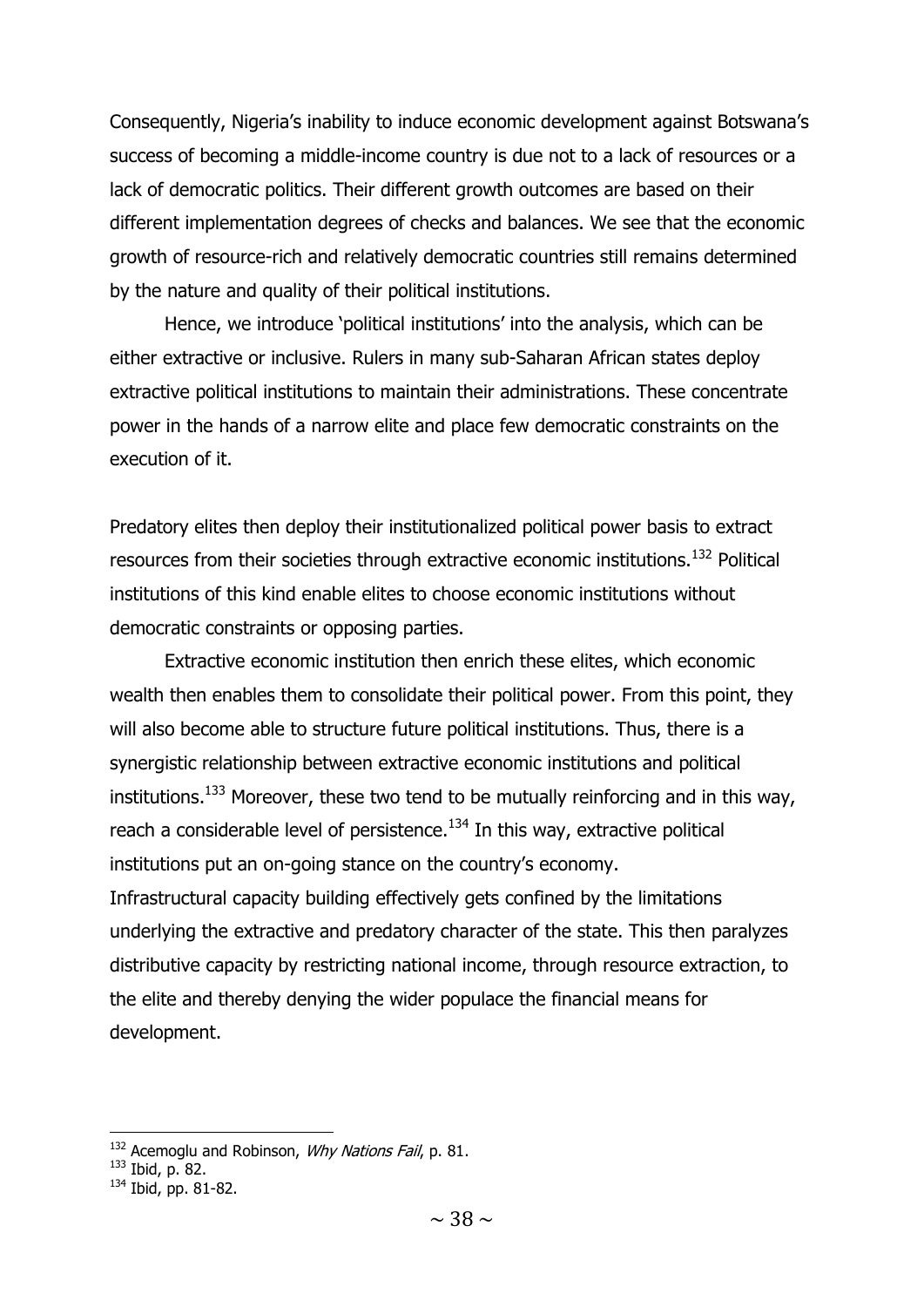Inclusive political institutions, on the other hand, allow for the broad distribution of power in society. Institutions of this type are subject to democratic checks, which constrain its execution and thereby prevent arbitrary use. In this way, it becomes more difficult for rulers to implement extractive institutions for personal gain. The synergistic relationship however, is no different. Inclusive economic institutions create a more equitable distribution of income, which facilitates the endurance of inclusive political institutions.<sup>135</sup>

We have now outlined the relationship between political institutions and economic growth, and we have argued that extractive political institutions lead to extractive economic institutions. This particular combination erodes infrastructural capacity and thereby undermines distributive capacity.

The example of Botswana and Nigeria also demonstrates how the presence and quality of political institutions affect decision making and governance issues there. In the next section, we will further explore the relationship between extractive and inclusive political institutions and economic growth.

This will be done by measuring the extent to which sub-Saharan African countries are capable of independently raising revenue through taxation, the most primary task of the national state. This analysis will then be deepened with other issues in global governance resulting from globalization, and how these are effectively dealt with by the African Union.

 $135$  Acemoglu and Robinson, *Why Nations Fail*, p. 82.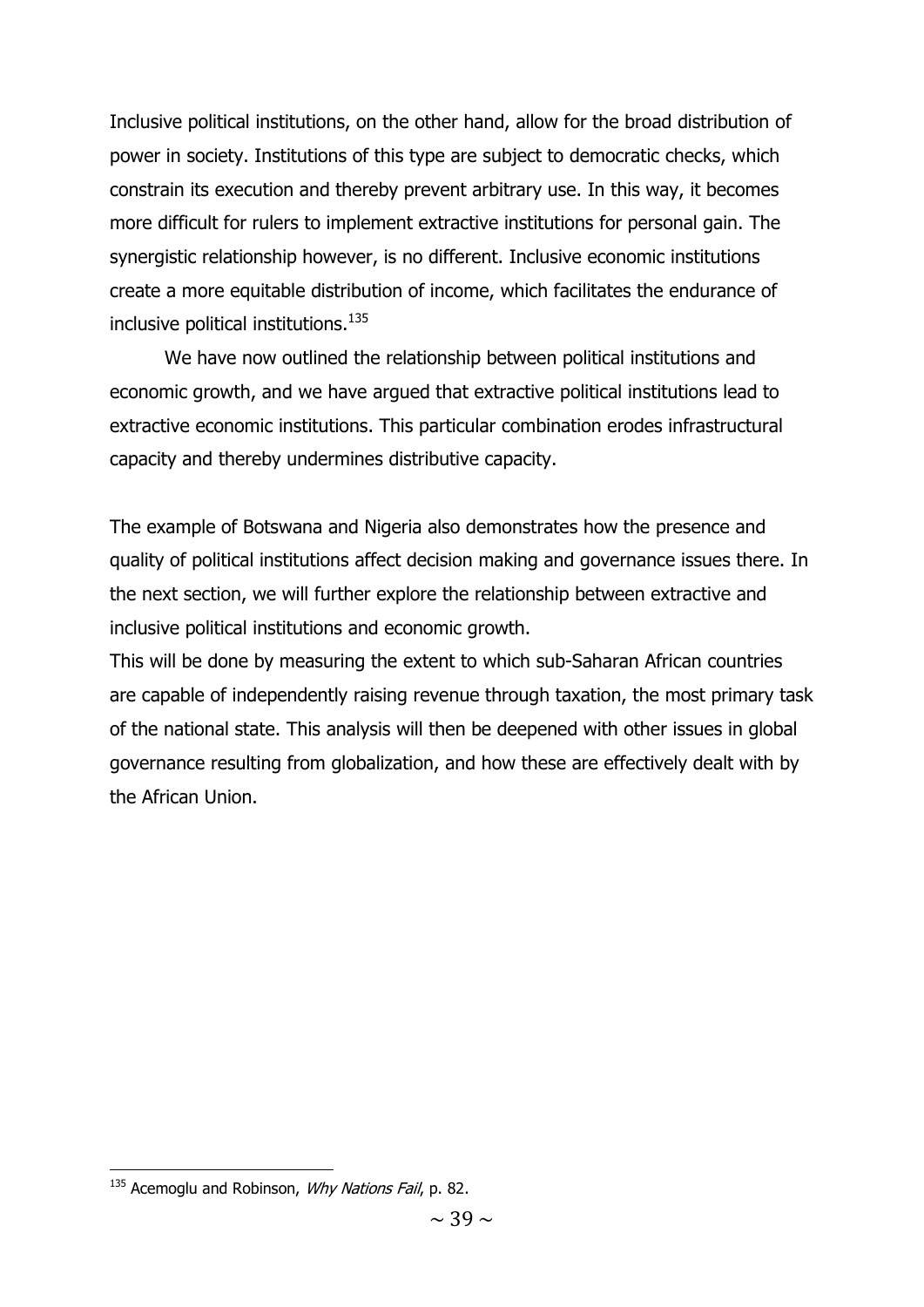## 4.3. Statistics and the AU

In July 2000, the committee of experts concerned with the design of an African Union (AU) presented their Constitutive Act to the OAU summit. It was then adopted a year later. It thereby met a long-standing African impulse for unity dating back to the decades preceding and following independence.<sup>136</sup> The African Union is different from the OAU in the greater scope of its ambition, which renders it similar to the purposes of the European Union.

The AU proposes the accelerated integration of the African continent into a single political and economic unit. It has installed seventeen Union institutions – including an African Economic, Social and Cultural Council (ECOSOC) and a range of unitary financial institutions. However, though admirable, this aim also seems relatively overoptimistic. The OAU had only four institutions which already were quite inefficient and its member-states are more than  $$50$  million in arrears with their dues.<sup>137</sup> Nevertheless, the AU members committed themselves to regional economic integration and thereby moved into the mainstream of regional institutional politics.<sup>138</sup>

Alex de Waal however, has some further critical remarks concerning the origins of the AU which has profound implications for its usefulness in economic development. The international organization has had a fragile and too rapid founding, marked by over-optimistic assumptions with only little consultation. The Constitutive Act of the Union seemingly was never taken seriously as it was never debated by neither national parliaments nor civil societies prior to its adoption.<sup>139</sup>

The time span granted by the Lusaka summit in July 2001 for establishing the Union was too short for a small staff and inexperienced secretary-general. De Waal even goes so far as to describe the organization as an 'aspirational union': "the expression

<sup>&</sup>lt;sup>136</sup> A. De Waal, 'What's new in the 'New Partnership for Africa's Development'?', *International Affairs* (Royal Institute of International Affairs 1944-) 78 (2002) p. 467.

<sup>&</sup>lt;sup>137</sup> De Waal, 'What's new in the 'New Partnership for Africa's Development'?', pp. 467-468.

<sup>138</sup> Ibid, p. 468.

<sup>139</sup> Ibid, p. 468.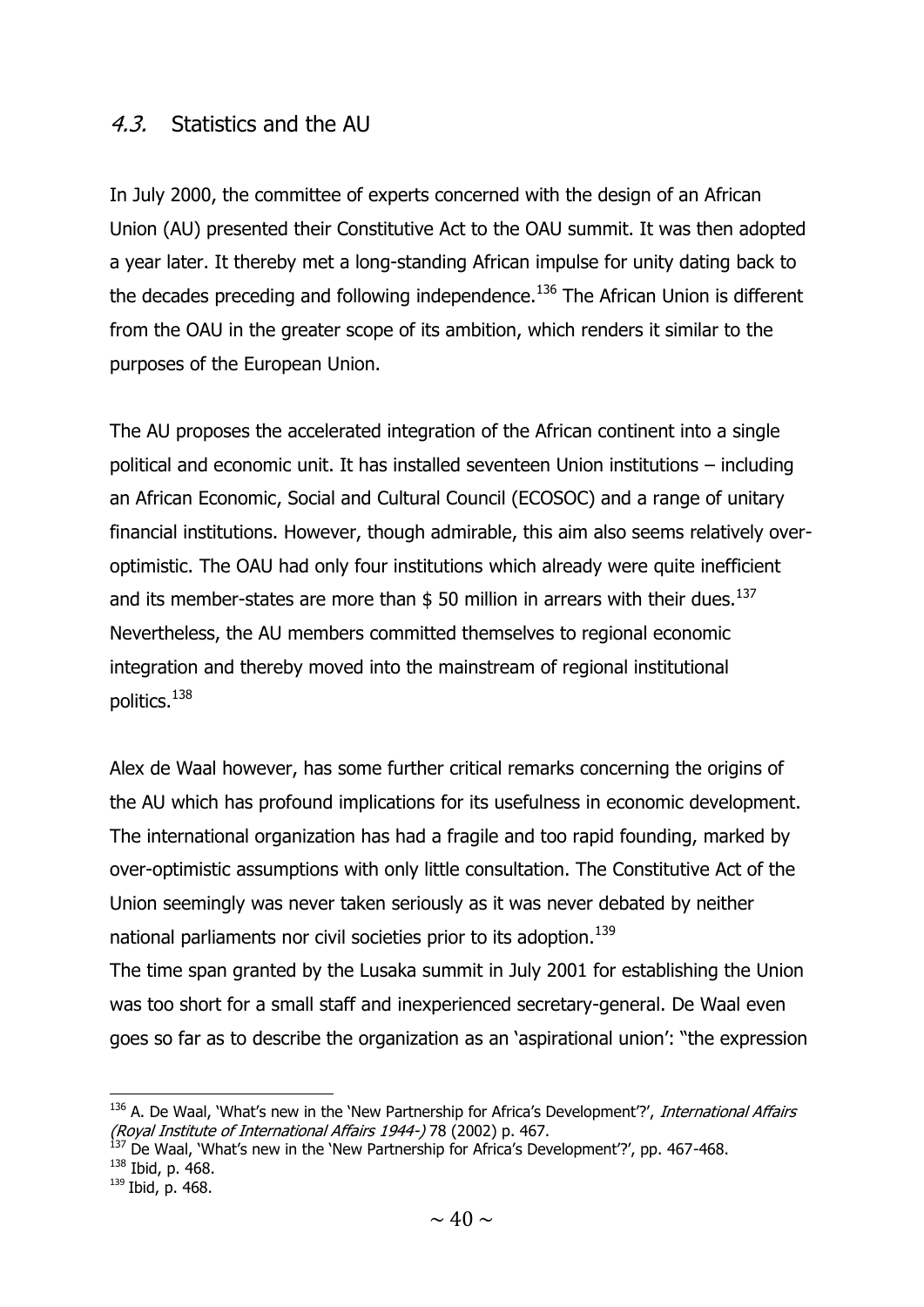of an end-goal of a future rather than the organic fruition of existing economic and political ties."<sup>140</sup>

Though this statement indeed has some ground, it is also exaggerated and overlooks the noteworthy efforts which the AU has made in various fields. Only four years later since De Waal wrote his article, the AU has made collective advancements in the pursuit of peace and security throughout the continent.

Specifically, its Peace and Security Council (PSC) has worked diligently to implement a Continental Early Warning System. (CEWS) In this way, there can be worked towards the improved anticipation and prevention of conflicts and wars in Africa.<sup>141</sup>

Thereby, the initiators sought tight cooperation with regional mechanisms (usually through government authorities, locals and public media), which gather information about their own focal area. These can then be deployed in further detailed analysis of conflict sensitivity, which is of use in the making of recommendations and the anticipation of action.<sup>142</sup>

In this way, the AU acknowledges the detrimental effects of violent conflicts on the continental economy and performs an important role in capacity building for their prevention. Furthermore, The AU provides the continent with an organ of states through which efficient cooperation with the international community can be realised. Indeed, the Protocol Relating to the Peace and Security Council of the African Union clearly states the commitment of the member-states to collaborate with the United Nations, (UN) its agencies, other relevant international organizations, research

**.** 

 $142$  'Report of the Workshop on the Establishment of the AU Continental Early Warning System' – Background Paper No. 1, in: Meeting the Challenge of Conflict Prevention in Africa: Towards the Operationalization of the Continental Early Warning System, [http://www.africa](http://www.africa-union.org/root/AU/AUC/Departments/PSC/PSC/CD/11_BACKGROUND%20paper%20No.%201.pdf)[union.org/root/AU/AUC/Departments/PSC/PSC/CD/11\\_BACKGROUND%20paper%20No.%201.pdf,](http://www.africa-union.org/root/AU/AUC/Departments/PSC/PSC/CD/11_BACKGROUND%20paper%20No.%201.pdf) p. 7.

 $140$  De Waal, 'What's new in the 'New Partnership for Africa's Development'?', p. 468.

 $141$  'Report of the Workshop on the Establishment of the AU Continental Early Warning System' – Background Paper No. 1, Conflict Management Division of the Peace and Security Department, African Union Commission (ed.), in: Meeting the Challenge of Conflict Prevention in Africa: Towards the Operationalization of the Continental Early Warning System, © African Union 2008, [http://www.africa](http://www.africa-union.org/root/AU/AUC/Departments/PSC/PSC/CD/11_BACKGROUND%20paper%20No.%201.pdf)[union.org/root/AU/AUC/Departments/PSC/PSC/CD/11\\_BACKGROUND%20paper%20No.%201.pdf,](http://www.africa-union.org/root/AU/AUC/Departments/PSC/PSC/CD/11_BACKGROUND%20paper%20No.%201.pdf) pp. 2-3.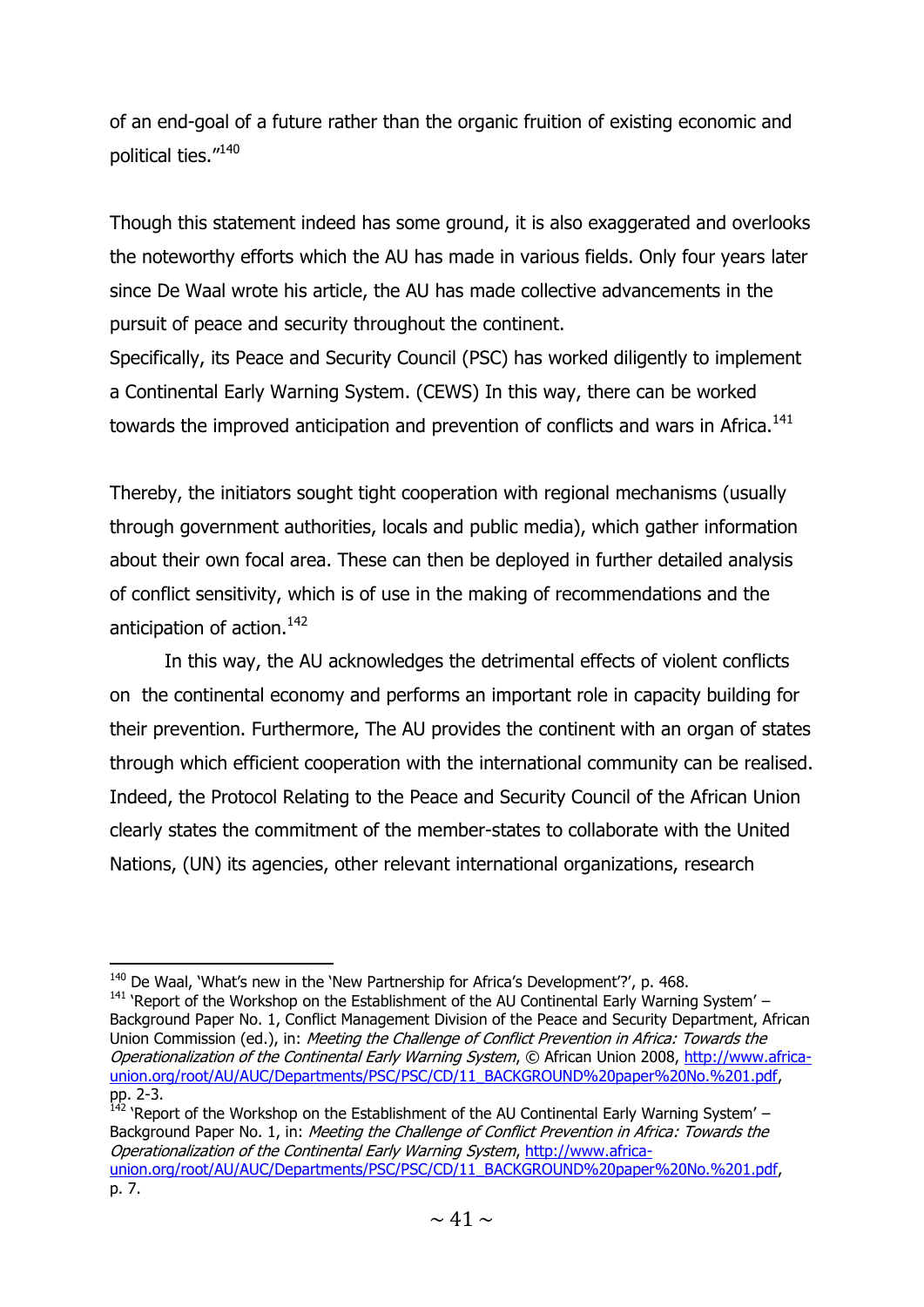centres, academic institutions and  $NGOs<sub>1</sub><sup>143</sup>$  for the purpose of a solid strategy to prevent the eruption of violent conflicts through the CEWS. Though the political and economic ties between its members may be relatively fragile, the AU could in this way act as an important safeguard of order within the continent. In the face of increased global interconnectedness, it provides the African continent with the organizational framework, tools and equipment through which it may strengthen its relational capacity. To this end, it constitutes a supra-national framework which allows individual states to engage in multiple sites of governance in ways similar to the EU.<sup>144</sup>

It is imperative to fight the eruption of political violence in sub-Saharan Africa. In particular, politically motivated conflicts have tremendous negative effects on the quality of governance in developing countries. Failing to control for political violence could effectively produce a spurious relationship between high levels of foreign aid and deteriorating governance or declining tax revenues.<sup>145</sup> Crucially, violent conflicts weaken existing institutions, undermine law and order and can be expected to promote corruption.<sup>146</sup>

Though conflicts in ethnically divided societies may provide the incentives for taxation, they are also likely to impair governments' capacity to collect these revenues. While they may stimulate taxation, violent conflicts may also reduce the Gross Domestic Product (GDP) of the particular country. The net effect of conflicts on the tax share of GDP thus remains ambiguous.<sup>147</sup>

The table below presents the results when changes in the International Country Risk Guide (ICRG) index are used as dependent variables to measure the quality of governance:

 $\overline{\phantom{a}}$  $143$  'Report of the Workshop on the Establishment of the AU Continental Early Warning System' – Background Paper No. 1, in: Meeting the Challenge of Conflict Prevention in Africa: Towards the Operationalization of the Continental Early Warning System, [http://www.africa](http://www.africa-union.org/root/AU/AUC/Departments/PSC/PSC/CD/11_BACKGROUND%20paper%20No.%201.pdf)[union.org/root/AU/AUC/Departments/PSC/PSC/CD/11\\_BACKGROUND%20paper%20No.%201.pdf,](http://www.africa-union.org/root/AU/AUC/Departments/PSC/PSC/CD/11_BACKGROUND%20paper%20No.%201.pdf) p. 15.

<sup>&</sup>lt;sup>144</sup> Robinson, 'Hybrid States', pp. 575-576.

<sup>145</sup> D.A. Bräutigam and S. Knack, 'Foreign Aid, Institutions, and Governance in Sub-Saharan Africa', Economic Development and Cultural Change 52 (2004) p. 269.

<sup>&</sup>lt;sup>146</sup> Bräutigam and Knack, 'Foreign Aid, Institutions, and Governance in Sub-Saharan Africa', p. 269.  $147$  Ibid, p. 269.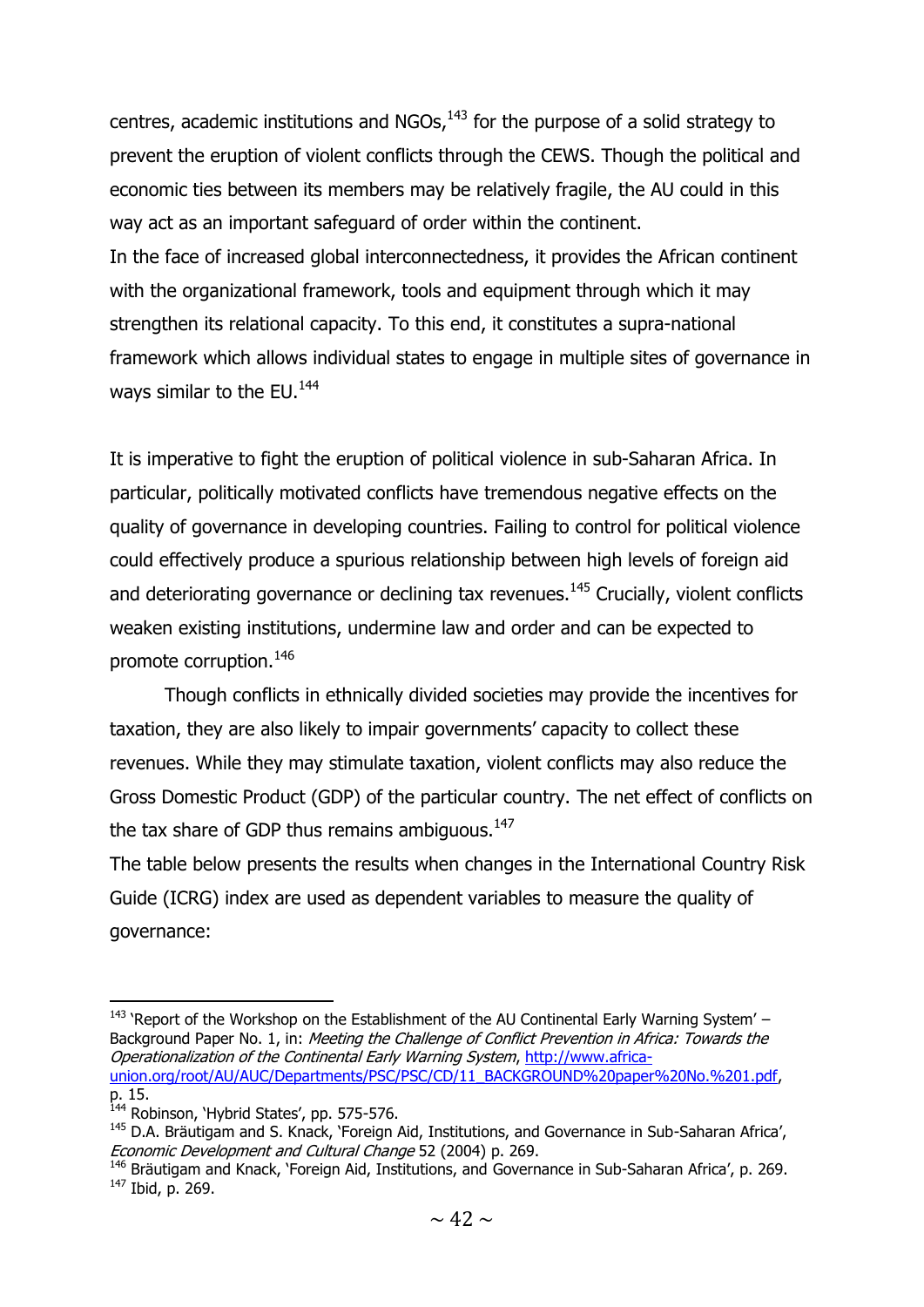|                                               |                     | <b>OLS METHOD</b>   |                     | <b>2SLS METHOD</b>  |
|-----------------------------------------------|---------------------|---------------------|---------------------|---------------------|
|                                               | Column<br>1         | Column<br>2         | Column<br>3         | Column<br>4         |
| Aid variable                                  | Aid/GNP             | Aid/government      | Aid/GNP             | Aid/government      |
| Constant                                      | 9.836<br>(3.371)    | 7.827<br>(3.514)    | 10.228<br>(2.409)   | 8.322<br>(2.470)    |
| Initial ICRG index value                      | $-.778**$<br>(.189) | $-.616**$<br>(.190) | $-.776**$<br>(.144) | $-.610**$<br>(.165) |
| Population change/initial                     |                     |                     |                     |                     |
| population                                    | $-3.708$<br>(4.105) | $-.672$<br>(4.162)  | $-4.116$<br>(3.250) | $-.573$<br>(3.217)  |
| GDP population change/<br>initial GDP popula- |                     |                     |                     |                     |
| tion change                                   | 1.528<br>(.960)     | 931<br>(1.275)      | 1.603<br>(.978)     | .895<br>(1.060)     |
| Political violence                            | $-2.366$<br>(1.324) | $-2.345$<br>(1.735) | $-2.324$<br>(1.280) | $-2.517$<br>(1.636) |
| Aid                                           | $-.061$<br>(.038)   | $-.023$<br>(.013)   | $-.080*$<br>(.033)  | $-.034*$<br>(.014)  |
| N                                             | 32                  | 28                  | 32                  | 28                  |
| Mean, dependent                               |                     |                     |                     |                     |
| variable                                      | $+1.21$             | $+1.75$             | $+1.21$             | $+1.75$             |
| R <sup>2</sup>                                | .60                 | .49                 | .60                 | .51                 |
| Standard error of<br>estimate                 | 2.09                | 1.98                | 2.10                | 2.01                |

AID DEPENDENCE IN AFRICA AND THE ICRG OUALITY OF GOVERNANCE INDEX

NOTE.-Dependent variable is the ICRG quality-of-governance index. Standard errors are in parentheses. Instruments in 2SLS include infant mortality in 1980, initial (log) population, initial (log) GDP per capita, and French, British, Portuguese, and Belgian former colony dummies. Note that  $R^2$  does not have its usual interpretation in 2SLS.

Indicates significance at .05 level for two-tailed tests.

\*\* Indicates significance at .01 level for two-tailed tests.

148

Taking a sweep over sub-Saharan Africa in the period from 1982 to 1997, these numbers clearly indicate that political violence can indeed be associated with the deterioration of governance. The ICRG ratings measure the quality of governance through subjective indexes. They are unique in covering the majority of African states over a relatively long time span. The ICRG used here deploys a 18-point scale index to measure the quality of governance.<sup>149</sup>

This 18-point scale is created by the summing of three individual six-point scales: corruption in government, bureaucratic quality and the rule of law. The values are annual, because we have taken the mean of twelve monthly observations for each year.<sup>150</sup> Details concerning the ICRG variables are specified in the appendix on page 71 of this document.

<sup>&</sup>lt;sup>148</sup> Bräutigam and Knack, 'Foreign Aid, Institutions, and Governance in Sub-Saharan Africa', p. 270. <sup>149</sup> Ibid, p. 266.

<sup>150</sup> Ibid, p. 267.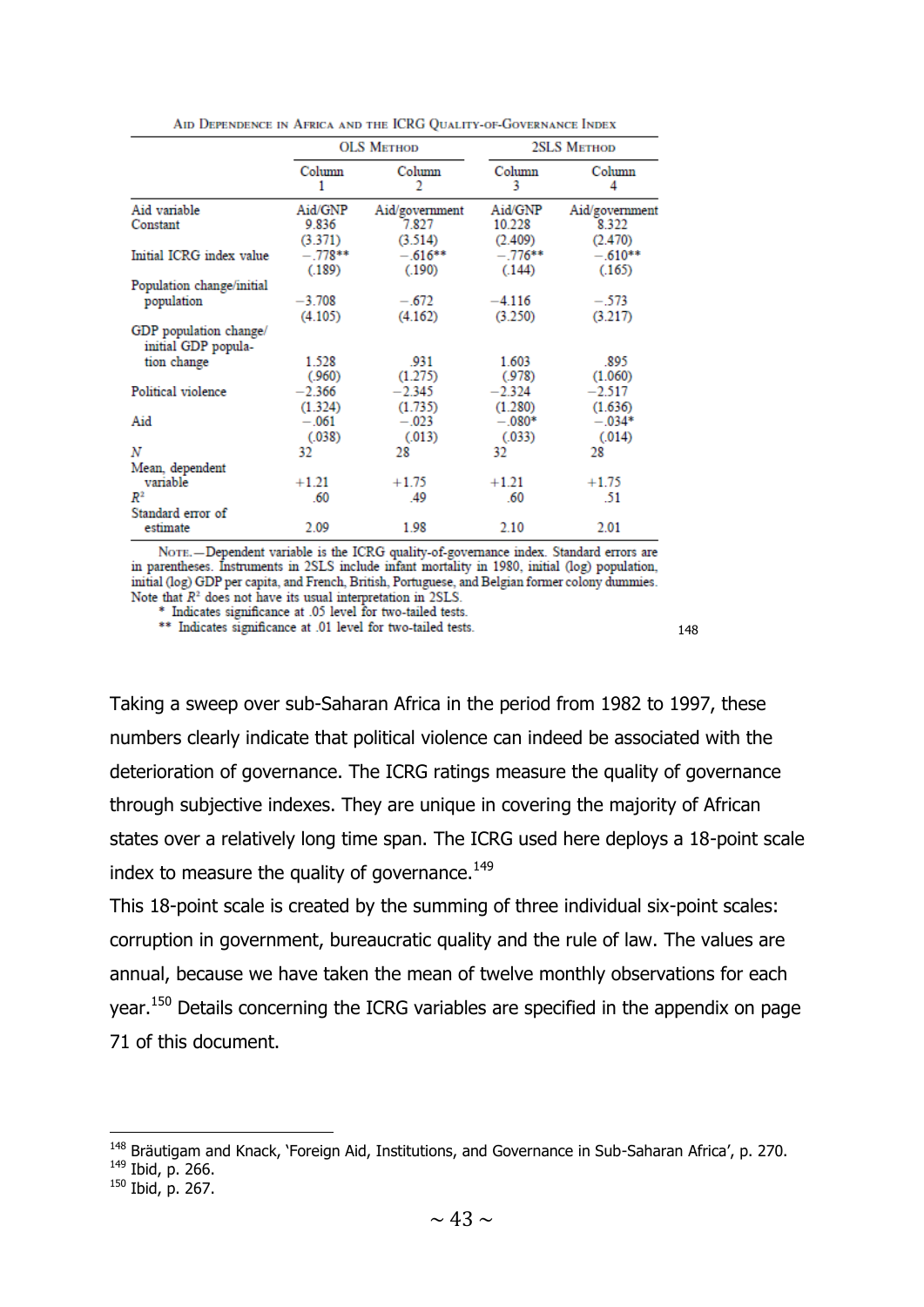However, the table also illustrates that political violence is only one factor within the equation. Columns 1 and 2 focus on ordinary least squares (OLS) regression results and test the effects of aid/GNP (Gross National Product) and of aid/government spending on the quality of governance. Its impact however, should not be statistically overestimated.

The violence coefficient of  $-2.4$  in column 1 indicates that the quality of governance index would be reduced by only 1 point out of 18 in an additional seven years with violent conflicts over the 1982-1997 period.<sup>151</sup> Nevertheless, the very presence of political conflicts thus poses a threat to the efficiency of governance in poor African countries. Bad governance and policies are, as Paul Collier indicates, only one of the development traps of sub-Saharan Africa. These are able to destroy an infantile economy with alarming speed.<sup>152</sup>

We have already denoted one fundamental of bad governance and its endurance. Patronage through predatory elites along ethnic lines are the cause of 'collective action problems' in sub-Saharan Africa. Winners and losers of the status-quo have different incentives to maintain the affairs which are beneficial to them, or to engage in actions to overthrow them. Bad governance and policies through collective action problems inevitably hurt the public good of the state.<sup>153</sup>

Another variable which poses impediments on the quality of governance is foreign aid. We have already briefly raised the question what if foreign aid is  $a - or$ sometimes the – major source of revenue in a particular society?<sup>154</sup> The answer is of a rather dichotomous nature. Major levels of foreign aid have indeed the potential to improve governance standards. However, these are just as likely to contradict or impede these improvements.

The effects of foreign aid on a particular country can be measured through the clarity of their development agendas. The example of Botswana shows that foreign aid can even be deployed to improve the quality of the civil service, to strengthen the

<sup>&</sup>lt;sup>151</sup> Bräutigam and Knack, 'Foreign Aid, Institutions, and Governance in Sub-Saharan Africa', pp. 269-270.

<sup>&</sup>lt;sup>152</sup> Collier*, The Bottom Billion,* p. 64.

 $153$  D. Bräutigam, 'Foreign Aid and the Politics of Participation in Economic Policy Reform', Public Administration and Development 20 (2000) p. 255.

<sup>&</sup>lt;sup>154</sup> Bräutigam, 'Building Leviathan', p. 1.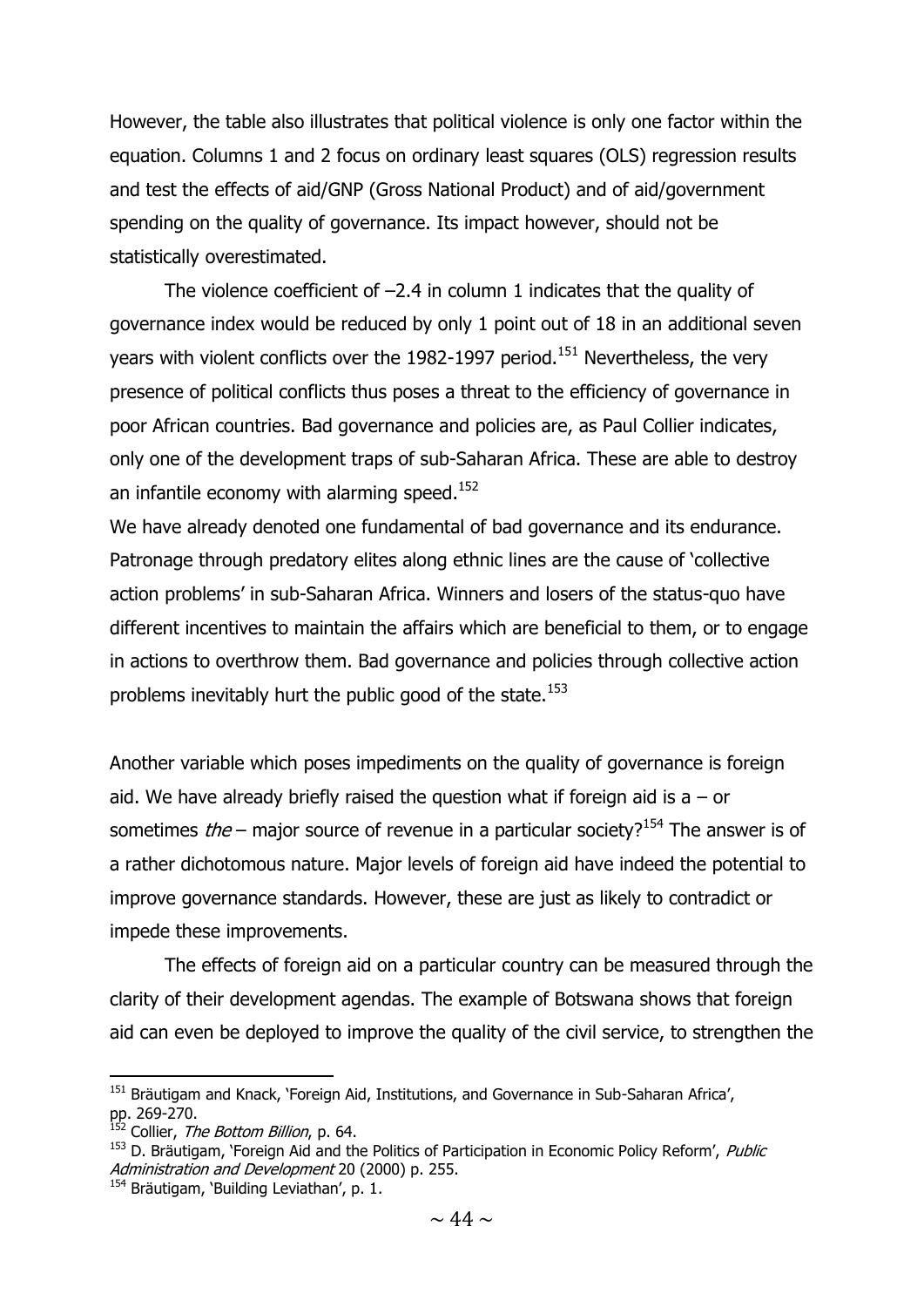policy and planning capacities and to establish strong central institutions.<sup>155</sup> However, large amounts of aid from abroad may also weaken institutions rather than enforce them. Aid is accompanied by high transaction costs and multiple donor projects only promote fragmentation in society.

Foreign aid obstructs the opportunities for developing countries to learn and the effect of this money on the domestic budget process can be detrimental.<sup>156</sup> Especially this combination of institutional weakening and increasing transaction costs is hazardous for a developing economy.

In the framework of New Institutional Economics, institutions evolve to lower transaction costs and are therefore essential to the performance of economies. Governments in developing countries are capable of managing the nature and role of transaction costs by increasing the potential of existing institutions. In this way, economic performance is determinable through the quality of economic institutions, which are dictated by political actors within the state.<sup>157</sup>

The new institutional economist Sonja Opper also stresses the importance of implementing appropriate political institutions to support economic development. She thereby refers to a broad scale of empirical findings on this matter. Societies which are politically open, respect the rule of law and private property rights have growth advantages over those where the political and economic institutions of transparency, accountability and property are restricted.<sup>158</sup>

Furthermore, Keefer and Knack studied the pervasiveness of corruption, the rule of law and the risk of expropriation and contract repudiation as typical institutional outputs of insecure property rights. Their findings suggest that the weak protection of property rights had significant and adverse effects on the per capita growth of developing economies from 1960 to 1989.<sup>159</sup>

<sup>&</sup>lt;sup>155</sup> Bräutigam, 'Building Leviathan', p. 1.

<sup>156</sup> Ibid, p. 1.

<sup>&</sup>lt;sup>157</sup> Herath, `Analysis of the potential and problems', p. 881.

<sup>&</sup>lt;sup>158</sup> S. Opper, 'New Institutional Economics and Its Application on Transition and Developing Economies', in: É. Brousseau and J. Glachant (ed.), New Institutional Economics: A Guidebook (Cambridge 2008) p. 401.

<sup>&</sup>lt;sup>159</sup> Opper, 'New Institutional Economics and Its Application on Transition and Developing Economies', p. 401.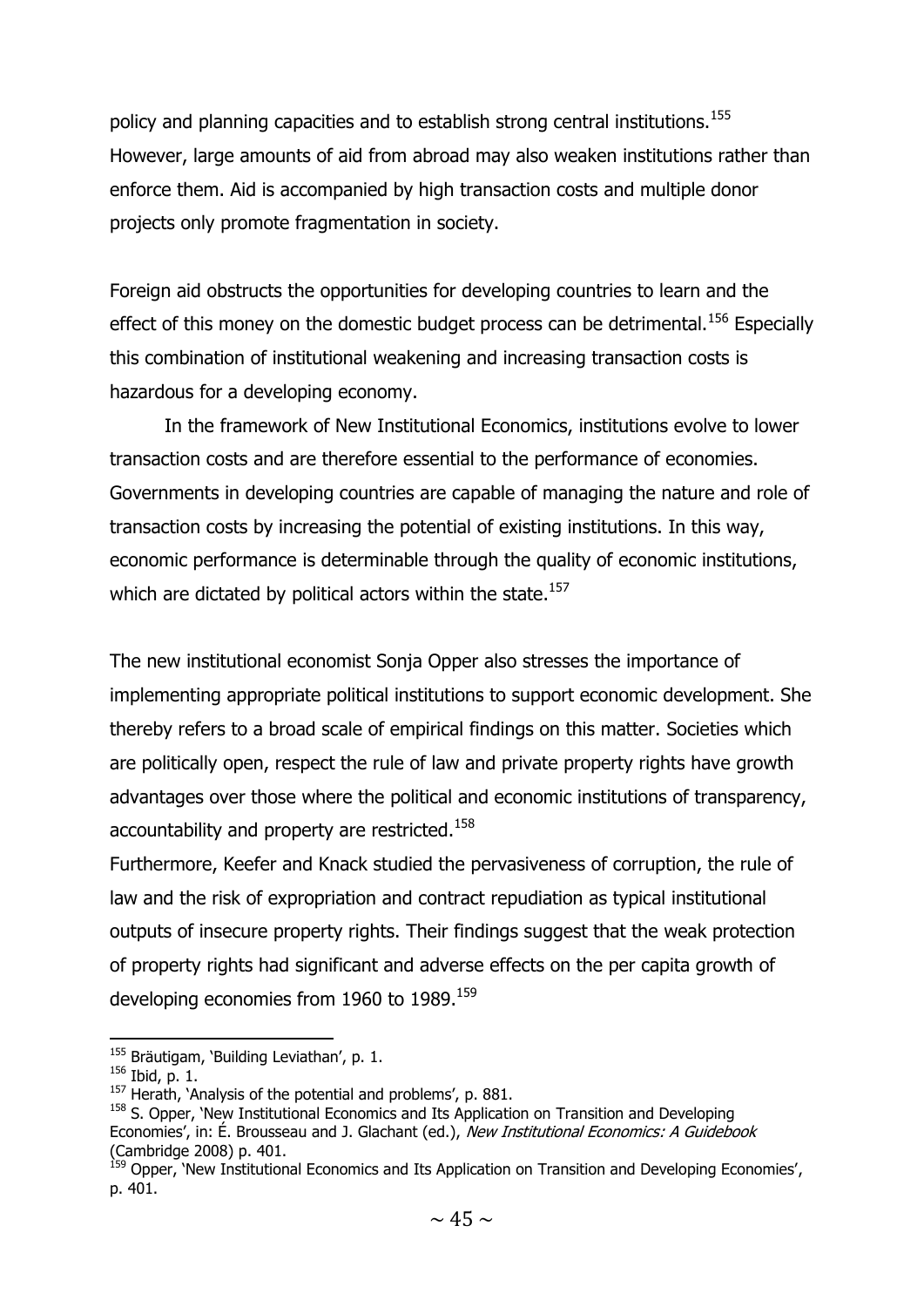Findings which are further enforced by Henisz, who placed an even stronger focus on the role of politics and developed an index to measure political institutions. He found convincing evidence that political constraints have a major influence on national growth rates, examining 157 countries between 1964 and 1994.<sup>160</sup>

Large amounts of aid however, are just as capable of reducing incentives for democratic accountability. We already noted that in European history, bargaining over revenues and taxation triggered the development of accountability. Foreign aid however, serves as a 'non-earned' revenue source which is little affected by government efficiency.<sup>161</sup> This leads to diminishing incentives to improve state capacity. Governments have little need to be accountable to their citizens when state revenues do not depend on taxes raised from citizens and businesses. Thus, states in sub-Saharan Africa which are highly dependent on foreign aid as a source of revenue develop bad governance, in the sense that accountability becomes structured between the state and its donors rather than between state and society.<sup>162</sup>

The table on the next page presents us with various data. These are used in crosssectional analyses regarding the relationship between aid dependence, tax revenues and GDP:

<sup>&</sup>lt;sup>160</sup> Opper, 'New Institutional Economics and Its Application on Transition and Developing Economies', p. 401.

<sup>&</sup>lt;sup>161</sup> Bräutigam and Knack, 'Foreign Aid, Institutions, and Governance in Sub-Saharan Africa', p. 265.

<sup>162</sup> Ibid, p. 265.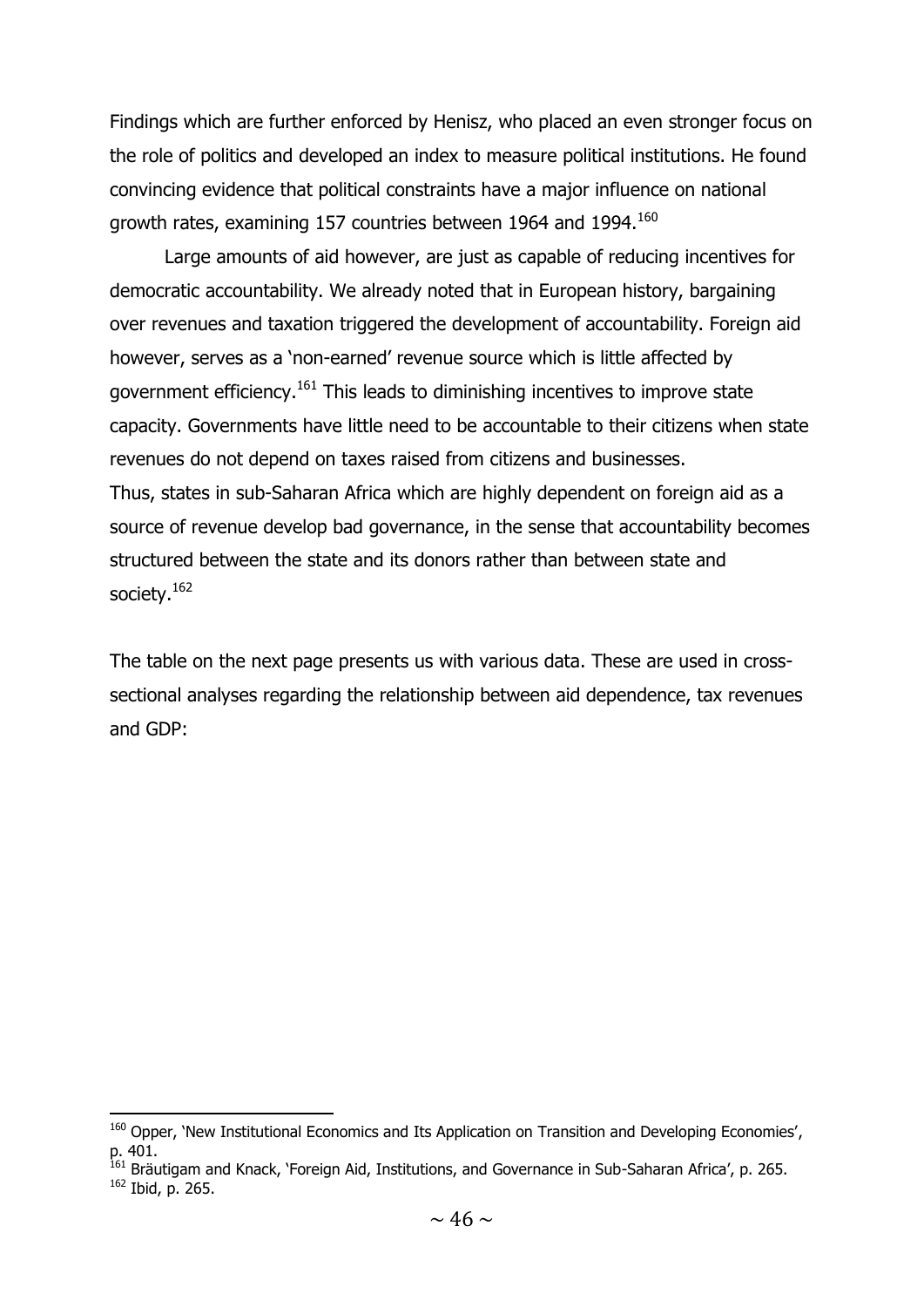|                                                  |              | <b>OLS METHOD</b> |             | <b>2SLS METHOD</b> |
|--------------------------------------------------|--------------|-------------------|-------------|--------------------|
|                                                  | Column       | Column<br>2       | Column<br>3 | Column<br>4        |
| Aid variable                                     | Aid/GNP      | Aid/government    | Aid/GNP     | Aid/government     |
| Constant                                         | 22.634       | 26.043            | 23.287      | 26.390             |
|                                                  | (5.702)      | (5.861)           | (5.412)     | (5.177)            |
| Initial tax share                                | $-949**$     | $-1.044**$        | $-.956**$   | $-1.050**$         |
|                                                  | (.072)       | (.075)            | (.070)      | (.073)             |
| Population change/initial                        |              |                   |             |                    |
| population                                       | 1.000        | -533              | .840        | .462               |
|                                                  | (9.385)      | (9.611)           | (9.250)     | (9.471)            |
| GDP population change/<br>initial GDP population |              |                   |             |                    |
| change                                           | 444          | $-.888$           | .682        | $-.858$            |
|                                                  | (3.236)      | (3.179)           | (3.370)     | (3.204)            |
| Political violence                               | $-14.485***$ | $-11.764**$       | $-14.708**$ | $-11.737***$       |
|                                                  | (3.616)      | (3.681)           | (3.674)     | (3.721)            |
| Aid                                              | $-.338**$    | $-.137***$        | $-.376**$   | $-.142**$          |
|                                                  | (.090)       | (.048)            | (.085)      | (.046)             |
| N                                                | 24           | 24                | 24          | 24                 |
| Mean, dependent variable                         | $-4.26$      | $-4.26$           | $-4.26$     | $-4.26$            |
| R <sup>2</sup>                                   | .89          | .89               | .89         | .89                |
| Standard error of                                |              |                   |             |                    |
| estimate                                         | 6.09         | 5.92              | 6.10        | 5.92               |

AID DEPENDENCE IN AFRICA AND TAX REVENUES AND GDP

NOTE. - Dependent variable is the change in the tax share. Standard errors are in parentheses. FOTE.—Dependent variable is the change in the tax share. Standard errors are in parentnesses.<br>Instruments in 2SLS include infant mortality in 1980, initial (log) population, initial (log) GDP<br>per capita, and French, Briti

\*\* Indicates significance at .01 level for two-tailed tests.

163

The columns 1 and 2 test the effects of aid/GNP and of aid/government spending on tax effort. We find a robust regression-to-the-mean-effect, because higher initial tax effort can indeed be associated with larger decline over the whole period. The variables of 'population' and 'income' are not related to tax efforts, while higher aid and political violence significantly reduce them.<sup>164</sup>

Furthermore, if we take a closer look at the aid coefficient in column 1, we recognize that each percentage-point rise in aid/GDP is associated with a fall of about one-third of a percentage point in tax revenues/GDP. The results of both tables are not very sensitive to reasonable changes that might have been fostered by model specification.

For this reason, the statistical evidence indicates that the relationship between high aid levels and government deterioration is fairly robust.<sup>165</sup>

<sup>&</sup>lt;sup>163</sup> Bräutigam and Knack, 'Foreign Aid, Institutions, and Governance in Sub-Saharan Africa', p. 272. <sup>164</sup> Ibid, p. 271.

<sup>165</sup> Ibid, p. 271.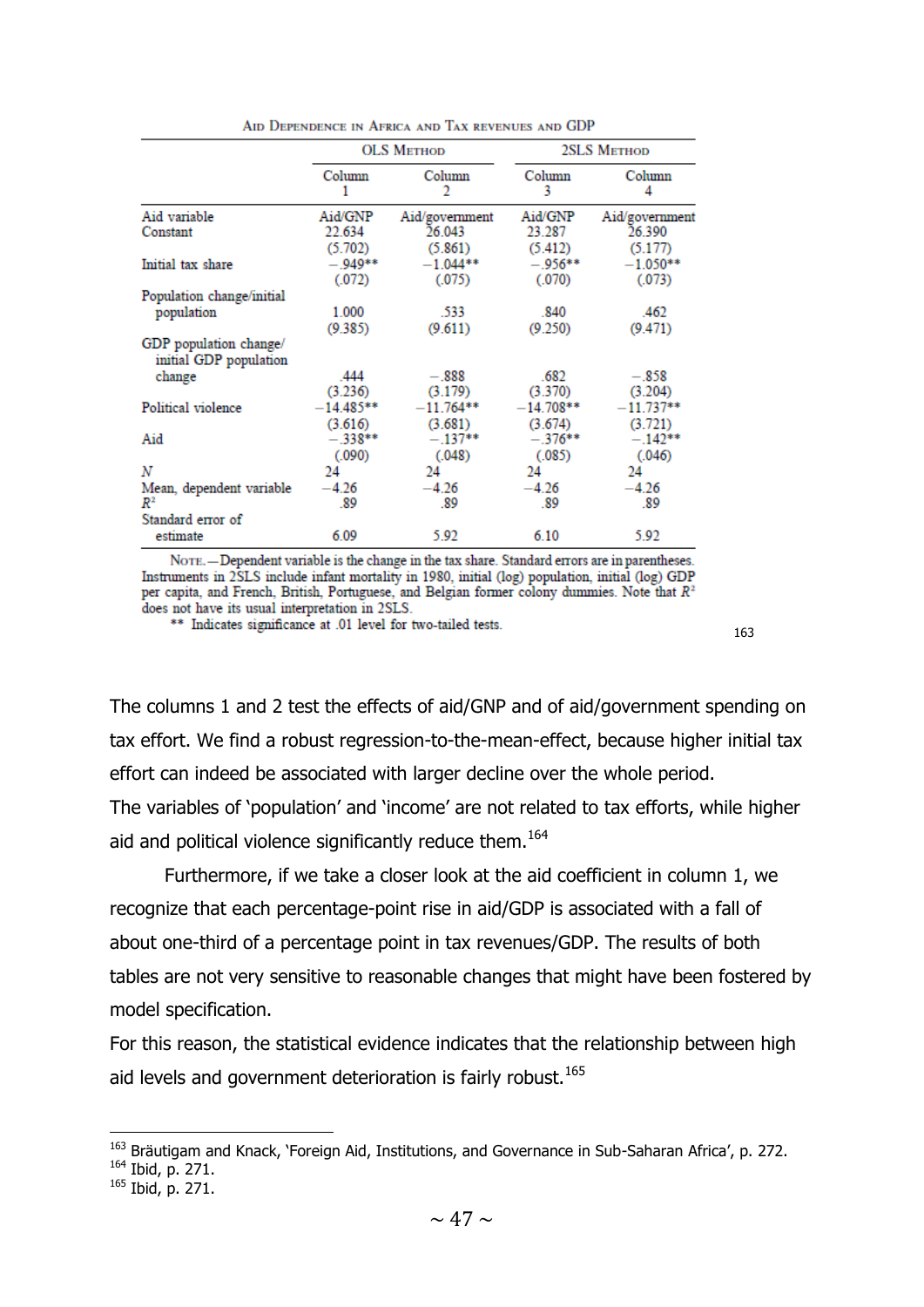The attraction of humanitarian aid and post-conflict rehabilitation assistance may be positive and appealing in the periods immediate after the outbreak and expiring of conflicts.<sup>166</sup> However, it also has profound and distorting implications for the quality of the receiving country's governance on the longer term. It effectively damages the ability of states to independently raise revenue through taxation.

We will now assess the relationship between country policy/institutions and their economic development. To this end, we will firstly perform a comparative analysis of respectively resource rich and non-resource rich countries in sub-Saharan Africa in the period of 2005 to 2011.

This allows us to determine the weight of these variables in the government's ability to pursuit the right policies through inclusive institutions. As we have argued, primary commodity dependence is a factor which makes countries prone to civil wars,  $167$  and thereby effectively erodes the most basic forms of state capacity. For the purpose of integrating of all statistically measurable variables within the equation, the notion whether these countries are land-locked or not has also been included as the parameter of the geography factor. The variables are rated in a selfevident numerical index.

<sup>&</sup>lt;sup>166</sup> Bräutigam and Knack, 'Foreign Aid, Institutions, and Governance in Sub-Saharan Africa', p. 269.

<sup>&</sup>lt;sup>167</sup> Collier, *The Bottom Billion*, p. 22.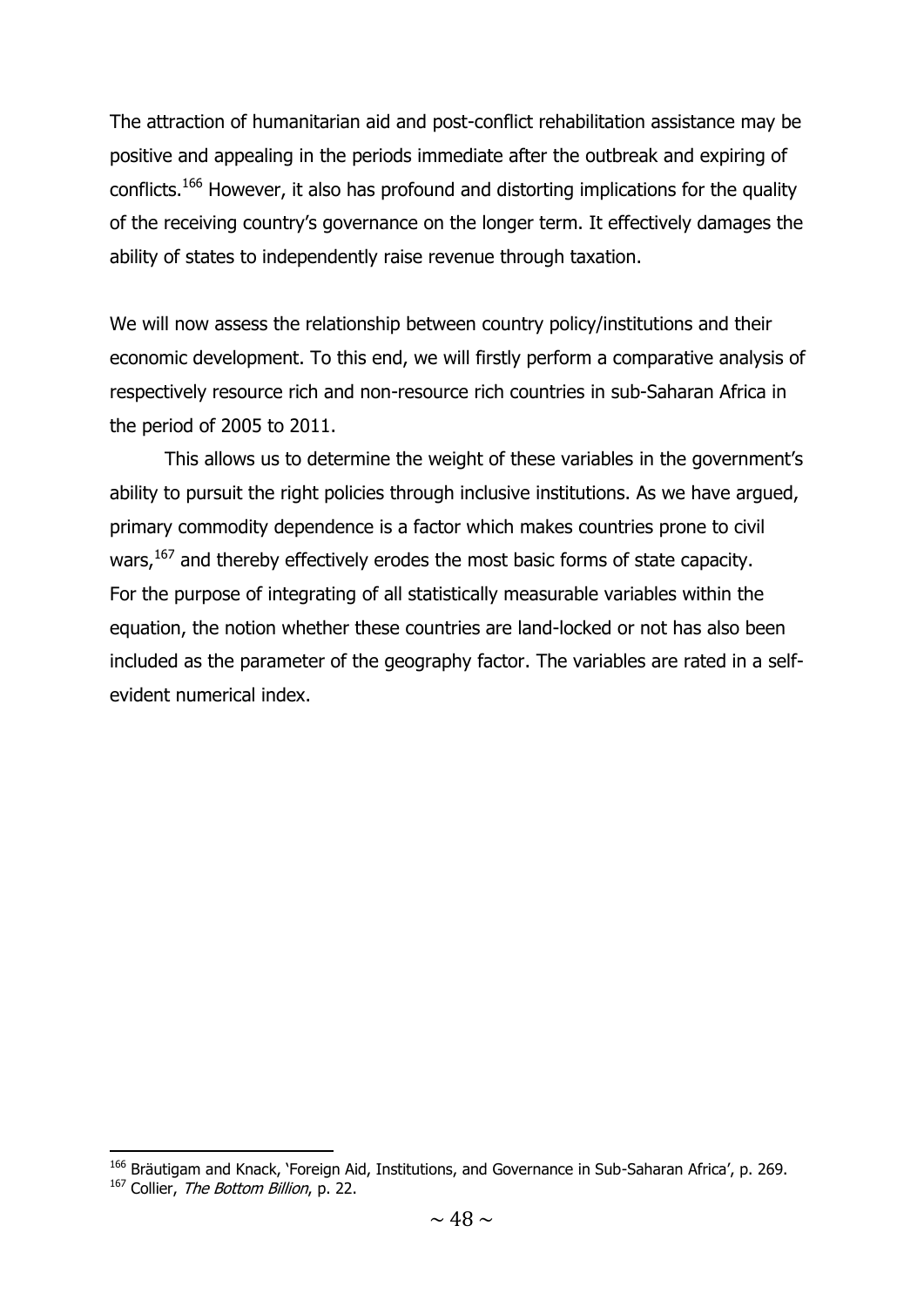#### Table (1): Resource rich sub-Saharan countries

|                                                                                                          | 2011 | 2010 | 2009 | 2008 |
|----------------------------------------------------------------------------------------------------------|------|------|------|------|
| CPIA efficiency of revenue mobilization rating (1=low to 6=high)                                         | 3.1  | 3.1  | 3.1  | 3.1  |
| CPIA equity of public resource use rating (1=low to 6=high)                                              | 3.0  | 2.9  | 2.8  | 2.8  |
| CPIA macroeconomic management rating (1=low to 6=high)                                                   | 3.5  | 3.5  | 3.5  | 3.5  |
| CPIA policies for social inclusion/equity cluster average (1=low to 6=high)                              | 2.9  | 2.9  | 2.8  | 2.8  |
| CPIA policy and institutions for environmental sustainability rating (1=low to<br>6=high)                | 2.8  | 26   | 2.6  | 2.6  |
| CPIA property rights and rule-based governance rating (1=low to 6=high)                                  | 2.4  | 2.3  | 2.3  | 2.3  |
| CPIA public sector management and institutions cluster average (1=low to<br>$6 = high$                   | 2.7  | 2.6  | 2.7  | 2.6  |
| CPIA transparency, accountability, and corruption in the public sector rating<br>$(1 = low to 6 = high)$ | 2.5  | 2.4  | 2.5  | 2.5  |
| CPIA social protection and labor rating (1=low to 6=high)                                                | 2.8  | 2.8  | 2.9  | 2.8  |
| CPIA quality of public administration rating (1=low to 6=high)                                           | 2.6  | 2.7  | 2.7  | 2.7  |
| $\overline{a}$<br>m.                                                                                     |      |      |      |      |

Source: Country Policy and Institutional Assessment. Click on a metadata icon for original source information.

|                                                                                                          | 2008 | 2007 | 2006 | 2005 |
|----------------------------------------------------------------------------------------------------------|------|------|------|------|
| CPIA efficiency of revenue mobilization rating (1=low to 6=high)                                         | 3.1  | 3.1  | 3.1  | 3.2  |
| CPIA equity of public resource use rating (1=low to 6=high)                                              | 2.8  | 2.8  | 2.8  | 2.9  |
| CPIA macroeconomic management rating (1=low to 6=high)                                                   | 3.5  | 3.5  | 3.5  | 3.5  |
| CPIA policies for social inclusion/equity cluster average (1=low to 6=high)                              | 2.8  | 2.8  | 2.8  | 2.9  |
| CPIA policy and institutions for environmental sustainability rating (1=low to<br>6=high)                | 2.6  | 2.7  | 2.8  | 2.9  |
| CPIA property rights and rule-based governance rating (1=low to 6=high)                                  | 2.3  | 2.3  | 2.3  | 2.3  |
| CPIA public sector management and institutions cluster average (1=low to<br>6=high)                      | 2.6  | 2.7  | 2.7  | 2.7  |
| CPIA transparency, accountability, and corruption in the public sector rating<br>$(1 = low to 6 = high)$ | 2.5  | 2.5  | 2.5  | 2.5  |
| CPIA social protection and labor rating (1=low to 6=high)                                                | 2.8  | 2.8  | 2.8  | 2.8  |
| CPIA quality of public administration rating (1=low to 6=high)                                           | 2.7  | 2.7  | 2.7  | 2.7  |
|                                                                                                          |      | m    |      |      |

Source: Country Policy and Institutional Assessment. Click on a metadata icon for original source information.

**.** 

These numbers derive from the *Country Policy and Institutional Assessment* database of the World Databank, which is an important part of The World Bank.<sup>168</sup>

<sup>&</sup>lt;sup>168</sup> 'Resource rich sub-Saharan Africa Countries', Country Policy and Institutional Assessment, World Databank, © 2013 The World Bank Group, All Rights Reserved., [http://databank.worldbank.org/data/views/reports/tableview.aspx.](http://databank.worldbank.org/data/views/reports/tableview.aspx)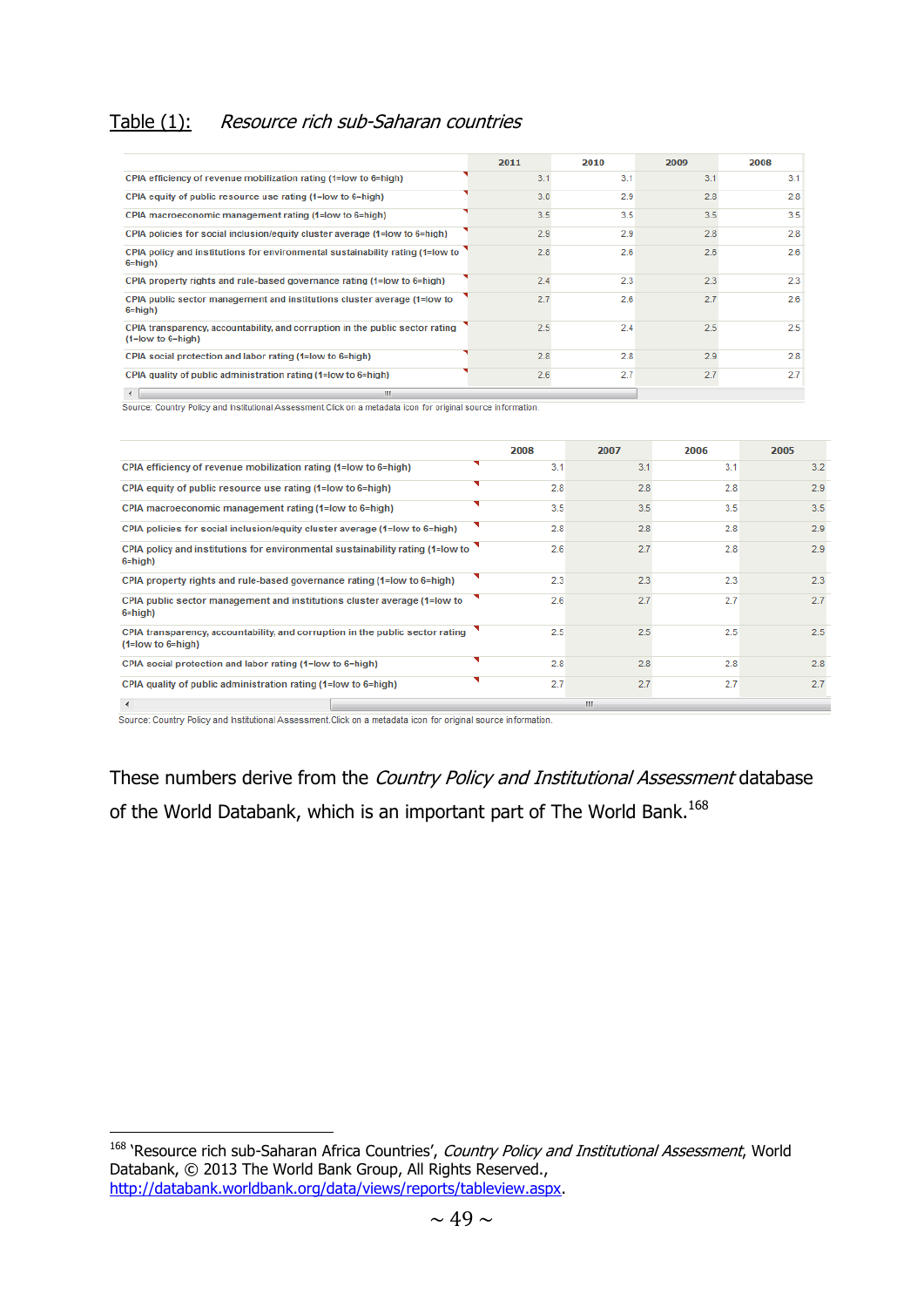## Table (2): Non-resource rich sub-Saharan countries

|                                                                                                          | 2011 | 2010 | 2009 | 2008 |
|----------------------------------------------------------------------------------------------------------|------|------|------|------|
| CPIA efficiency of revenue mobilization rating (1=low to 6=high)                                         | 3.5  | 3.5  | 3.5  | 3.5  |
| CPIA equity of public resource use rating (1=low to 6=high)                                              | 3.5  | 3.5  | 3.4  | 3.3  |
| CPIA macroeconomic management rating (1=low to 6=high)                                                   | 3.6  | 3.7  | 3.7  | 3.6  |
| CPIA policies for social inclusion/equity cluster average (1=low to 6=high)                              | 3.3  | 3.3  | 3.2  | 3.2  |
| CPIA policy and institutions for environmental sustainability rating (1=low to<br>6=high)                | 3.3  | 3.1  | 3.1  | 3.1  |
| CPIA property rights and rule-based governance rating (1=low to 6=high)                                  | 2.9  | 2.9  | 2.9  | 2.9  |
| CPIA public sector management and institutions cluster average (1=low to<br>6=high)                      | 3.1  | 3.1  | 3.1  | 3.1  |
| CPIA transparency, accountability, and corruption in the public sector rating<br>$(1 = low to 6 = high)$ | 2.9  | 2.8  | 2.8  | 2.9  |
| CPIA social protection and labor rating (1=low to 6=high)                                                | 3.0  | 3.0  | 3.0  | 3.1  |
| CPIA quality of public administration rating (1=low to 6=high)                                           | 3.0  | 3.0  | 3.0  | 2.9  |
| $\lambda$<br>HL.                                                                                         |      |      |      |      |

Source: Country Policy and Institutional Assessment. Click on a metadata icon for original source information.

|                                                                                                          | 2008 | 2007 | 2006 | 2005 |
|----------------------------------------------------------------------------------------------------------|------|------|------|------|
| CPIA efficiency of revenue mobilization rating (1=low to 6=high)                                         | 3.5  | 3.5  | 3.4  | 3.5  |
| CPIA equity of public resource use rating (1=low to 6=high)                                              | 3.3  | 3.4  | 3.4  | 3.3  |
| CPIA macroeconomic management rating (1=low to 6=high)                                                   | 3.6  | 3.6  | 3.6  | 3.5  |
| CPIA policies for social inclusion/equity cluster average (1=low to 6=high)                              | 3.2  | 3.2  | 3.2  | 3.2  |
| CPIA policy and institutions for environmental sustainability rating (1=low to<br>6=high)                | 3.1  | 3.1  | 3.1  | 3.1  |
| CPIA property rights and rule-based governance rating (1=low to 6=high)                                  | 2.9  | 2.9  | 3.0  | 2.9  |
| CPIA public sector management and institutions cluster average (1=low to<br>6=high)                      | 3.1  | 3.1  | 3.1  | 3.1  |
| CPIA transparency, accountability, and corruption in the public sector rating<br>$(1 = low to 6 = high)$ | 2.9  | 2.9  | 2.9  | 2.9  |
| CPIA social protection and labor rating (1=low to 6=high)                                                | 3.1  | 3.0  | 3.1  | 3.1  |
| CPIA quality of public administration rating (1=low to 6=high)                                           | 2.9  | 3.0  | 3.0  | 3.0  |
|                                                                                                          |      | Ш    |      |      |

Source: Country Policy and Institutional Assessment. Click on a metadata icon for original source information.

169

<sup>&</sup>lt;sup>169</sup> 'Non-resource rich Sub-Saharan Africa countries', *Country Policy and Institutional Assessment*, World Databank, © 2013 The World Bank Group, All Rights Reserved., [http://databank.worldbank.org/data/views/reports/tableview.aspx.](http://databank.worldbank.org/data/views/reports/tableview.aspx)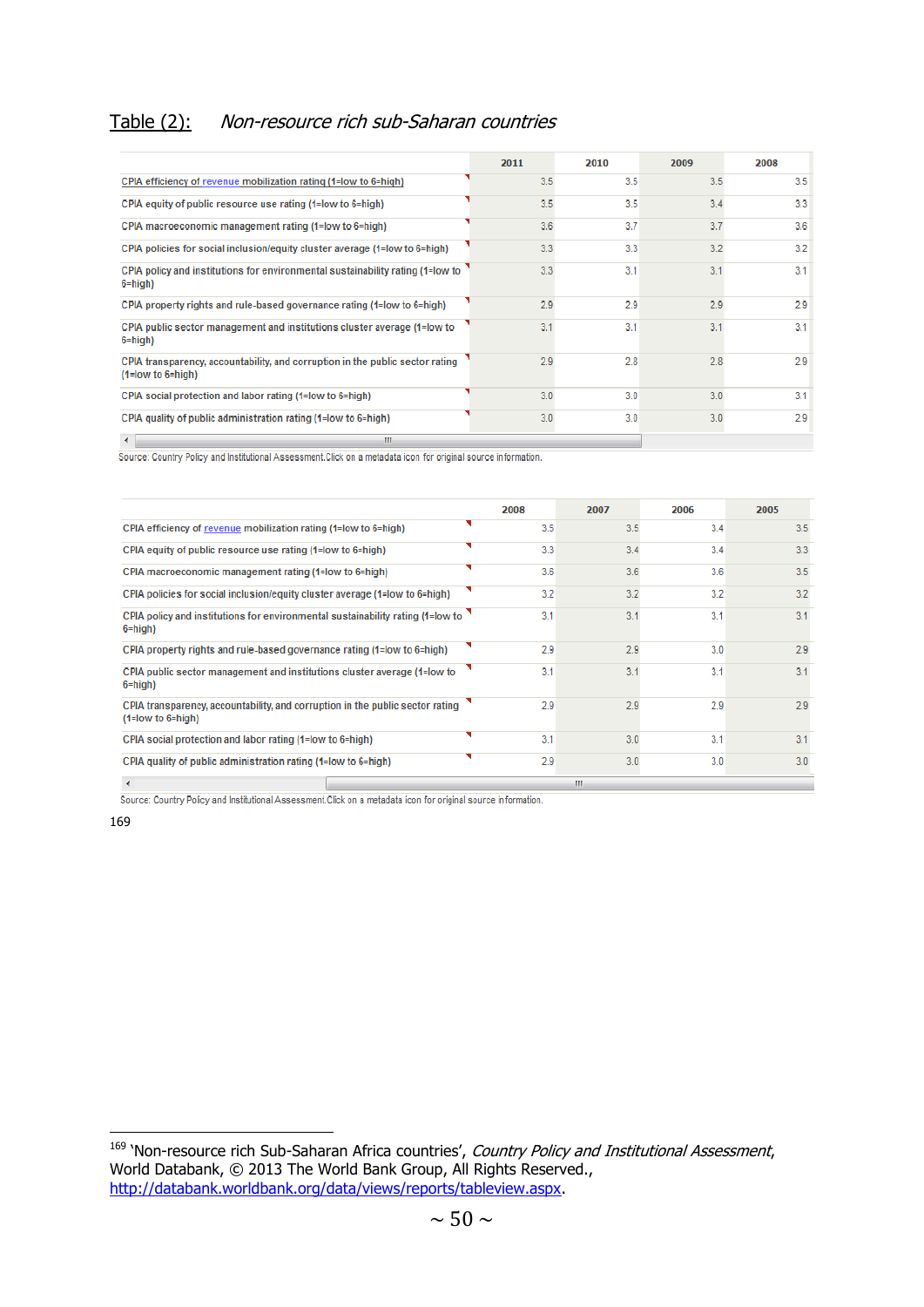### Table (3): Non-resource rich sub-Saharan countries, landlocked

|                                                                                                          | 2011 | 2010 | 2009 | 2008 |
|----------------------------------------------------------------------------------------------------------|------|------|------|------|
| CPIA efficiency of revenue mobilization rating (1=low to 6=high)                                         | 3.5  | 3.4  | 3.4  | 3.4  |
| CPIA equity of public resource use rating (1=low to 6=high)                                              | 3.5  | 3.5  | 3.4  | 3.3  |
| CPIA macroeconomic management rating (1=low to 6=high)                                                   | 3.6  | 3.7  | 3.7  | 3.6  |
| CPIA policies for social inclusion/equity cluster average (1=low to 6=high)                              | 3.4  | 3.2  | 3.2  | 3.2  |
| CPIA policy and institutions for environmental sustainability rating (1=low to<br>$6 = high$             | 3.4  | 3.1  | 3.1  | 3.0  |
| CPIA property rights and rule-based governance rating (1=low to 6=high)                                  | 2.9  | 2.9  | 2.9  | 2.8  |
| CPIA public sector management and institutions cluster average (1=low to<br>$6 = high$                   | 3.1  | 3.1  | 3.0  | 3.0  |
| CPIA transparency, accountability, and corruption in the public sector rating<br>$(1 = low to 6 = high)$ | 2.8  | 2.8  | 2.7  | 2.7  |
| CPIA social protection and labor rating (1=low to 6=high)                                                | 3.0  | 3.0  | 3.0  | 3.0  |
| CPIA quality of public administration rating (1=low to 6=high)                                           | 2.9  | 3.0  | 2.9  | 2.8  |

Source: Country Policy and Institutional Assessment. Click on a metadata icon for original source information.

|                                                                                                          | 2008 | 2007 | 2006 | 2005 |
|----------------------------------------------------------------------------------------------------------|------|------|------|------|
| CPIA efficiency of revenue mobilization rating (1=low to 6=high)                                         | 3.4  | 3.4  | 3.4  | 3.4  |
| CPIA equity of public resource use rating (1=low to 6=high)                                              | 3.3  | 3.4  | 3.4  | 3.3  |
| CPIA macroeconomic management rating (1=low to 6=high)                                                   | 3.6  | 3.6  | 3.6  | 3.5  |
| CPIA policies for social inclusion/equity cluster average (1=low to 6=high)                              | 3.2  | 3.2  | 3.2  | 3.2  |
| CPIA policy and institutions for environmental sustainability rating (1=low to<br>$6 = high$ )           | 3.0  | 3.2  | 3.1  | 3.0  |
| CPIA property rights and rule-based governance rating (1=low to 6=high)                                  | 2.8  | 2.8  | 2.8  | 2.8  |
| CPIA public sector management and institutions cluster average (1=low to<br>$6 = high$                   | 3.0  | 3.0  | 3.0  | 3.0  |
| CPIA transparency, accountability, and corruption in the public sector rating<br>$(1 = low to 6 = high)$ | 2.7  | 2.7  | 2.7  | 2.8  |
| CPIA social protection and labor rating (1=low to 6=high)                                                | 3.0  | 3.0  | 3.2  | 3.0  |
| CPIA quality of public administration rating (1=low to 6=high)                                           | 2.8  | 2.9  | 2.9  | 2.9  |
|                                                                                                          |      | m.   |      |      |

Source: Country Policy and Institutional Assessment.Click on a metadata icon for original source information.

170

**.** 

We recognize that the overall ratings of these three tables are rather low, since not a single variable in any group of countries equals or exceeds the value of 4,0.

Therefore, it can safely be argued that the quality of country policy and institutions in pretty much the whole of sub-Saharan Africa in the period 2005-2011 is moderate at best, though the overall average score of all variables taken together remains in the lowest numerical category of the index.

Table 1 indicates that the 'CPIA efficiency of revenue mobilizing rating' (see: 'Appendix', p. 70) in resource-rich countries has a 3,1 average score. Combined with the 2,9 average score of the 'CPIA equity of public resource use' (see: 'Appendix', p.

<sup>&</sup>lt;sup>170</sup> 'Non-resource rich Sub-Saharan Africa countries, of which landlocked', Country Policy and Institutional Assessment, World Databank, © 2013 The World Bank Group, All Rights Reserved., [http://databank.worldbank.org/data/views/reports/tableview.aspx.](http://databank.worldbank.org/data/views/reports/tableview.aspx)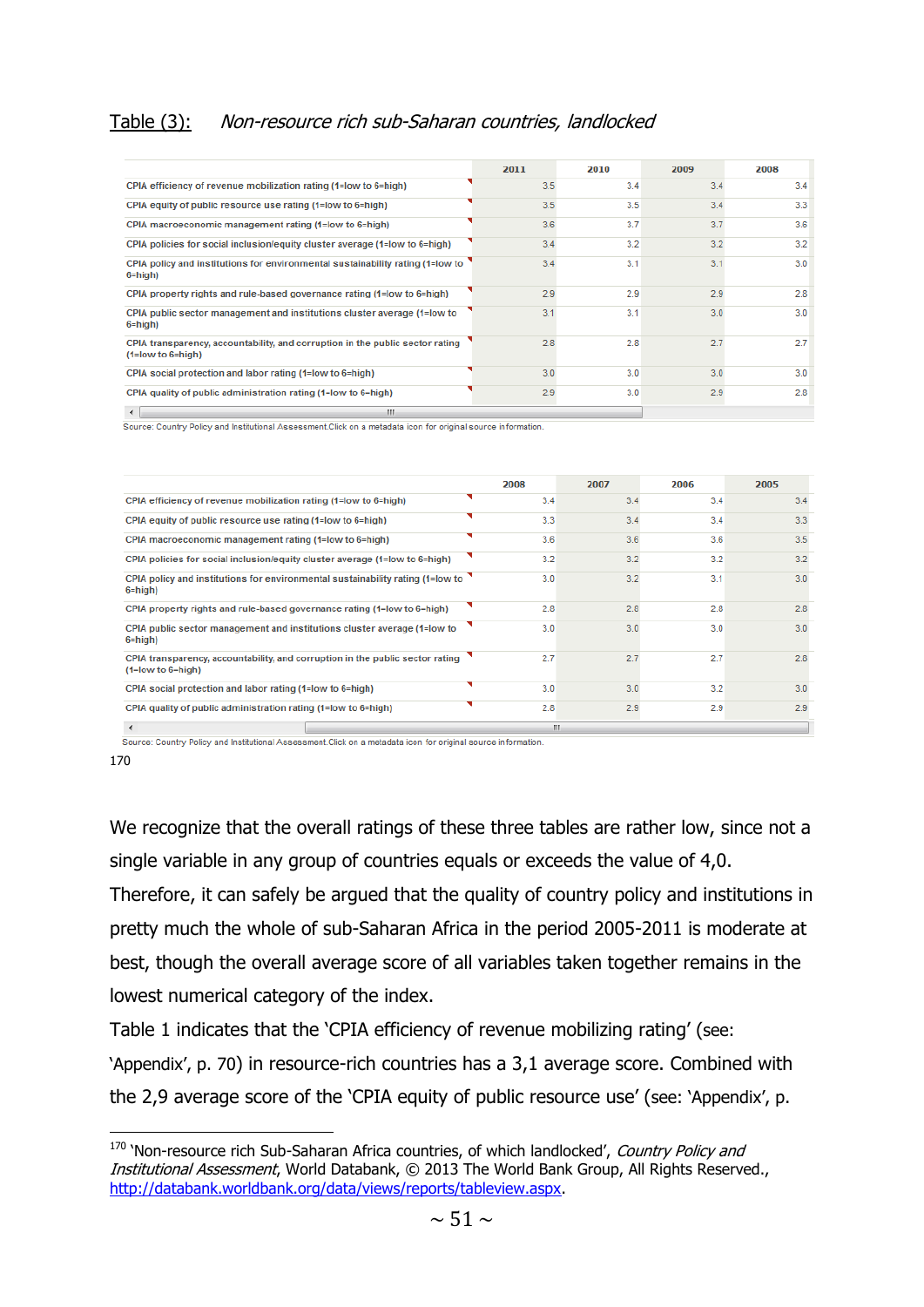70) for this group, this seems to provide fairly robust evidence for the assumption that the mobilizing of revenue in these resource-rich countries comes at the expense of fairness in the distribution of public resources. This claim is further supported by the mere 2,84 average score of the 'CPIA policies for social inclusion/equity cluster average' (see: 'Appendix', p. 70) and the dramatic 2,3 overall score of the 'CPIA property rights and rule-based governance rating.' (see: 'Appendix', p. 71)

Add these numbers to the 2,49 average score of 'CPIA transparency, accountability and corruption in the public sector rating' from 2005 to 2011. (see: 'Appendix', p. 70) The low average score of this indicator leads to the numerical confirmation of our assumption that the poor quality of political institutions in sub-Saharan African countries provides a sound basis for the predatory elitist behaviour and collective action problems described earlier.

The low average scores of 'CPIA public sector management and institutions cluster average' (see: 'Appendix', p. 70) and the 'CPIA quality of public administration rating' (see: 'Appendix', p. 71) of respectively 2,67 and 2,69 further support the claim of an institutional gap, leading to a deterioration of infrastructural and distributive capacity.

Are things any different in non-resource rich countries? The average measures for the same variables in table 2 rate a 3,49 score for 'efficiency of revenue mobilizing rating' and a 3,4 average score for the 'CPIA equity of public resource use' variable. It therefore seems likely that the absence of resources provides for a better revenue mobilizing efficiency and more equity in the use of public resources. However, these comparative findings should not be overestimated as they differ only respectively +.39 and +.3 points from resource-rich countries.

Moreover, the 'CPIA policies for social inclusion/equity cluster average' has an average score of only 3,23, diverging from resource-rich countries with a mere +.39 as well. Combined with the 2,87 average of 'CPIA transparency, accountability and corruption in the public sector rating', which diverges from resource-rich countries by only +.38, it becomes credible to state that the quality of political institutions in nonresource rich countries experiences only a very minor positive deviation from the

 $\sim$  52  $\sim$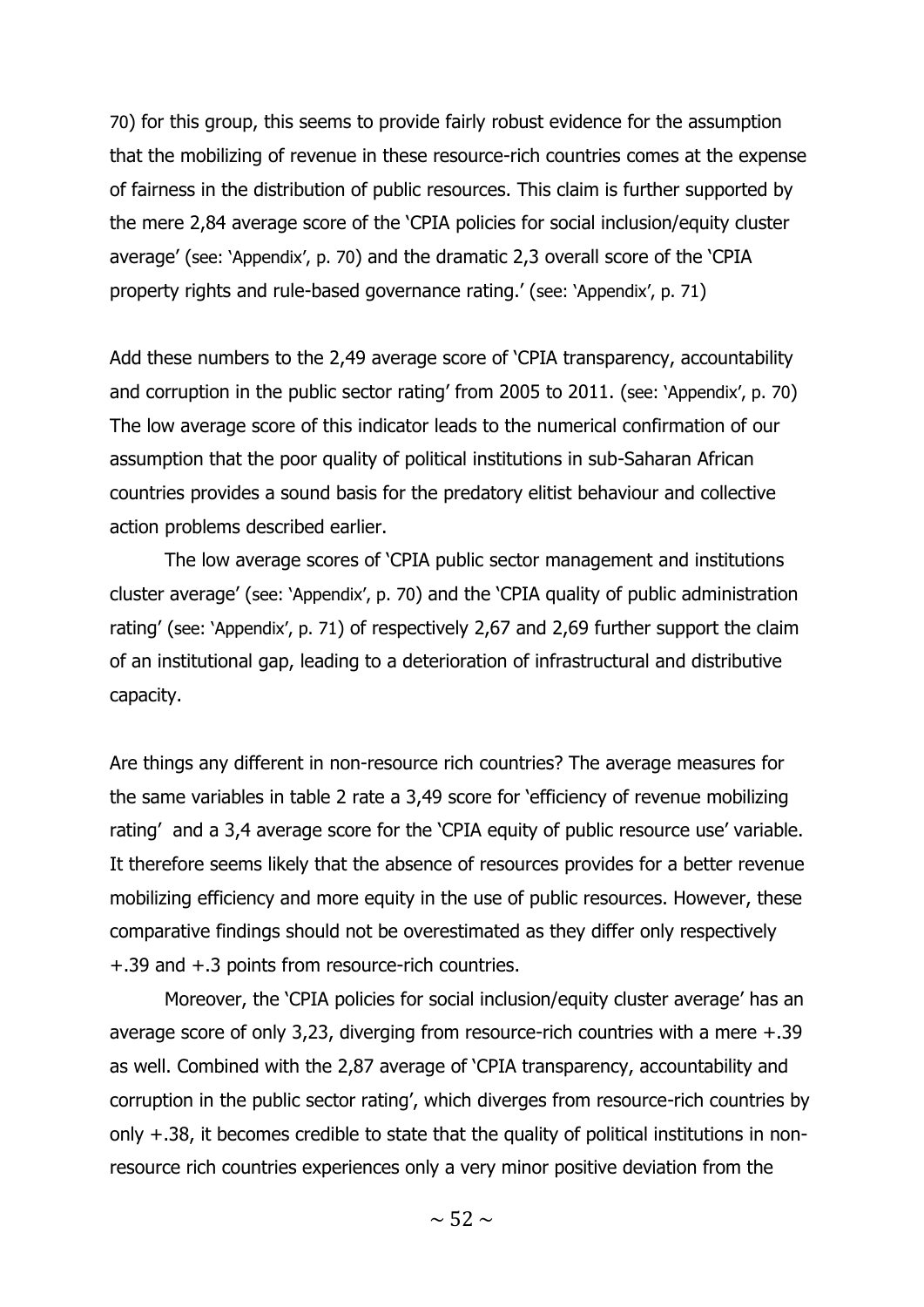situation in resource-rich countries. The scores of 'CPIA public sector management and institutions cluster average' and the 'CPIA quality of public administration rating' deviate by respectively +.43 and +.3 support a slight statistical improvement of standards in state capacities of non-resource rich countries. The *de facto* experiences of peoples in resource-rich/non-resource rich countries however, are thus likely to express complete similarity.

How about land-locked countries that suffer from a lack of resources then? We already dismissed the relationship between climate/geography factors and prosperity/poverty as a fictional narrative. $171$  The indicative ratings of country policy and institutional assessment we have so far deployed display findings similar to this statement. The 'efficiency of revenue mobilizing rating' deviates by respectively +.31 from resource-rich and +.08 from non-resource rich countries.

The 'CPIA equity of public resource use' in these land-locked countries deviates by +.5 from resource-rich countries and is equal to those that lack resources but are not land-locked. It thus seems that the lack of resources promotes larger equity of public resource use in land-locked countries than in resource-rich countries. However, this has nothing to do with the fact that those countries are land-locked. There is a 0,0 deviation from other non-resource rich countries which are not land-locked in terms of the equity of public resource use.

Moreover, the deviations from the parameters by which we have here measured the quality of political institutions are not significant. 'CPIA Transparency, accountability and corruption in the public sector rating' deviate only by respectively +.41 and +.03 from resource-rich/non-resource rich countries.

This shows no statistical improvement in the climate that should have been created by inclusive political institutions. Indeed, deviation rates in 'policies for social inclusion/equity cluster average' are only +.39 and 0,0. This shows that being landlocked has absolutely no impact on the government's ability to implement inclusive policies and thereby promote equity.

 $171$  Acemoglu and Robinson, *Why Nations Fail*, p. 49.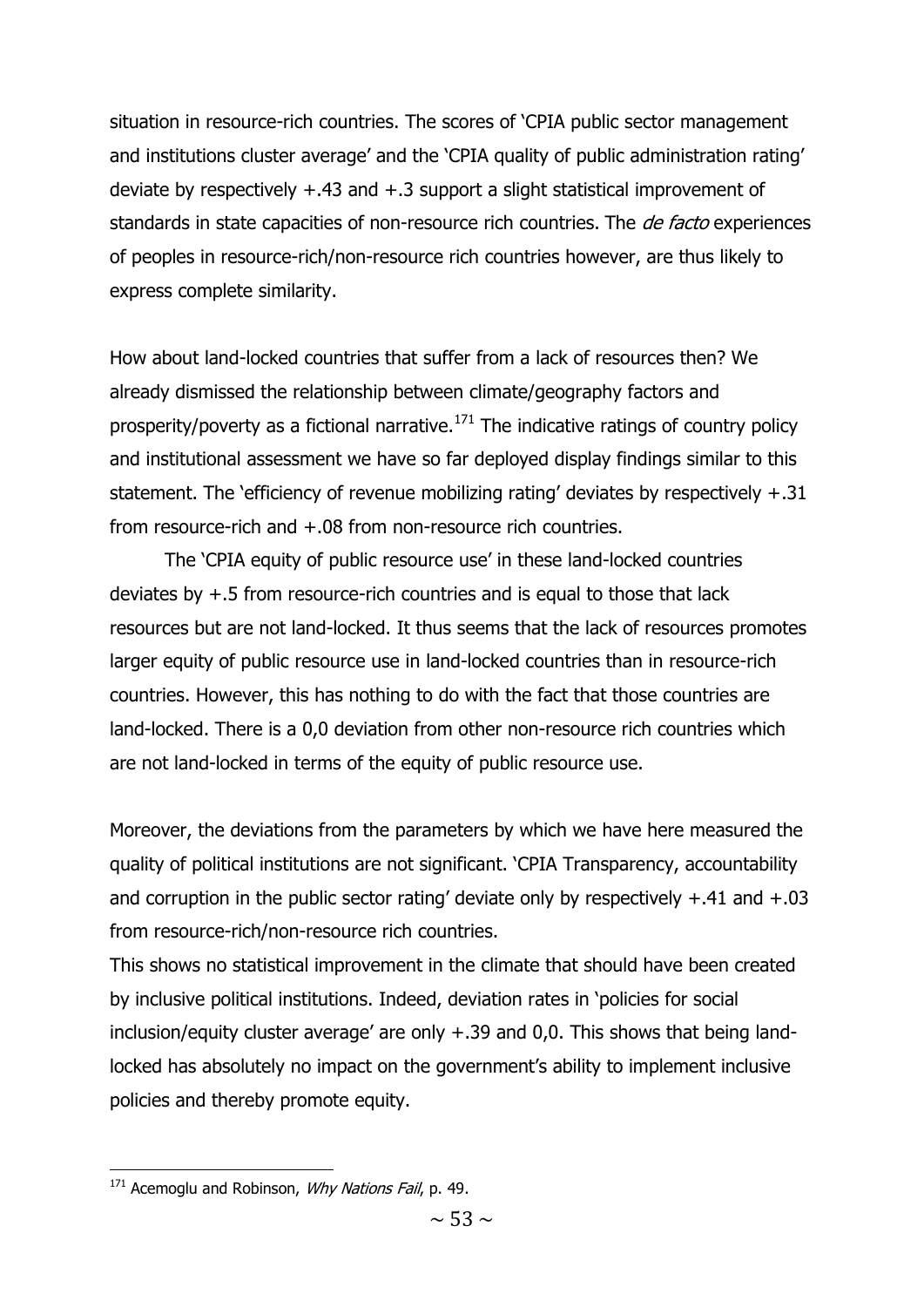The deviations in the 'CPIA quality of public administration rating' are respectively +.21 and –.09. Combined with the +.08 deviation in the efficiency of mobilizing revenue compared to other non-resource countries, this would suggest that the quality of public administration reduces while revenue mobilizing efficiency increases. However, these numbers are statistically non-significant given their miniscule size. The deviations in the variable of 'public sector management and institutions cluster average' are respectively +.33 and –.1 compared to resource-rich/non-resource rich countries. Overall, we can identify a clear depiction of how the presence of natural resources impedes the country's capacity to effectively mobilize revenue. In this way, the capacity of these states to perform other tasks is also eroded. This is an obvious conclusion from the comparison with the same variables in non-resource rich (landlocked) countries.

The deviations between resource-rich/non-resource rich countries on these points are not statistically significant or non-existing. In all three categories of sub-Saharan African countries, we recognize the poor quality of political institutions which numerically do not provide for restraints (transparency/accountability) or equity in the distribution of resources. Thus, it is safe to say that the lack of politically institutionalized inclusiveness leads to an overall degradation of state capacity in sub-Saharan Africa.

How about countries that are facing hostilities from neighbouring states? The majority of the literature on Africa focuses on internal threats. Nevertheless, Buzan and Weaver point out that interstate war and rivalry have been emerging in many sub-regions of the African continent. It would therefore be an interesting question for further empirical analysis whether these types of external threats in Africa constitute a significant impetus for resource extraction.<sup>172</sup>

Given our findings so far, it seems reasonable to presume that the presence of hostile neighbour states will increase the general share of foreign aid. (% of GDP) The extraction in resource-rich countries is likely to increase in order to raise revenue. However, the illustrated high corruption and low accountability levels of these countries will prevent this extraction from having any significant effect on the

<sup>&</sup>lt;sup>172</sup> Thies, 'The Political Economy of State Building in Sub-Saharan Africa', p. 718.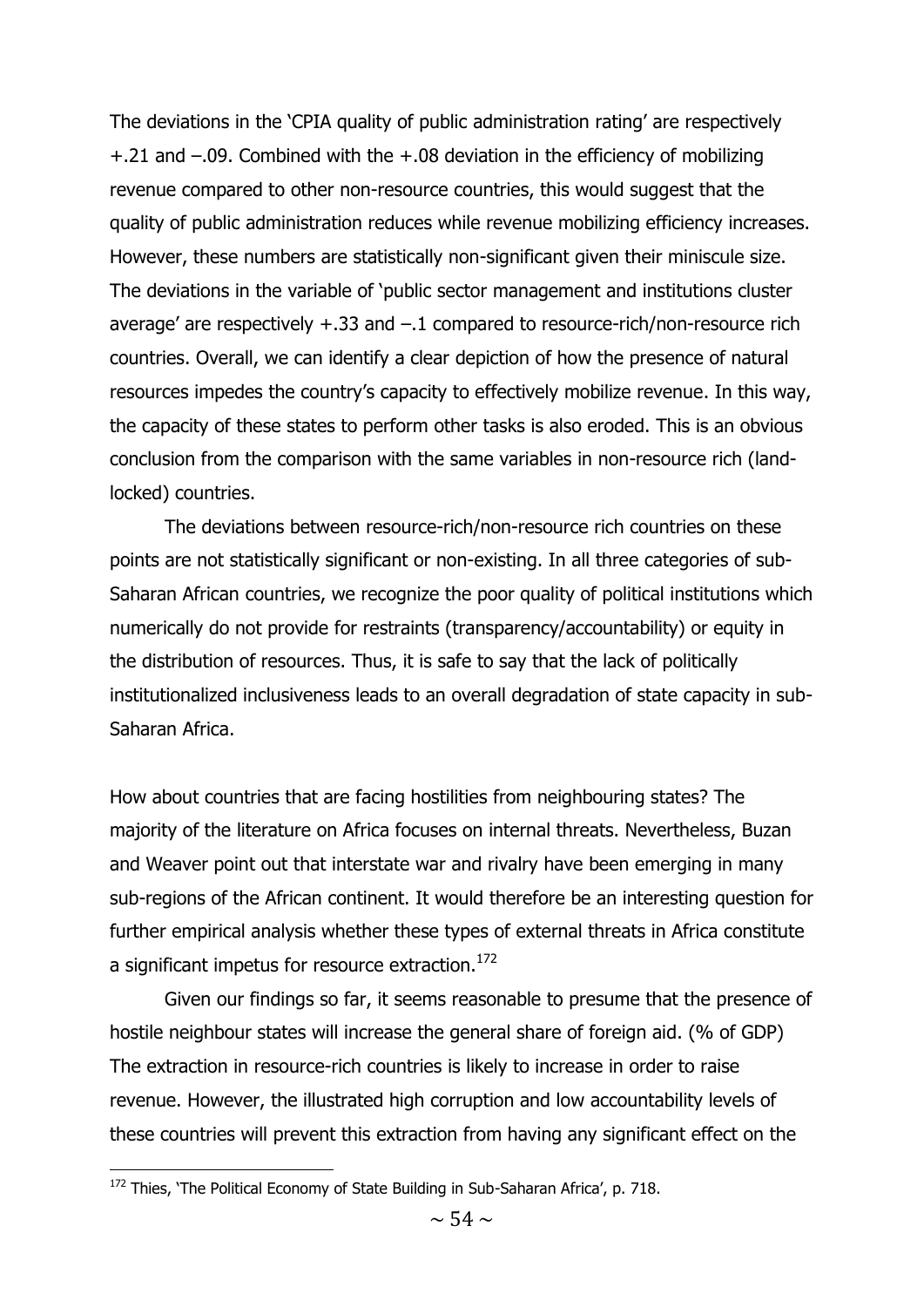economy. We now analyse the relationship between the quality of political institutions, the extent to which taxation contributes to national revenue and how these numbers correspond with levels of foreign aid. Our focus is placed on Botswana and Nigeria – respectively rated upper middle-income and lower middleincome countries – in the period from 2006 to 2009.

Both of these countries are located in sub-Saharan Africa, so an analysis of their different economic outcomes will place the former relationship into an inter-regional perspective. This analysis will also provide insights about how the former relationship affects internal inequality within society.

Lastly, this chapter will be concluded with a few remarks about how the AU further deals with governance related issues on these matters.

### Table (4): Botswana WDI 2006-2009

|                                                                                                          | 2006   | 2007   | 2008 | 2009     |
|----------------------------------------------------------------------------------------------------------|--------|--------|------|----------|
| GDP growth (annual %)                                                                                    | 5      | 5      | 3    | $-5$     |
| GNI per capita growth (annual %)                                                                         | 5      | Δ      |      | $-2$     |
| GNI growth (annual %)                                                                                    |        | 6      | 5    | $\Omega$ |
| Tax revenue (% of GDP)                                                                                   | 24     | 23     | 22   | 24       |
| Net ODA received (% of GNI)                                                                              |        |        | 6    |          |
| Net ODA received (% of central government expense)                                                       | 2      | 3      | 19   |          |
| CPIA transparency, accountability, and corruption in the public sector rating<br>$(1 = low to 6 = high)$ |        |        |      |          |
| CPIA public sector management and institutions cluster average (1=low to<br>6=high)                      |        |        |      |          |
| CPIA property rights and rule-based governance rating (1=low to 6=high)                                  |        |        |      |          |
| CPIA policies for social inclusion/equity cluster average (1=low to 6=high)                              | $\sim$ |        |      |          |
| Natural gas rents (% of GDP)                                                                             |        | $\sim$ |      |          |
| Oil rents (% of GDP)                                                                                     | $\sim$ | $\sim$ | ٠.   |          |
| Taxes on goods and services (% of revenue)                                                               | 9      | 11     | 15   | 14       |
| Taxes on income, profits and capital gains (% of total taxes)                                            | 43     | 37     | 39   | 40       |
| Taxes on income, profits and capital gains (% of revenue)                                                | 25     | 22     | 27   | 26       |

Legal | Access to Information | Jobs | Site Map | Contact

@ 2013 The World Bank Group, All Rights Reserved.

#### 173

**.** 

Botswana experiences steady GDP growth rates from 2006-2008 and then suffers 5 percent-points decline in 2009. A similar trend is echoed by the Gross National Income (GNI) per capita which declined by  $-2.0$  (annual %) and the annual GNI

<sup>173 &#</sup>x27;Botswana', World Development Indicators, World Databank, © 2013 The World Bank Group, All Rights Reserved., [http://databank.worldbank.org/data/views/reports/tableview.aspx.](http://databank.worldbank.org/data/views/reports/tableview.aspx)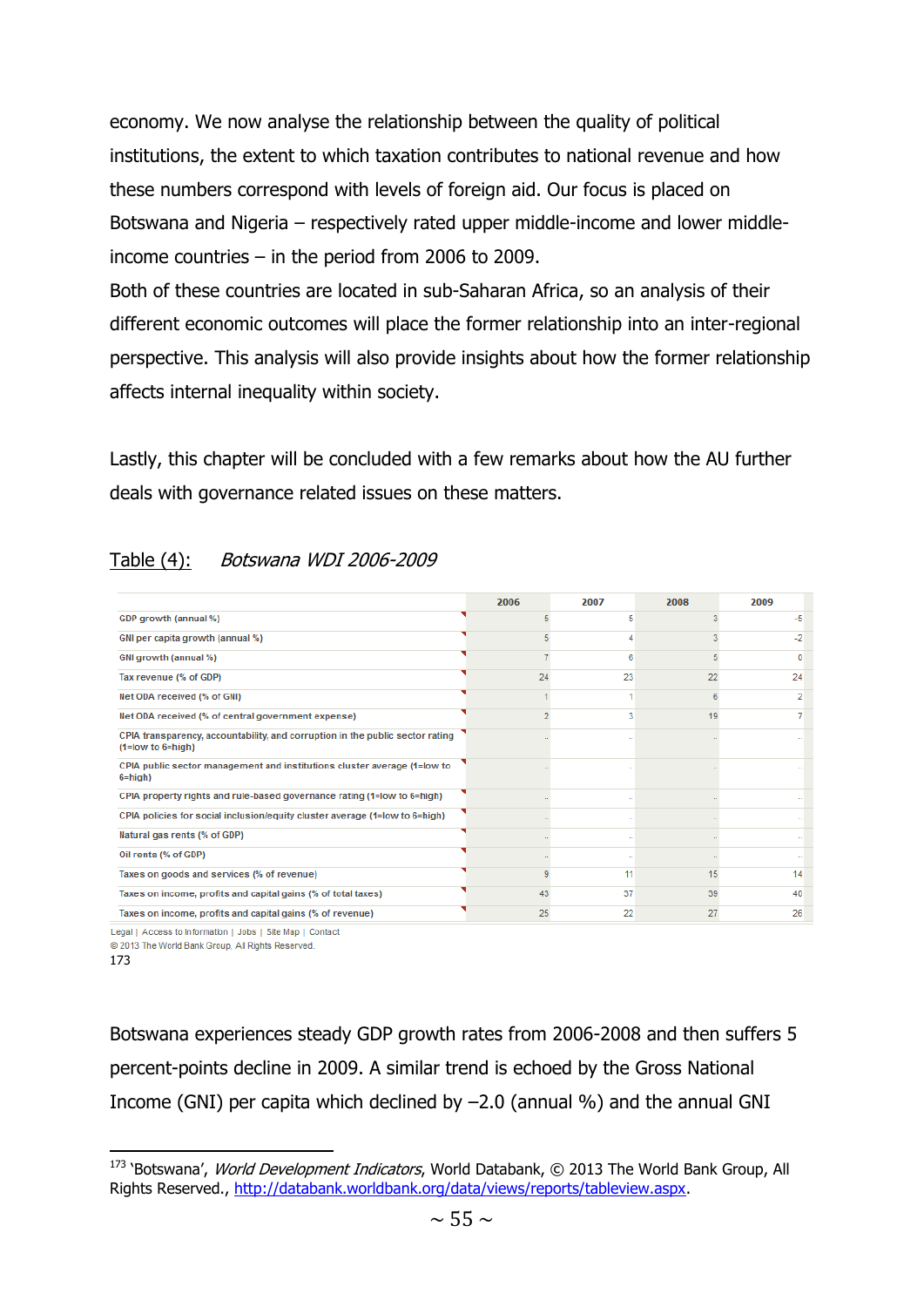growth which came to a standstill. This is paralleled by a growth in tax revenue of +2.0 (% of GDP) from 2008-2009. Furthermore, taxes on goods, services, income, profits and capital gains only decline by  $-1.0$  (% of revenue) while the share of income, profits and capital gains in total taxes remained about the same.

Therefore, it seems that the effects of taxation in Botswana are somewhat irrelevant to its economic growth percentages. The growth of tax revenues and minor declines in individual tax category percentages can hardly be believed to account for the more excessive declines in national growth. More significant are the declines of Official Development Assistance (ODA) within this timeframe.

This type of foreign aid includes grants and loans with a grant element of more than 25%.<sup>174</sup> From 2008-2009, the net ODA received as a % of GNI declined by  $-4.0$ . This inflicted a major decline of  $-12.0$  in the net ODA received as a % of central government expense.

It therefore seems right to assume that the central government's ability to boost the economy is highly contingent upon the aid provided by ODA. Thus, while taxes on income, profits and capital gains constitute an average 25% of revenue, they do not represent a sound basis for the national economy of Botswana. Furthermore, gains generated through natural resources – of which oil and gas are included in the table – are statistically irrelevant and can thus be neglected.

Unfortunately, the *World Development Indicators* do not provide any information concerning the quality of Botswana's political institutions, as measured by the parameters included in the table. However, the World Bank's general overview of Botswana indicates the heavy reliance of the country on its export of diamonds. Moreover, Botswana is still in the process of developing strategies to respond to external shocks caused by the recent uncertainty in the global market and the fragile economic recovery of more advanced countries.<sup>175</sup>

Furthermore, the overview states how Botswana's "impressive track record of good governance and economic growth […] stands in contrast to the country's high levels

<sup>&</sup>lt;sup>174</sup> Bräutigam and Knack, 'Foreign Aid, Institutions, and Governance in Sub-Saharan Africa', p. 268. <sup>175</sup> The World Bank: Working for a World Free of Poverty, 'Botswana Overview' (last updated: April 2013), [http://www.worldbank.org/en/country/botswana/overview.](http://www.worldbank.org/en/country/botswana/overview)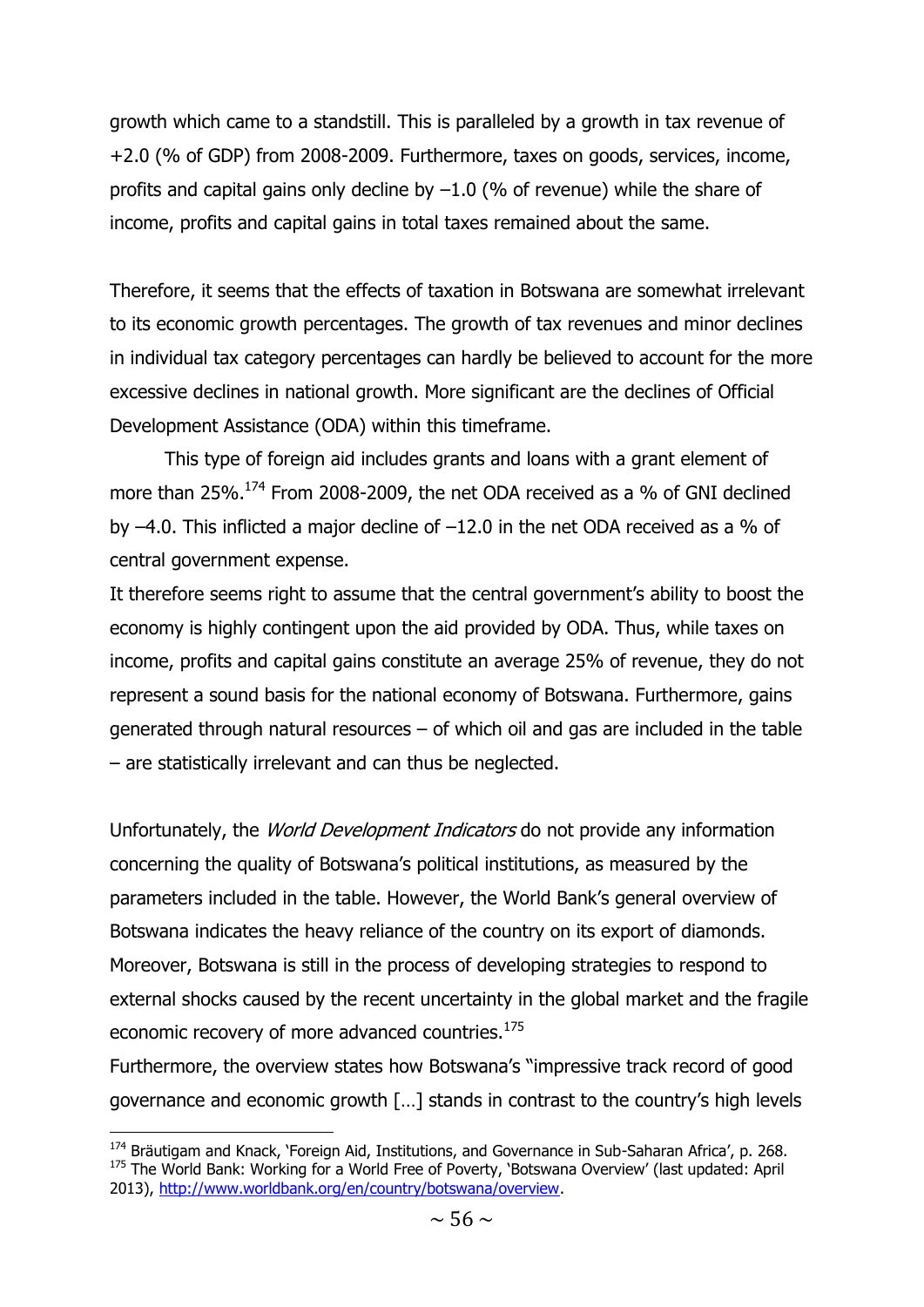of poverty and inequality  $[...]$ ."<sup>176</sup> Botswana's economic progress over the past 40 years seems to have benefited only particular groups in society.

Poverty rates have declined from 50% at independence to around 21% today, though the phenomenon remains profound especially within the rural areas of the country.<sup>177</sup> In this way, we arrive at a clear indication of the inclusiveness of Botswana's political institutions.

Though the World Bank praises the country for its level of democracy and governance agenda, $178$  its overall effort of including all segments of society into the reached economic prosperity has so far been absent. Today, Botswana's income inequality is among the highest in the world, $179$  and the government has yet to implement the institutional apparatus required to accomplish a reversal.

|                                                                                                          | 2006   | 2007 | 2008 | 2009 |
|----------------------------------------------------------------------------------------------------------|--------|------|------|------|
|                                                                                                          |        |      |      |      |
| GDP growth (annual %)                                                                                    | 6      | R    | R    |      |
| GNI per capita growth (annual %)                                                                         |        |      |      |      |
| GNI growth (annual %)                                                                                    |        |      |      |      |
| Tax revenue (% of GDP)                                                                                   |        | o    |      |      |
| Net ODA received (% of GNI)                                                                              | 8      |      |      |      |
| Net ODA received (% of central government expense)                                                       | 124    | 18   | ٩    |      |
| CPIA transparency, accountability, and corruption in the public sector rating<br>$(1 = low to 6 = high)$ | 3      | 3    |      |      |
| CPIA public sector management and institutions cluster average (1=low to<br>$6 = high$                   | ٩      | 3    |      |      |
| CPIA property rights and rule-based governance rating (1=low to 6=high)                                  | 3      | 3    |      |      |
| CPIA policies for social inclusion/equity cluster average (1=low to 6=high)                              | ٩      | 3    |      |      |
| Natural gas rents (% of GDP)                                                                             |        |      | 5    | 2    |
| Oil rents (% of GDP)                                                                                     | 33     | 30   | 31   | 23   |
| Taxes on goods and services (% of revenue)                                                               | $\sim$ | 2    | 2    |      |
| Taxes on income, profits and capital gains (% of total taxes)                                            | 100    |      | 21   |      |
| Taxes on income, profits and capital gains (% of revenue)                                                |        | o    |      |      |

# Table (5): Nigeria WDI 2006-2009

Legal | Access to Information | Jobs | Site Map | Contact

@ 2013 The World Bank Group, All Rights Reserved.

<sup>180</sup>

<sup>&</sup>lt;sup>176</sup> The World Bank: Working for a World Free of Poverty, 'Botswana Overview' (last updated: April 2013), [http://www.worldbank.org/en/country/botswana/overview.](http://www.worldbank.org/en/country/botswana/overview)

<sup>&</sup>lt;sup>177</sup> The World Bank: Working for a World Free of Poverty, 'Botswana Overview' (last updated: April 2013), [http://www.worldbank.org/en/country/botswana/overview.](http://www.worldbank.org/en/country/botswana/overview)

<sup>&</sup>lt;sup>178</sup> The World Bank: Working for a World Free of Poverty, 'Botswana Overview' (last updated: April 2013), [http://www.worldbank.org/en/country/botswana/overview.](http://www.worldbank.org/en/country/botswana/overview)

<sup>&</sup>lt;sup>179</sup> The World Bank: Working for a World Free of Poverty, 'Botswana Overview' (last updated: April 2013), [http://www.worldbank.org/en/country/botswana/overview.](http://www.worldbank.org/en/country/botswana/overview)

<sup>&</sup>lt;sup>180</sup> 'Nigeria', World Development Indicators, World Databank, © 2013 The World Bank Group, All Rights Reserved., [http://databank.worldbank.org/data/views/reports/tableview.aspx.](http://databank.worldbank.org/data/views/reports/tableview.aspx)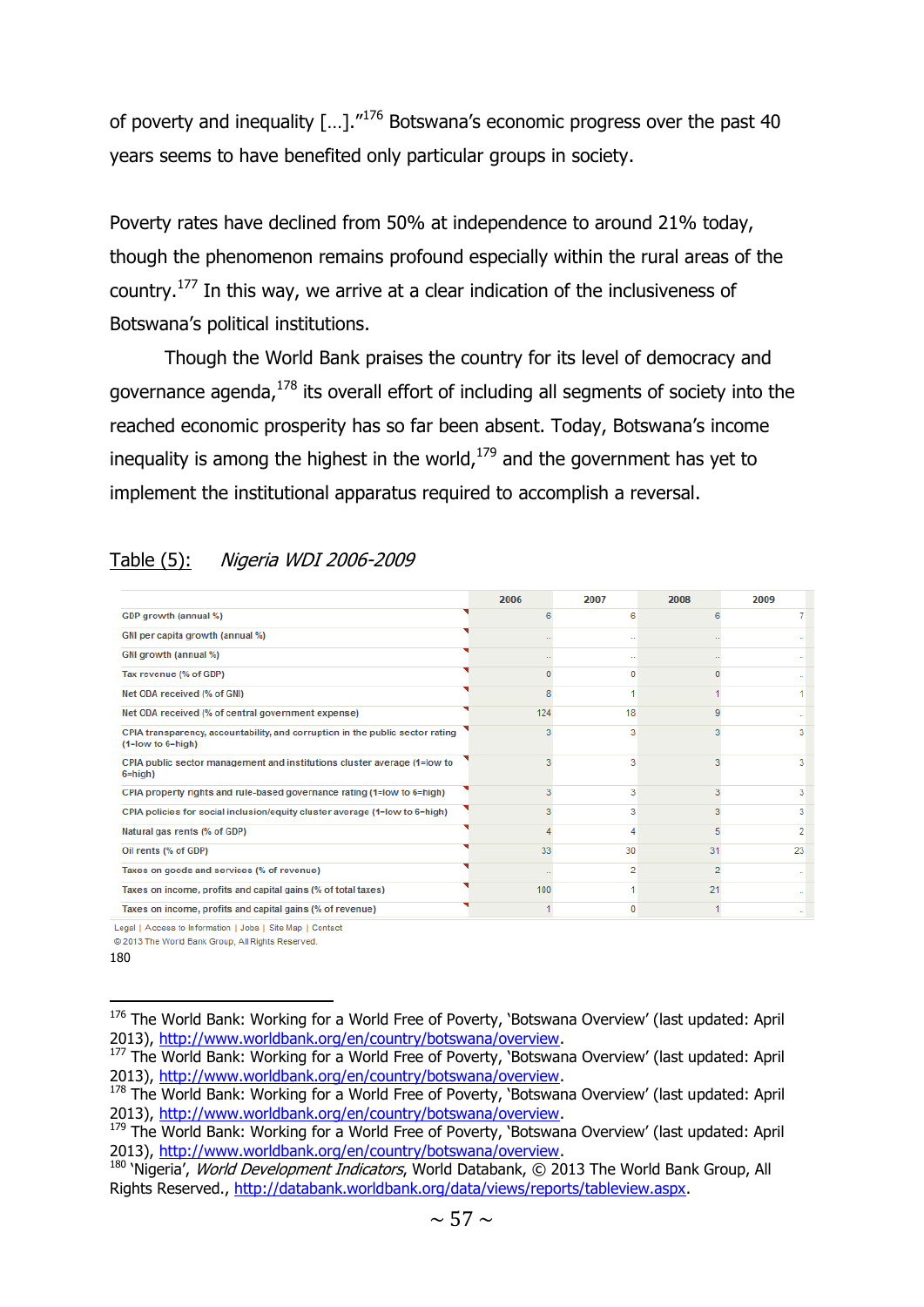The lower middle-income Nigeria displays a completely different picture. Here, taxation as a source of revenue (% of GDP) is entirely absent and the government seems to rely much more on the aid received through ODA.

In addition, the country earns a substantial share of revenue (% of GDP) through its oil rents. The presence of the natural resource oil in Nigeria is most likely to account for the continued interest from foreign donors in the country. Indeed, Nigeria has proven to be the biggest oil exporter in Africa and has the largest natural gas reserves in the continent.<sup>181</sup> The overall quality of political institutions has an average 3,0 rating. Though this is not particularly high, the fact that Nigeria's inclusiveness is 'stuck-in-the-middle' provides a solid basis to further improve institutional standards and thereby foster economic development.

Indeed, Nigeria was among the first countries that adopted the 'Extractive Industries Transparency Initiative' to improve governance and the oil sector. Furthermore, it is noteworthy that the Nigerian population consists of 200 ethnic groups that speak 500 different indigenous languages. The country's federal structure effectively balances the fragmentation of the Nigerian identity along ethnic, geographical and cultural lines, with a strong emphasis on the central government to represent the six major geopolitical zones and these different cultural and ethnic identities. As a result, Nigeria's socio-political environment has been fairly stable.<sup>182</sup>

The Nigerian example thus seems to demonstrate that even a sub-Saharan African country wherein tax revenues are of nil value and ODA and natural resources constitute a major source of income is able to develop inclusive political institutions and foster economic prosperity. However, the extent of this success should not be overestimated. The World Bank indicates the dangers of Nigeria's dependence on oil exports and the constraints on economic growth in the investment climate. The country may not be on track in meeting the majority of the Millennium Development

**<sup>.</sup>** <sup>181</sup> The World Bank: Working for a World Free of Poverty, 'Nigeria Overview', [http://www.worldbank.org/en/country/nigeria/overview.](http://www.worldbank.org/en/country/nigeria/overview)

<sup>&</sup>lt;sup>182</sup> The World Bank: Working for a World Free of Poverty, 'Nigeria Overview', [http://www.worldbank.org/en/country/nigeria/overview.](http://www.worldbank.org/en/country/nigeria/overview)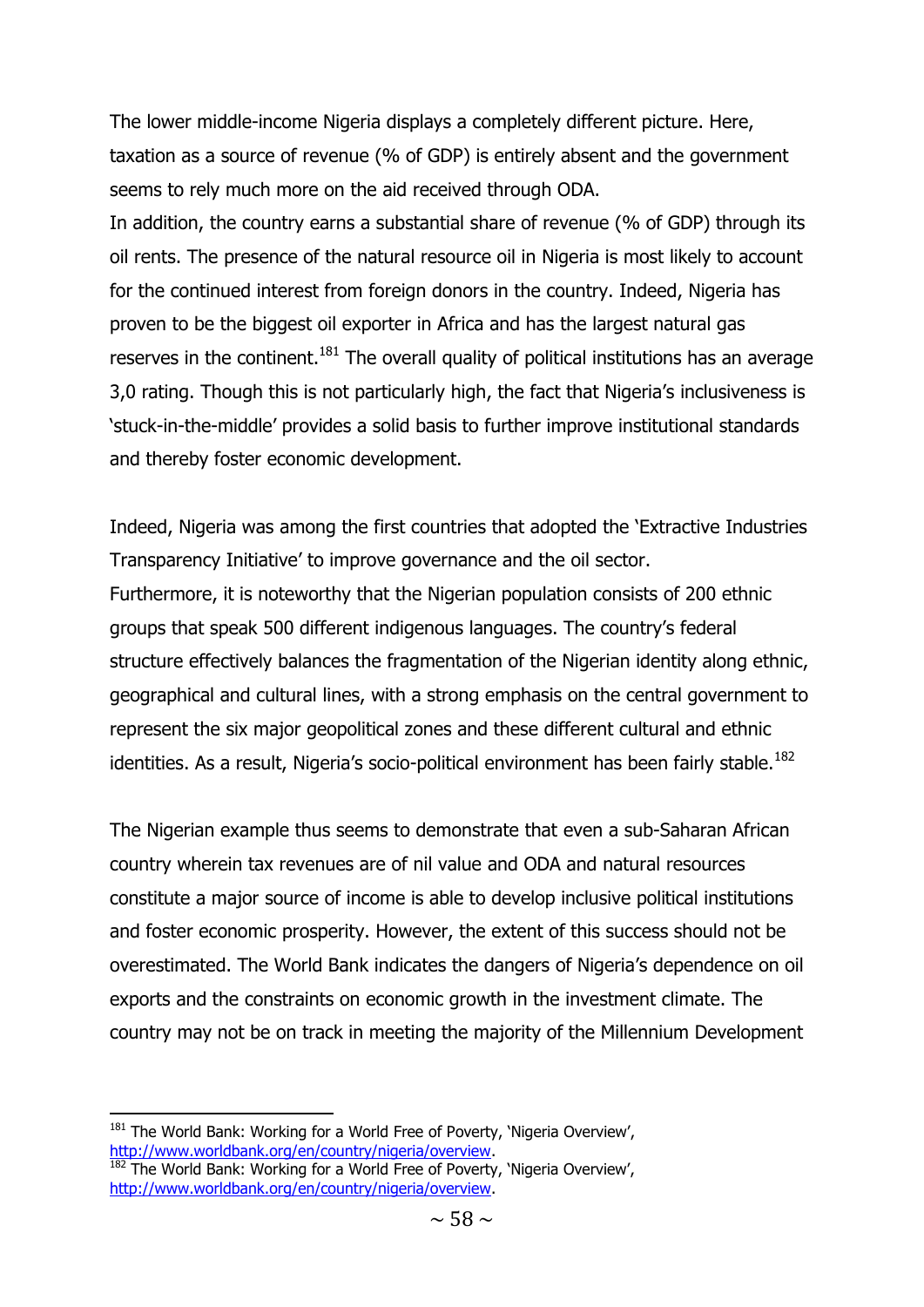Goals. (MDGs)<sup>183</sup> The Nigerian state consists of a central government, 36 smaller sub-states and 774 local governments. Most of these states have weak capacities, which hampers the improvement of governance through fiscal decentralization. When the local governments receive considerable policy autonomy, control over 50 percent of government revenues and responsibility for delivery of public services, they will become able to tackle the country's unemployment and human underdevelopment on a regional basis.<sup>184</sup>

The inclusiveness of political institutions is, at least to a reasonable extent, already present and imperative to further develop capacity in these Nigerian substates. Undoubtedly, there is scope for the African Union to play an essential part in improving governance, reducing poverty and reaching the MDGs within the continent. This pan-African collection of states serves as the mechanism through which the political integration of the continent can be structured and exacerbated by dealing with common issues in governance.

Thereby, sub-Saharan Africa will be provided with the framework of tools required to build on its relational capacity with the rest of the continent and donors such as the EU. Finally, the AU is already playing its vital role in the attempt to prevent and/or contain outbursts of violence in individual countries through the CEWS.<sup>185</sup>

Lastly, the New Partnership for Africa's Development (NEPAD) should be a promising framework to improve standards within the continent. This programme in support of the AU frames its targets around the MDGs to improve governance in a whole range of developmental issues. In this way, NEPAD ensures its presence on the agendas of the G8 and the Organization of Economic Co-operation and Development (OECD) and challenges aid donors to take their commitment to global poverty reduction seriously.<sup>186</sup>

<sup>&</sup>lt;sup>183</sup> The World Bank: Working for a World Free of Poverty, 'Nigeria Overview', [http://www.worldbank.org/en/country/nigeria/overview.](http://www.worldbank.org/en/country/nigeria/overview)

<sup>184</sup> The World Bank: Working for a World Free of Poverty, 'Nigeria Overview', [http://www.worldbank.org/en/country/nigeria/overview.](http://www.worldbank.org/en/country/nigeria/overview)

 $185$  'Report of the Workshop on the Establishment of the AU Continental Early Warning System' – Background Paper No. 1, in: Meeting the Challenge of Conflict Prevention in Africa: Towards the Operationalization of the Continental Early Warning System, [http://www.africa](http://www.africa-union.org/root/AU/AUC/Departments/PSC/PSC/CD/11_BACKGROUND%20paper%20No.%201.pdf)[union.org/root/AU/AUC/Departments/PSC/PSC/CD/11\\_BACKGROUND%20paper%20No.%201.pdf,](http://www.africa-union.org/root/AU/AUC/Departments/PSC/PSC/CD/11_BACKGROUND%20paper%20No.%201.pdf) pp. 2-3.

<sup>&</sup>lt;sup>186</sup> De Waal, 'What's new in the 'New Partnership for Africa's Development'?', pp. 464-465.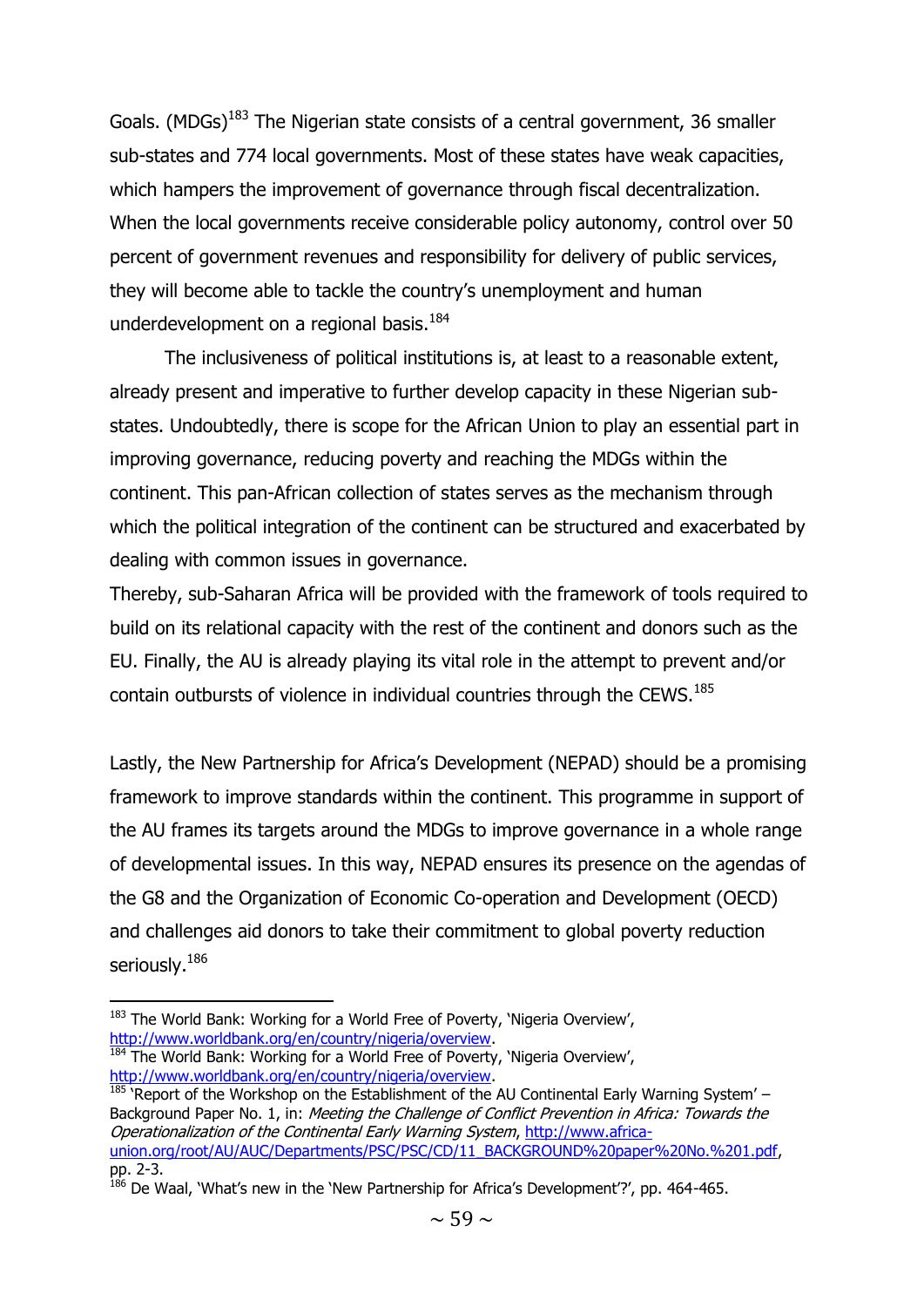The strongest aspect of NEPAD might perhaps be its 'enhanced partnerships', which represents a common commitment by donors and African countries to a set of development outcomes as defined by the countries themselves. In these 'partnerships', the donors guarantee funds for an extended period, which are channelled through budgetary processes jointly monitored on the basis of outcomes. In this way, the transaction costs deriving from the receipt of aid could be lowered and African ownership promoted.<sup>187</sup> Both of these serve – according to New Institutional Economics – as instruments which could benefit economic growth in developing countries.<sup>188</sup>

In addition, one aim of these 'enhanced partnerships' is the reducing of the currently high transaction costs of receiving international aid. This is done by the simplifying and harmonizing of the aid encounter. In this way, the implementation of NEPAD's 'enhanced partnerships' should allow for a more efficient use of recipient capacity.<sup>189</sup>

The impact of globalization on sub-Saharan Africa is perhaps best demonstrated through the omnipresence of the HIV/AIDS pandemic. Today, this is the number one survival threat to both African individuals and their countries' prospects for governance and development.<sup>190</sup> This pandemic therefore constitutes a collective problem which requires collective action.

In the perspective of Africa's capacity errors, the governance measures required to tackle the continuing threat of HIV/AIDS involve issues which might seem insurmountable on the national state level. However, NEPAD offers the best chance Africa has had for many years to ensure that the continent's concerns are heard and received in the highest level of the international community.<sup>191</sup> The increasing global interdependence might in this way be deployed to improve the development prospects of sub-Saharan Africa.

 $187$  De Waal, 'What's new in the 'New Partnership for Africa's Development'?', pp. 465-466.

<sup>&</sup>lt;sup>188</sup> Herath, 'Analysis of the potential and problems', p. 881.

<sup>&</sup>lt;sup>189</sup> De Waal, 'What's new in the 'New Partnership for Africa's Development'?', p. 471.

<sup>190</sup> Ibid, p. 475.

<sup>191</sup> Ibid, p. 475.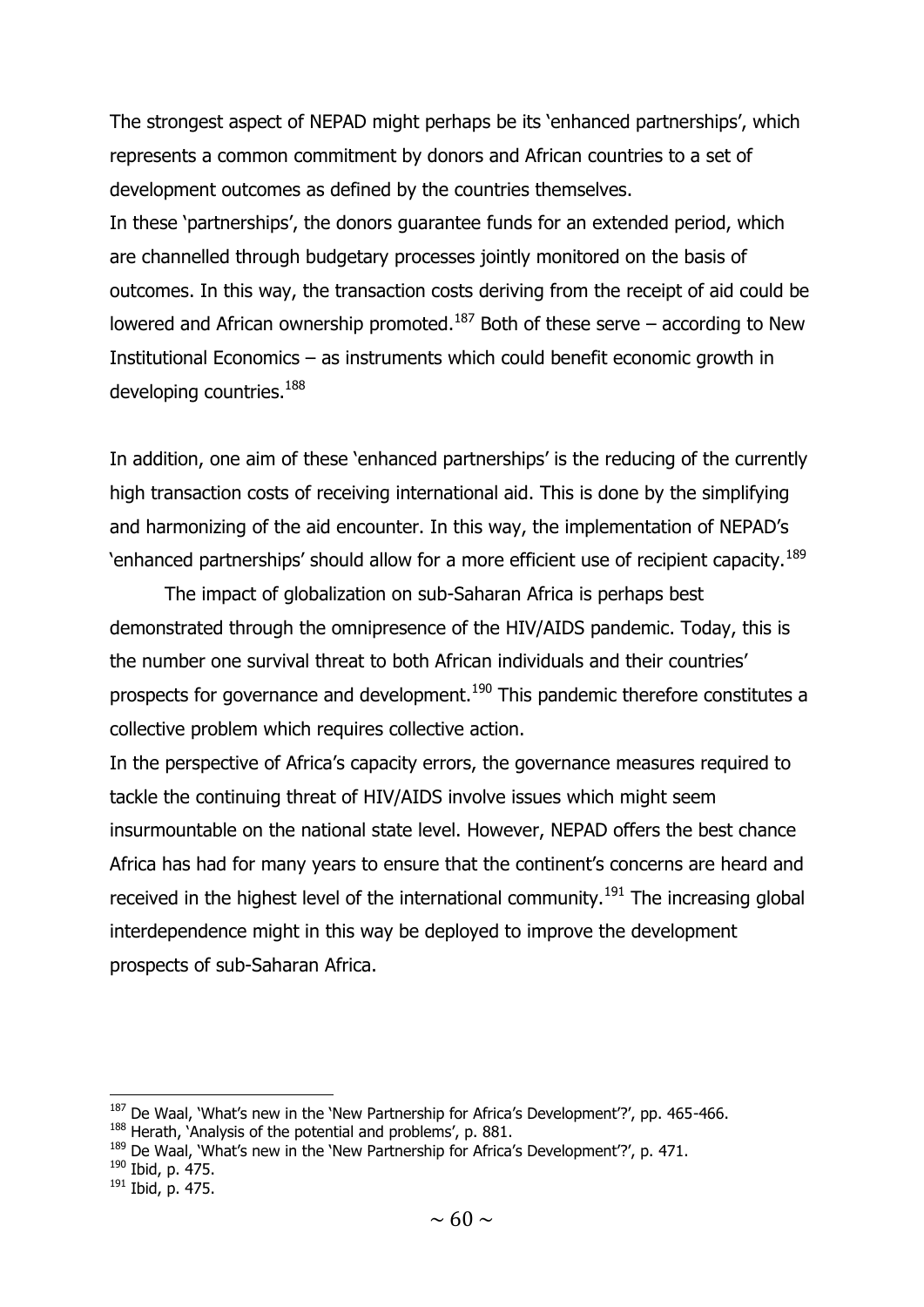# **5. Conclusion:**

"Although today, developed nation-states tend to exercise their power within the nonterritorial region represented by these new sites of rule making, geographically delimited enclaves – in the form of export processing zones, offshore financial centres, and the like – continue to embody some states' attempts to gain a grip on processes of international economic integration."  $^{492}$ 

The impact of globalization on national state capacity is a highly complex outcome of various exogenous pressures. This requires the accurately conceptualizing of the forces that embody globalization, where after these need to be carefully structured alongside a set of parameters and indicators by which the impact can be measured. The scope of this inquiry has been too limited to frame all of these within the analysis. Nevertheless, we have deployed a working definition of globalization – 'political' through decision making in new supra-national sites of governance – throughout this inquiry. In the perspective of national state capacities within sub-Saharan Africa, this constitutes a highly significant dimension of the increasing global interconnectedness of our world economies.

Furthermore, we have identified how the impact on globalization on national state capacity is highly contingent upon the 'state of the state.' In our analysis of sub-Saharan Africa, we have indicated the weight of several factors in the shaping of state capacities. Moreover, the interplay of notably historical and institutional factors has marked processes of capacity building and how these may be affected through globalization.

### 5.1. History and institutions

In our case study of sub-Saharan Africa, we have identified the importance of colonial legacies in shaping state capacities. In sub-Saharan Africa, independence went hand-in-hand with a reorientation towards traditional institutions. This led to an institutional gap and power vacuum, which became filled by predatory elites.

<sup>&</sup>lt;sup>192</sup> Phelps, 'Gaining from Globalization?', p. 372.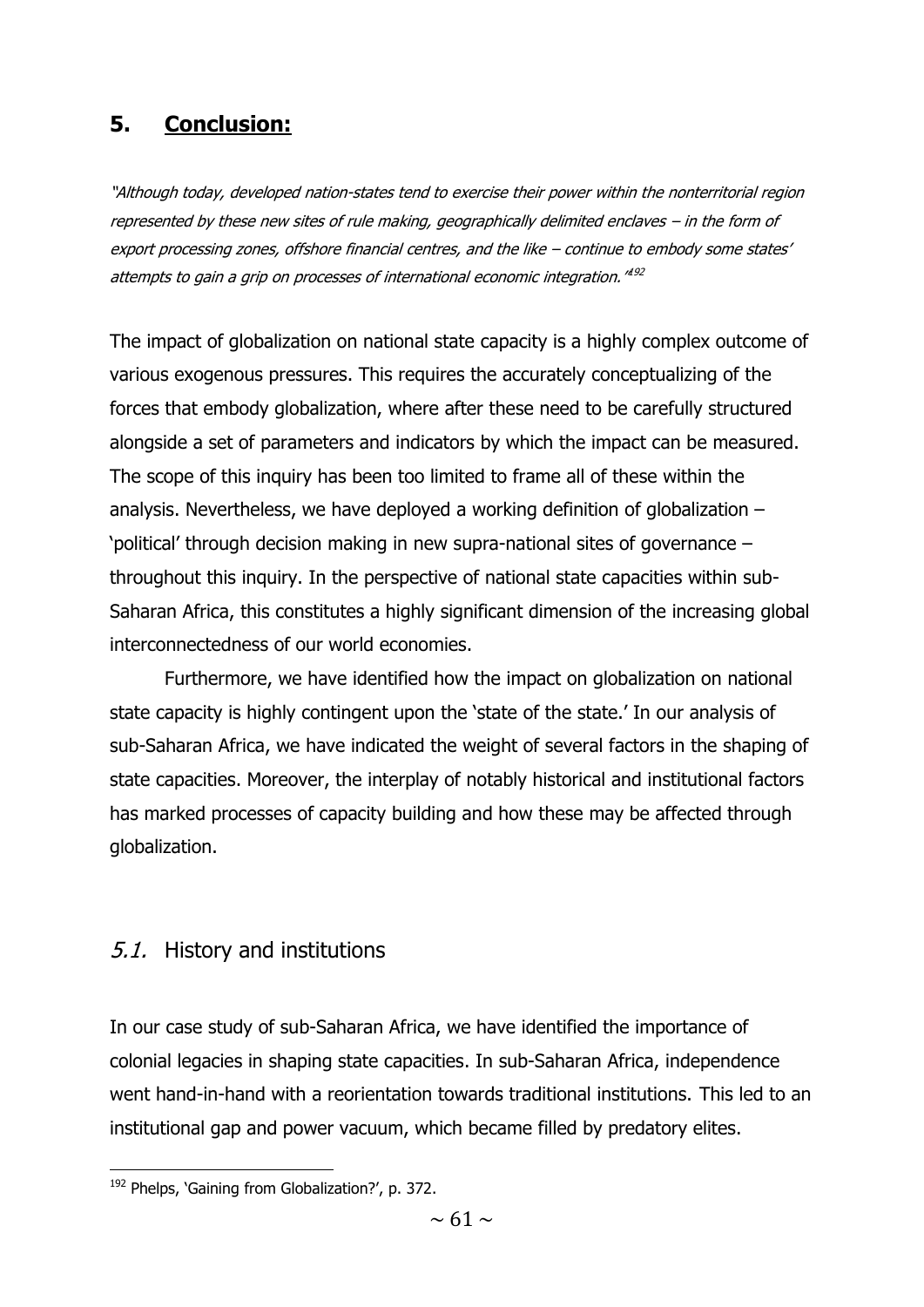The international consolidation of the pre-independence boundaries through the OAU norm effectively guaranteed that no changes occurred within this status-quo. Crucially, political institutions were unable to resolve the high levels of internal conflicts within sub-Saharan Africa.

These institutions were not inclusive in nature and saw to an unequal distribution of political power. This generated high levels of political instability which effectively undermined infrastructural and distributive capacity. Transformative capacity rested on patronage networks in which governments were reluctant to make the slightest distributional policy changes.

The crucial need of the government to secure the support of particular groups for its existence and the threat of being overthrown marked the policy decisions. This is in line with the features of states associated with the 'influence-network' model.

As we have seen, the level of political instability undermined tax efforts in sub-Saharan Africa. High levels of foreign aid are found to have detrimental effects on the state's capacity to independently raise revenue. Furthermore, our indications show that the presence of natural resources in these countries has adverse consequences for the equity within distributive capacity.

We have identified that factors leading to the weakening of capacities – such as foreign aid and political violence – directly damage those states that have not developed any further than the lowest levels of capacity. In this way, we also recognize how these different stages of capacity building affect the ways in which national states manage or deal with globalization.

In sub-Saharan Africa, the AU and NEPAD are designed to promote African interests through international developmental governance. They also seek the political integration of the continent to overcome the problems undermining the most basic capacity forms, such as the high level of internal conflicts within the continent. To this end, they have developed the CEWS which provides a hopeful endeavour.

The impact of globalization on national state capacity thus holds region-specific implications. Thereby, it prescribes the policy strategies of these respective regions – depending on their particular stage of capacity building – and their preferences in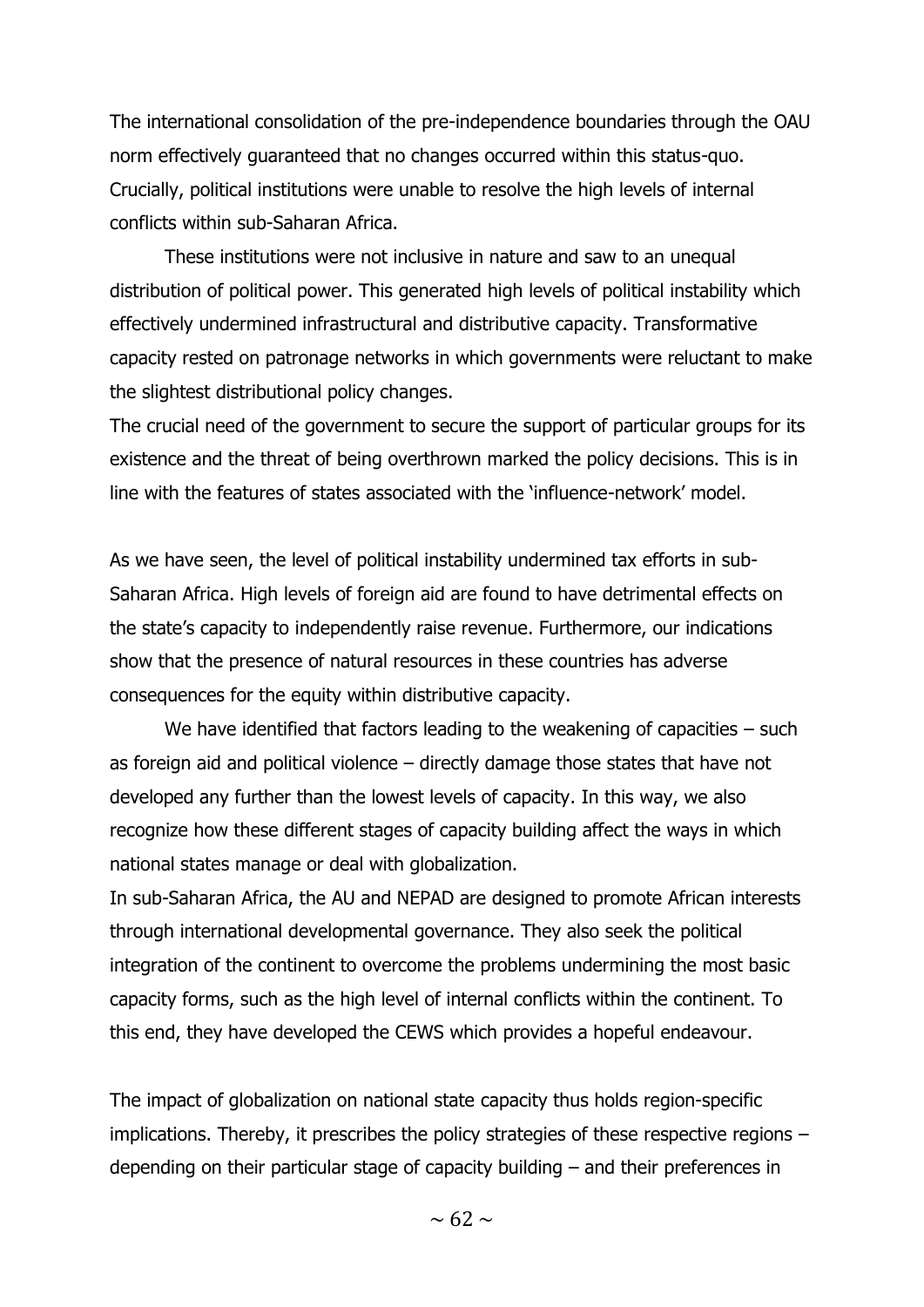dealing with collective governance issues. Globalization has a more adverse impact on sub-Saharan Africa than on different parts of the international community. To a great extent, this can be solved through an institutional correction on the former's part, with the latter's support in governance issues such as HIV/AIDS.

# 5.2. Culture and geography

Admittedly, this inquiry has neglected the cultural dimensions of globalization. However, it would be quite difficult to statistically measure the impact of free flows and syntheses of culture on national state capacity. Moreover, we have laid out the culture hypothesis and its role in determining the prospects of national states to economically flourish or dwell in poverty.

As we have demonstrated, most arguments based on the culture hypothesis rest on superficial analyses made in a distant past. Though particular indigenous structures and networks may perhaps not be very helpful in building stronger state capacities, culture *per se* is not the problem.

Furthermore, ethnic diversity in society itself does not generate violent conflicts. Violent conflicts are only generated when an institutional gap exacerbates interethnic tensions and patronage politics restrain participation processes to particular groups with a vast resource or power base. For this has the tendency to transform diversity into disparity and tensions into violence.

In a similar way, we have demonstrated the futility of the geography thesis. The tables provided show that being land-locked has no significant impact on a country's record of economic achievements. Nor does any form of cultural or geographical situation relate to countries' distribution of power through political institutions and its economic progress. The statistics all testimony to the fact that these are only minor variables in the broader political institutional framework that may enforce or inhibit development.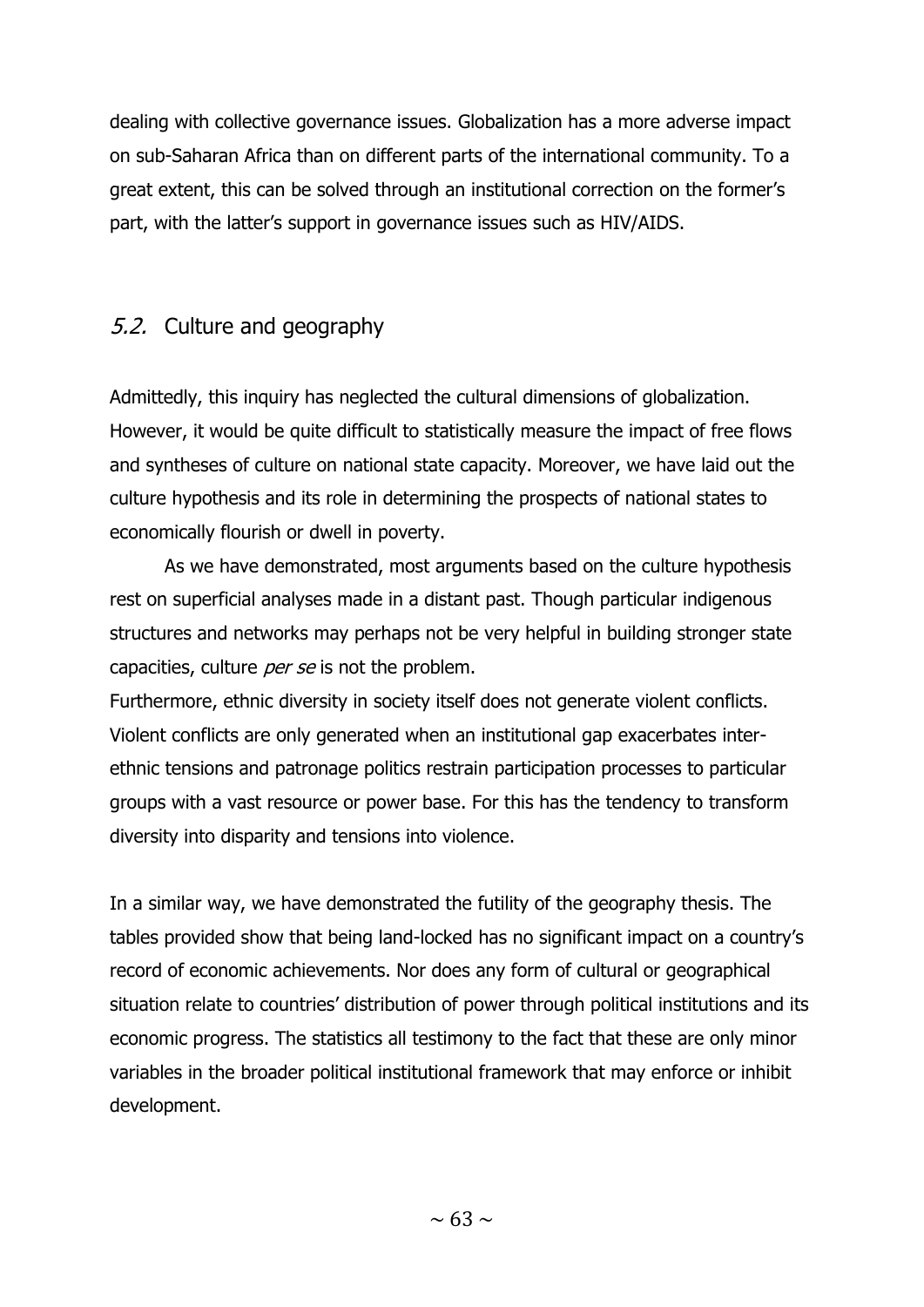# 5.3. The Globalized State?

Finally, this inquiry concludes with a short answer to the question raised at the beginning. In particular, the globalized state does not appear to exist. A non-Western paradigm of state building has been indicated throughout this thesis. We have found that some states are more globalized than others. This has mainly to do with the interplay of both historical and politico-institutional factors.

However, the history of international relations consists of contingent coherencies, which have promoted institutional development in the one country and left cleavages in the other. We have seen how contingent historical events in Europe culminated in a predatory model of state building, whereas the colonial era left sub-Saharan Africa with a far less suited basis to build its new national states.

Today, the less globalized states will have to build capacity to solve their lower capacity problems while the more globalized states will have to upgrade relational capacity to overcome collective governance issues. Meanwhile, globalization remains an on-going process and states will only continue their efforts to shape its outcomes to their own ends.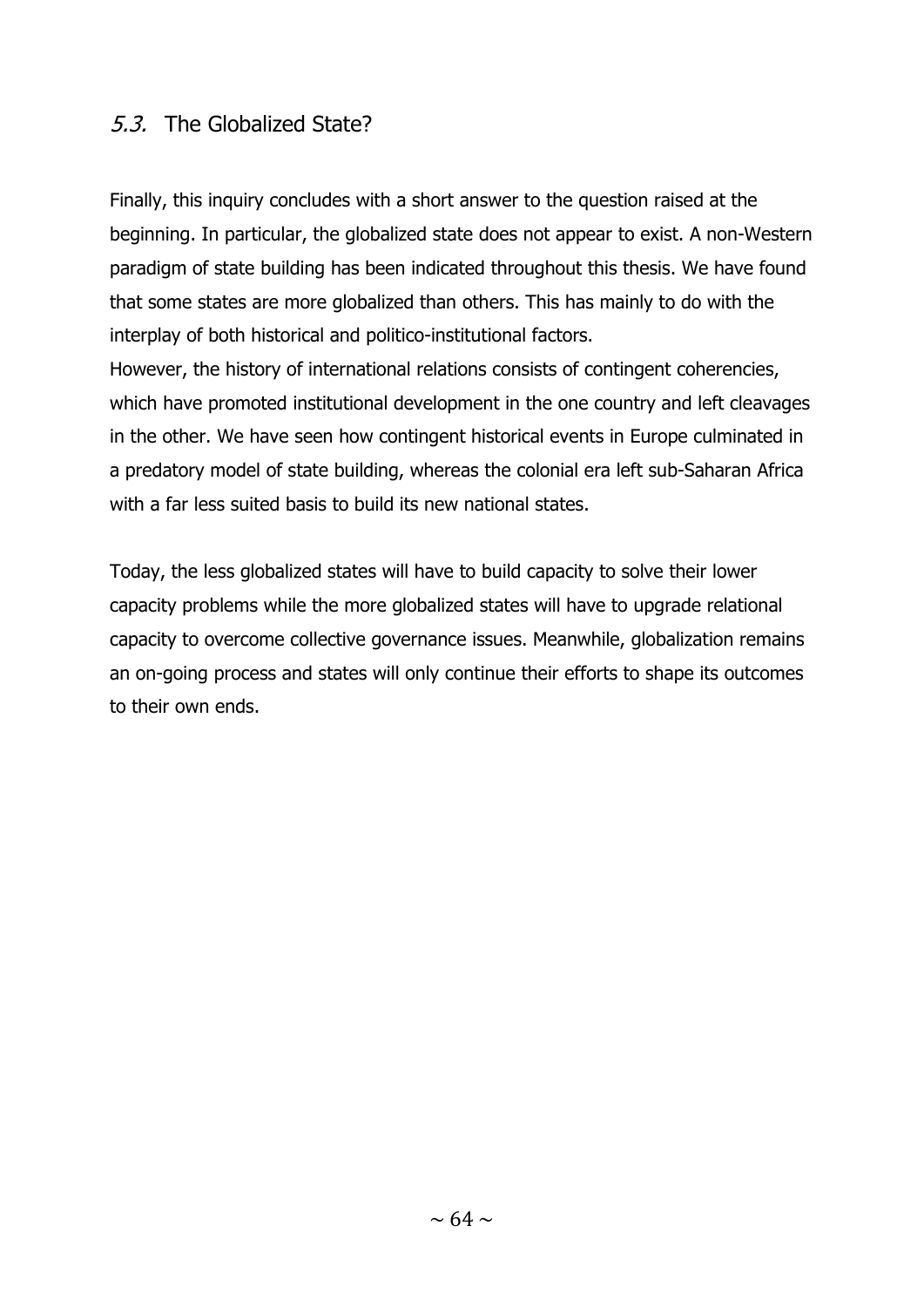# **6. Bibliography**

#### **6.1. Primary sources**

- © African Union 2008, 'Report of the Workshop on the Establishment of the AU Continental Early Warning System' – Background Paper No. 1, Conflict Management Division of the Peace and Security Department, African Union Commission (ed.), in: Meeting the Challenge of Conflict Prevention in Africa: Towards the Operationalization of the Continental Early Warning System, http://www.africa- union.org/root/AU/AUC/Departments/PSC/PSC/CD/11 BACKGROUND%20paper%20No.%201.pdf, pp. 2-3, 7, 15.
- Rodrik, D., 'Feasible Globalizations', National Bureau of Economic Research (NBER) Working Paper No. 9129 (September 2002), [http://www.nber.org/papers/w9129.pdf?new\\_window=1,](http://www.nber.org/papers/w9129.pdf?new_window=1) pp. 7-8.
- © 2013 The World Bank Group, All Rights Reserved., 'Botswana', World Development Indicators, World Databank, [http://databank.worldbank.org/data/views/reports/tableview.aspx.](http://databank.worldbank.org/data/views/reports/tableview.aspx)
- © The World Bank: Working for a World Free of Poverty, 'Botswana Overview' (last updated: April 2013), [http://www.worldbank.org/en/country/botswana/overview.](http://www.worldbank.org/en/country/botswana/overview)
- © 2013 The World Bank Group, All Rights Reserved., 'Nigeria', World Development Indicators, World Databank, [http://databank.worldbank.org/data/views/reports/tableview.aspx.](http://databank.worldbank.org/data/views/reports/tableview.aspx)
- © The World Bank: Working for a World Free of Poverty, 'Nigeria Overview', [http://www.worldbank.org/en/country/nigeria/overview.](http://www.worldbank.org/en/country/nigeria/overview)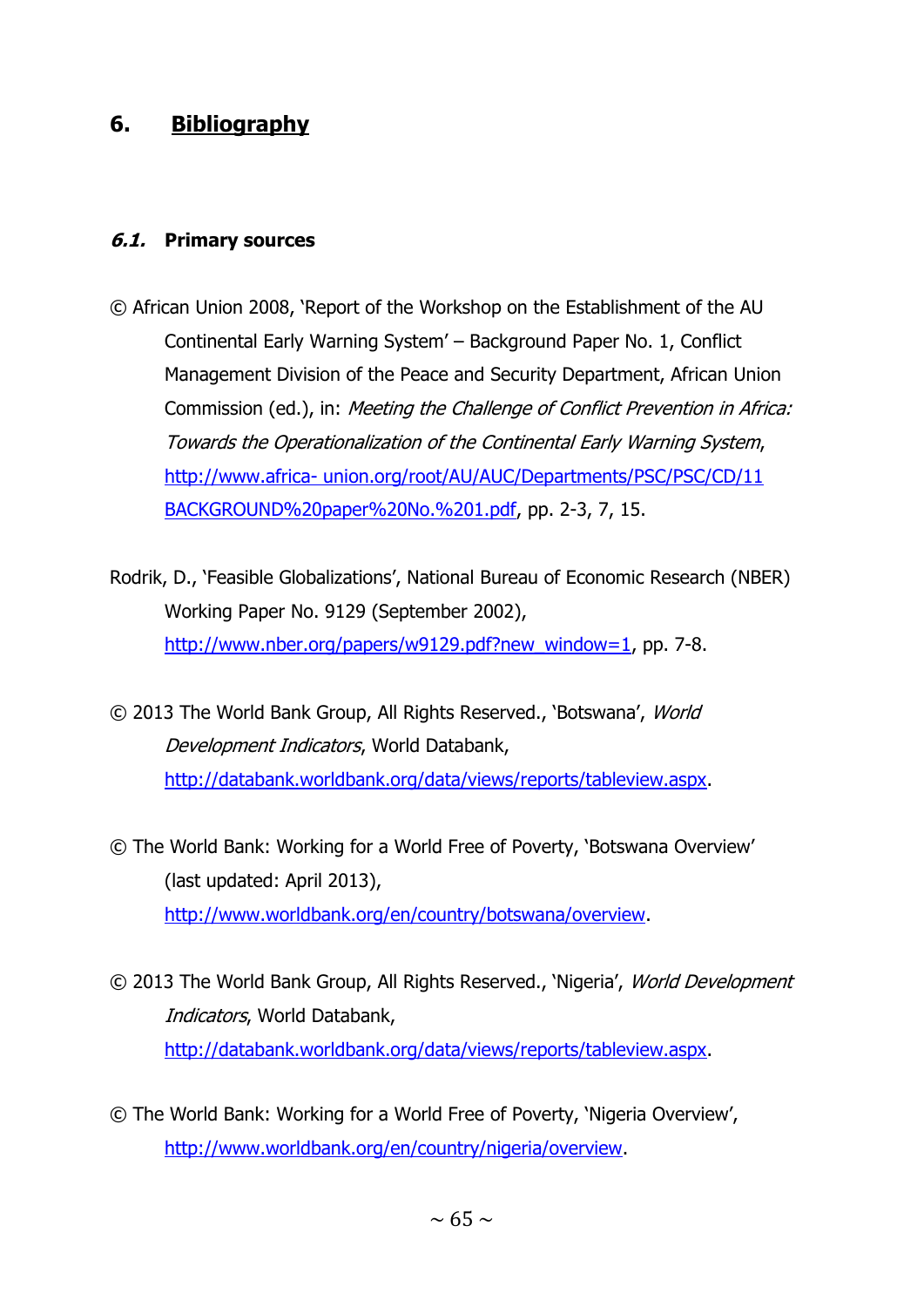- © 2013 The World Bank Group, All Rights Reserved., 'Non-resource rich Sub-Saharan Africa countries', Country Policy and Institutional Assessment, World Databank, [http://databank.worldbank.org/data/views/reports/tableview.aspx.](http://databank.worldbank.org/data/views/reports/tableview.aspx)
- © 2013 The World Bank Group, All Rights Reserved., 'Non-resource rich Sub-Saharan Africa countries, of which landlocked', Country Policy and Institutional Assessment, World Databank, [http://databank.worldbank.org/data/views/reports/tableview.aspx.](http://databank.worldbank.org/data/views/reports/tableview.aspx)
- © 2013 The World Bank Group, All Rights Reserved., 'Resource rich sub-Saharan Africa Countries', Country Policy and Institutional Assessment, World Databank, [http://databank.worldbank.org/data/views/reports/tableview.aspx.](http://databank.worldbank.org/data/views/reports/tableview.aspx)

#### **6.2. Secondary literature**

- Acemoglu, D. and J. A. Robinson, Why Nations Fail. The Origins of Power, Prosperity and Poverty (London 2013) pp. 48-49, 50, 56, 58-59, 81-82, 102, 105, 291, 428.
- Collier, P. The Bottom Billion. Why the Poorest Countries Are Failing and What Can Be Done About It (Oxford 2007) pp. 5-7, 22, 25, 45, 48-50, 64.
- Opper, S., 'New Institutional Economics and Its Application on Transition and Developing Economies', in: É. Brousseau and J. Glachant (ed.), New Institutional Economics: A Guidebook (Cambridge 2008) p. 401.
- Skocpol, T., 'Bringing the State Back In: Strategies of Analysis in Current Research', in: P. Evans, D. Rueschemeyer and T. Skocpol (ed.), Bringing the State Back In (Cambridge 1985) pp. 3-38.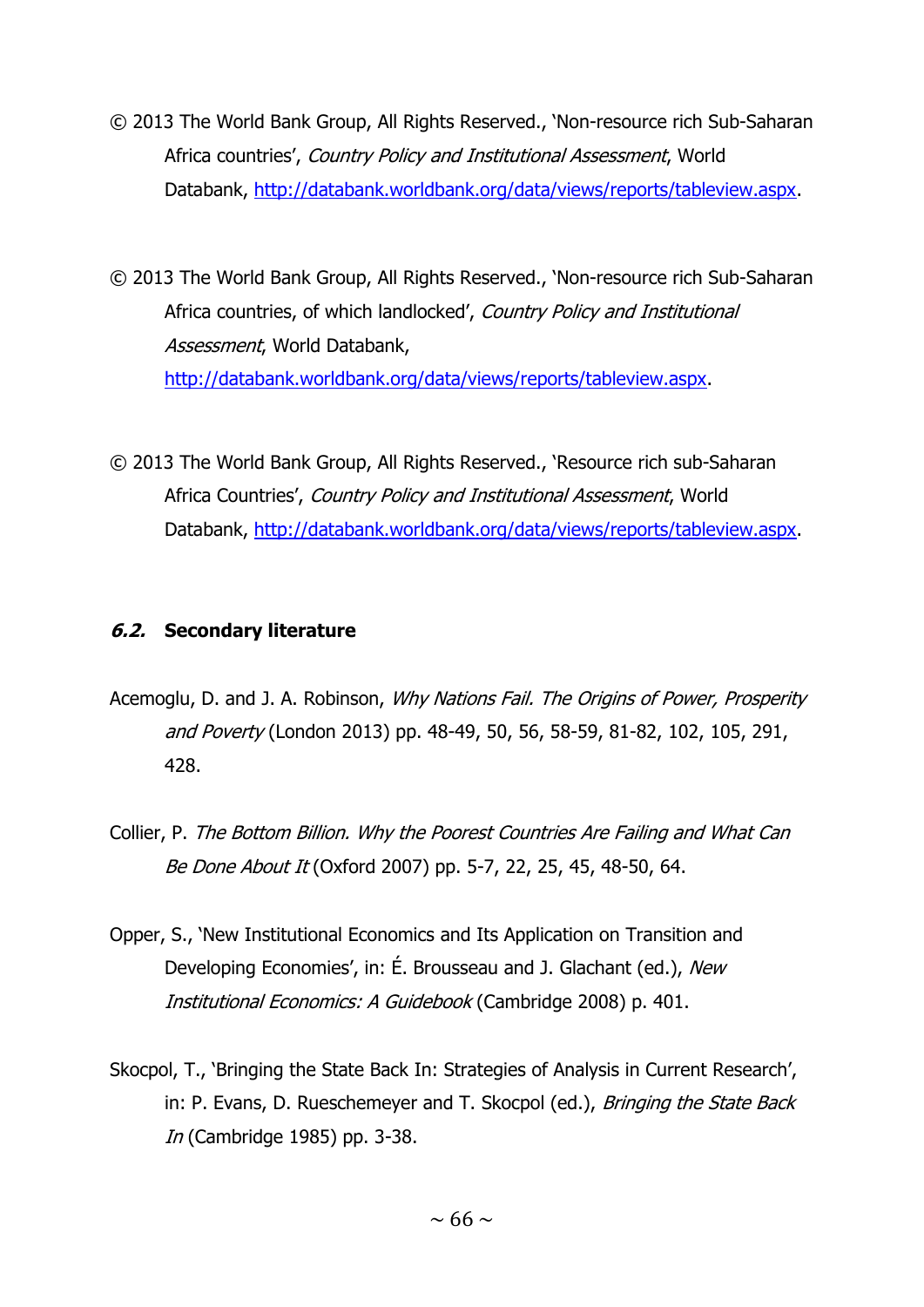Tilly, C., 'War Making and State Making as Organized Crime', in: P. Evans, D. Rueschemeyer and T. Skocpol (ed.), Bringing the State Back In (Cambridge 1985) pp. 169-191.

#### **6.3. Journal articles**

- Baier, S., 'Trans-Saharan Trade and the Sahel Damergu, 1870-1930', Journal of African History 18 (1977) p. 37.
- Bräutigam, D., 'Building Leviathan: Revenue, State Capacity and Governance', Institute of Development Studies Bulletin 33 (2002) pp. 1-4.
- Bräutigam, D.A. and S. Knack, 'Foreign Aid, Institutions, and Governance in Sub Saharan Africa', *Economic Development and Cultural Change* 52 (2004) pp. 265-267, 269-272, 279.
- Bräutigam, D., 'Foreign Aid and the Politics of Participation in Economic Policy Reform', Public Administration and Development 20 (2000) p. 255.
- Farr, J., 'Point: The Westphalia Legacy and the Modern Nation-State', *International* Social Science Review 80 (2005) pp. 156-157.
- Herath, G., 'Analysis of the potential and problems of New Institutional Economics for Third World development', International Journal of Social Economics 32 (2005) pp. 877-879, 881.
- Robinson, M., 'Hybrid States: Globalisation and the Politics of State Capacity', Political Studies 56 (2008) pp. 566-571, 575-578.
- Thies, C.G., 'The Political Economy of State Building in Sub-Saharan Africa', The Journal of Politics 69 (2007) pp. 716-719, 721.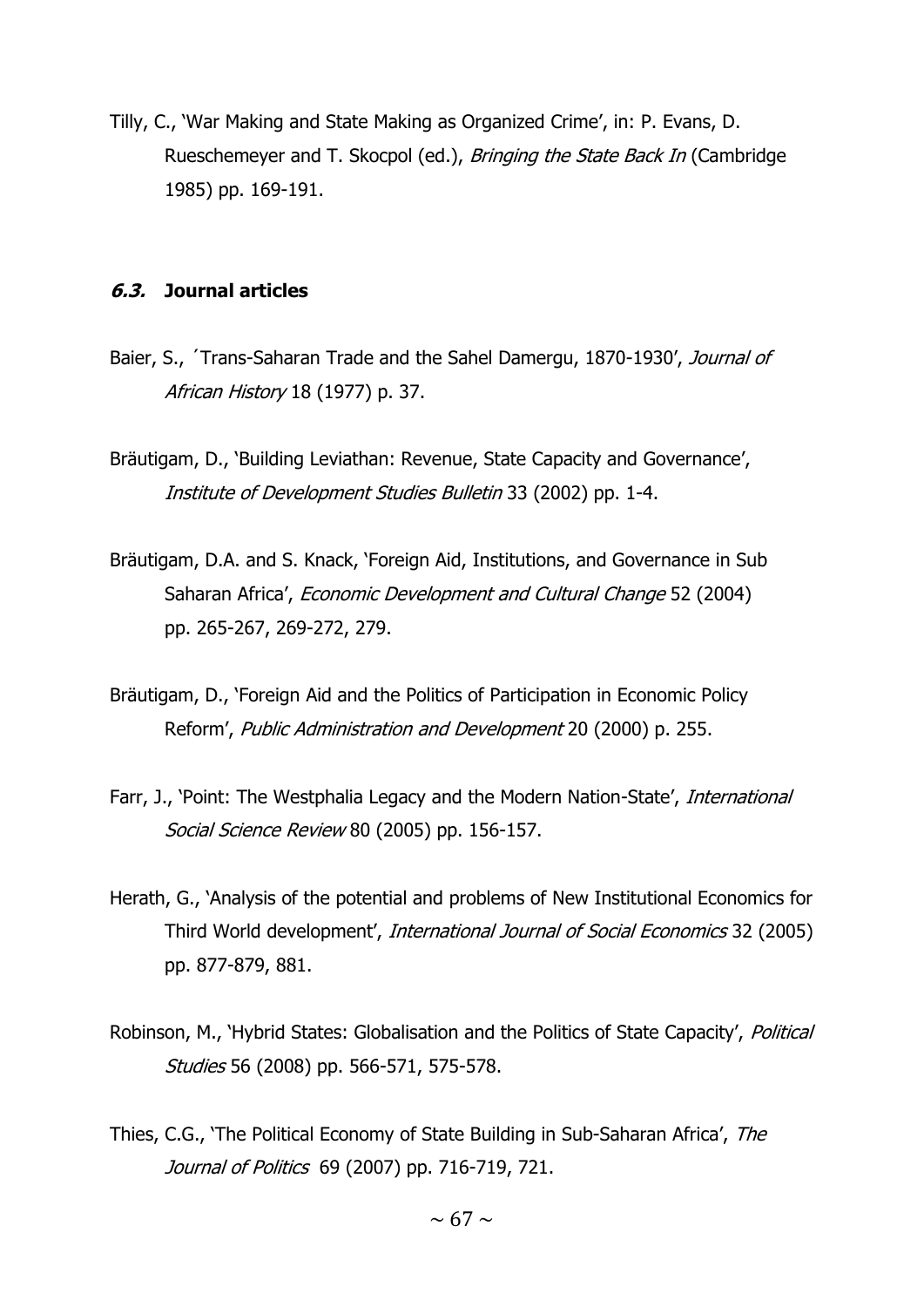Waal, A. de, 'What's new in the 'New Partnership for Africa's Development'?', International Affairs (Royal Institute of International Affairs 1944-) 78 (2002) pp. 464-468, 471, 475.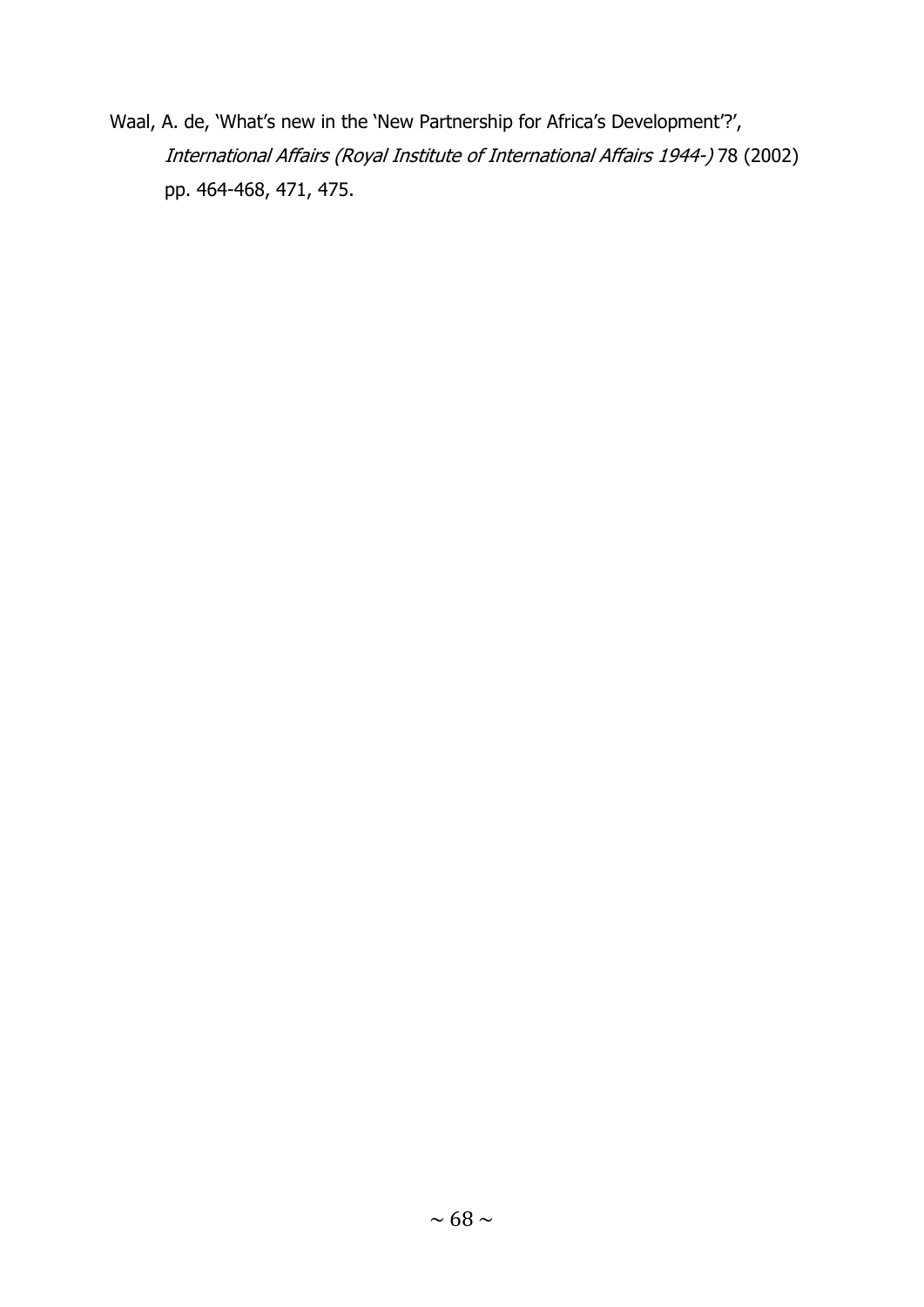# **7. Glossary of terms**

| <b>AU</b>      | <b>African Union</b>                                   |
|----------------|--------------------------------------------------------|
| <b>CEWS</b>    | Continental Early Warning System                       |
| <b>CPIA</b>    | Country Policy and Institutional Assessment (database) |
| <b>ECOSOC</b>  | African Economic, Social and Cultural Council          |
| EU             | European Union                                         |
| <b>GDP</b>     | <b>Gross Domestic Product</b>                          |
| <b>GNI</b>     | <b>Gross National Income</b>                           |
| <b>GNP</b>     | <b>Gross National Product</b>                          |
| G <sub>8</sub> | Group of 8                                             |
| <b>ICRG</b>    | <b>International Country Risk Guide</b>                |
| <b>MDGs</b>    | Millennium Development Goals                           |
| <b>NBER</b>    | National Bureau of Economic Research                   |
| <b>NEPAD</b>   | New Partnership for Africa's Development               |
| <b>NGOs</b>    | Non-Governmental Organizations                         |
| <b>NIE</b>     | <b>New Institutional Economics</b>                     |
| <b>OAU</b>     | Organization of African Unity                          |
| <b>ODA</b>     | <b>Official Development Assistance</b>                 |
| <b>OECD</b>    | Organization of Economic Co-operation and Development  |
| <b>PSC</b>     | African Peace and Security Council                     |
| <b>UN</b>      | <b>United Nations</b>                                  |
| <b>WDI</b>     | World Development Indicators                           |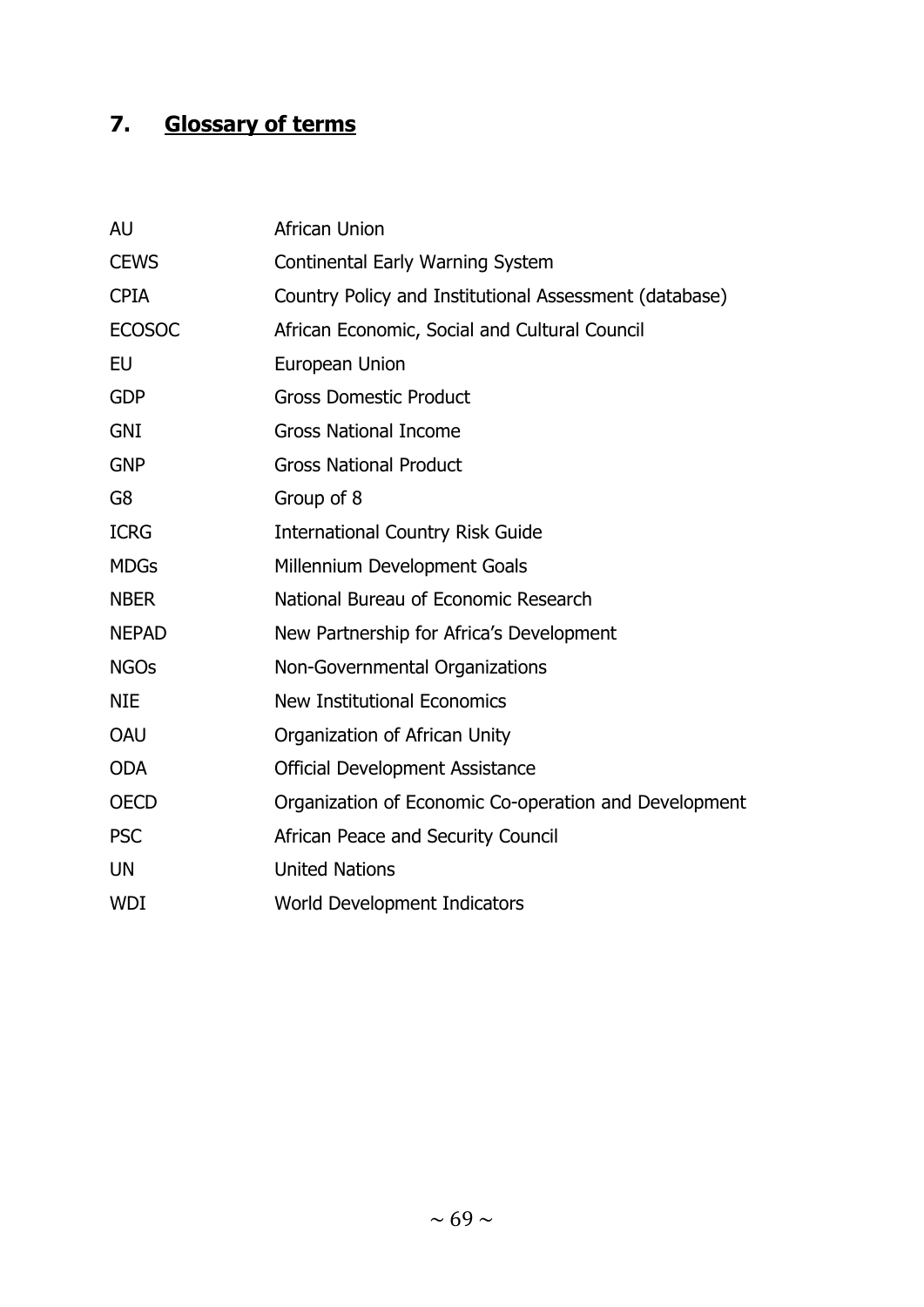# **8. Appendix**

#### **8.1. Country Policy and Institutional Assessment**

CPIA efficiency of revenue mobilizing rating: This indicator assesses the overall pattern of revenue mobilization. Not only the *de facto* tax structure, but also revenue from all sources as actually collected.

CPIA equity of public resource use: This indicator assesses the extent to which the pattern of public expenditures and revenue collection affects the poor and is consistent with national poverty reduction priorities.

CPIA policies for social inclusion/equity cluster average: This indicator measures the policies for social inclusion. The equity cluster includes gender equality, equity of public resource use, building human resources, social protection and labour. It also includes policies and institutions for environmental sustainability.

CPIA transparency, accountability and corruption in the public sector rating: This indicator assesses the extent to which the executive can be held accountable for its use of funds and for the results of its actions by the electorate and by the legislature and judiciary. It also assesses the extent to which public employees within the executive are required to account for administrative decisions, their use of resources, and the results obtained. The three main dimensions assessed here are the accountability of the executive to oversight institutions and of public employees for their performance, the access of civil society to information on public affairs, and state capture by narrow vested interests.

CPIA public sector management and institutions cluster average: This indicator includes property rights and rule-based governance, quality of budgetary and financial management, efficiency of revenue mobilization, quality of public